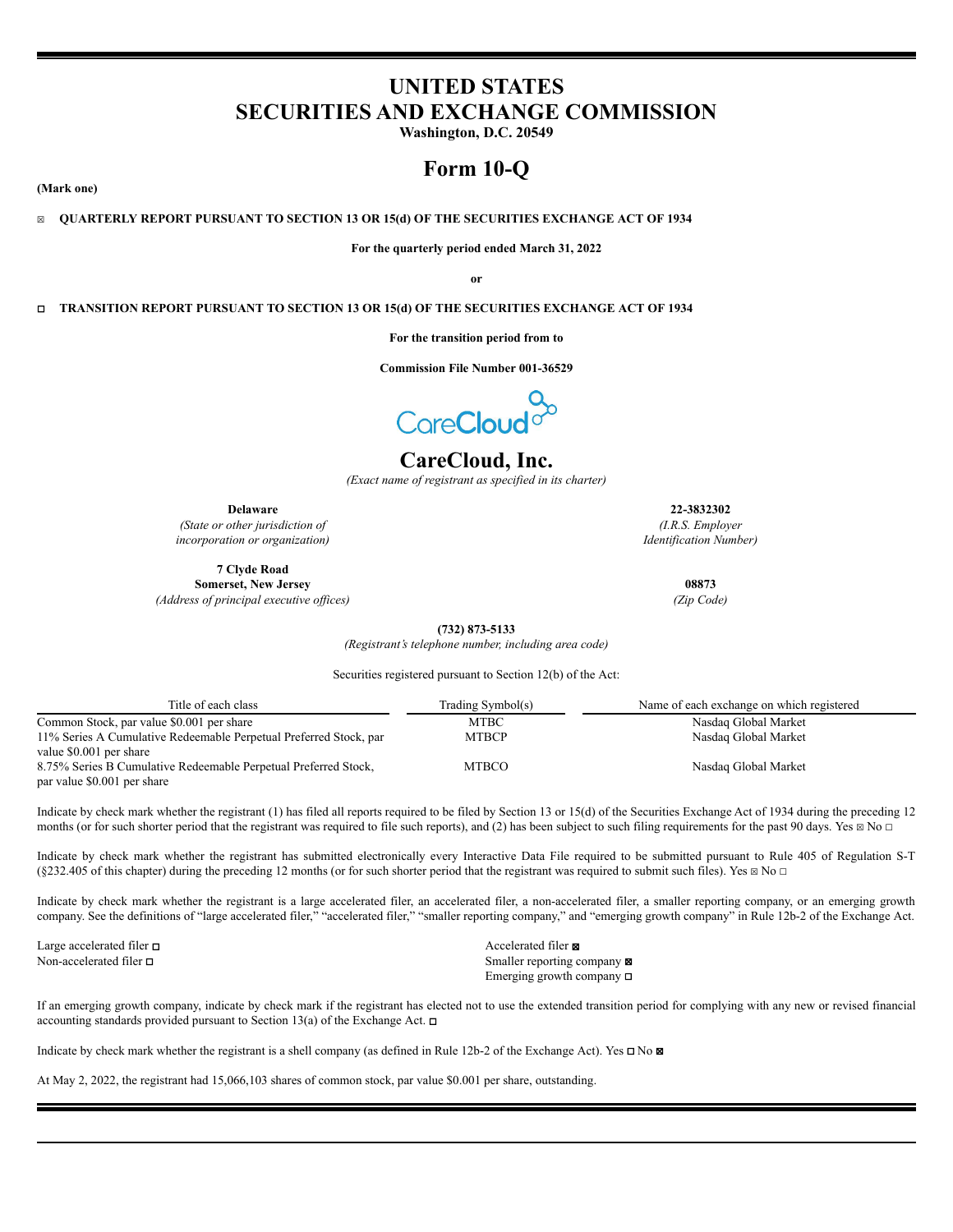# **INDEX**

| <b>Forward-Looking Statements</b> |  |
|-----------------------------------|--|
|                                   |  |
|                                   |  |

# **PART I. FINANCIAL [INFORMATION](#page-3-0)**

| Item 1. | <b>Consolidated Financial Statements (Unaudited)</b>                                                      |    |
|---------|-----------------------------------------------------------------------------------------------------------|----|
|         | Consolidated Balance Sheets at March 31, 2022 and December 31, 2021                                       |    |
|         | Consolidated Statements of Operations for the three months ended March 31, 2022 and 2021                  |    |
|         | Consolidated Statements of Comprehensive Income (Loss) for the three months ended March 31, 2022 and 2021 |    |
|         | Consolidated Statements of Shareholders' Equity for the three months ended March 31, 2022 and 2021        |    |
|         | Consolidated Statements of Cash Flows for the three months ended March 31, 2022 and 2021                  |    |
|         | Notes to Consolidated Financial Statements                                                                |    |
| Item 2. | Management's Discussion and Analysis of Financial Condition and Results of Operations                     | 25 |
| Item 3. | Quantitative and Qualitative Disclosures about Market Risk                                                | 36 |
| Item 4. | <b>Controls and Procedures</b>                                                                            | 36 |
|         |                                                                                                           |    |

# **PART II. OTHER [INFORMATION](#page-38-0)**

| Item 1.           | <b>Legal Proceedings</b>                                           | 38 |
|-------------------|--------------------------------------------------------------------|----|
| Item 1A.          | <b>Risk Factors</b>                                                | 38 |
| Item 2.           | <b>Unregistered Sales of Equity Securities and Use of Proceeds</b> | 38 |
| Item 3.           | <b>Defaults Upon Senior Securities</b>                             | 38 |
| Item 4.           | <b>Mine Safety Disclosures</b>                                     | 38 |
| Item 5.           | Other Information                                                  | 38 |
| Item 6.           | <b>Exhibits</b>                                                    | 39 |
| <b>Signatures</b> |                                                                    | 40 |
|                   |                                                                    |    |

# 1

Page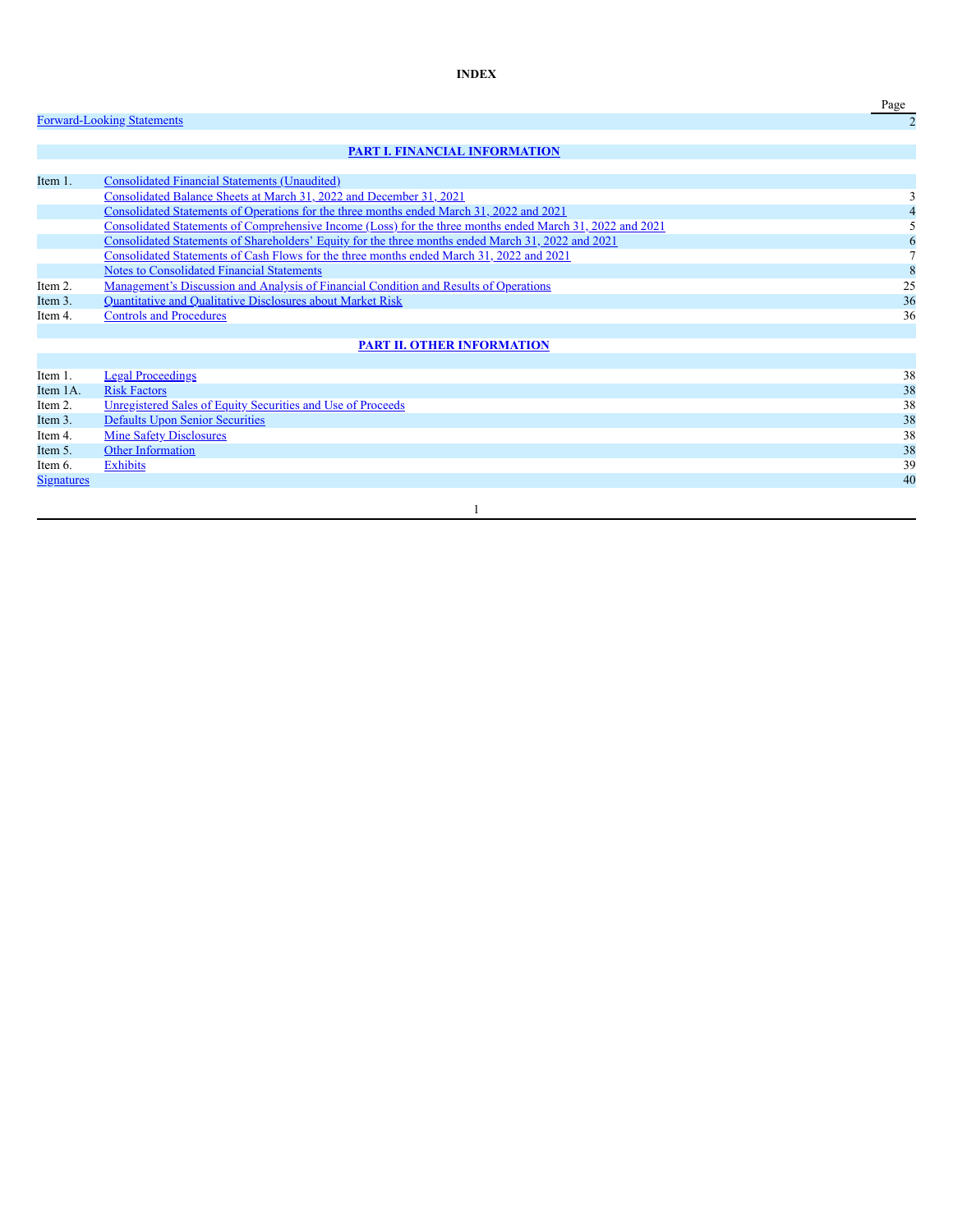#### <span id="page-2-0"></span>**Forward-Looking Statements**

Certain statements that we make from time to time, including statements contained in this Quarterly Report on Form 10-Q, constitute "forward-looking statements" within the meaning of Section 27A of the Securities Act of 1933, as amended, or the Securities Act, and Section 21E of the Securities Exchange Act of 1934, as amended, or the Exchange Act. All statements other than statements of historical fact contained in this Quarterly Report on Form 10-Q are forward-looking statements. These statements relate to anticipated future events, future results of operations or future financial performance. In some cases, you can identify forward-looking statements by terminology such as "may," "might," "will," "should," "intends," "expects," "plans," "goals," "projects," "anticipates," "believes," "estimates," "predicts," "potential," or "continue" or the negative of these terms or other comparable terminology. Our operations involve risks and uncertainties, many of which are outside of our control, and any one of which, or a combination of which, could materially affect our results of operations and whether the forward-looking statements ultimately prove to be correct. Forward-looking statements in this Quarterly Report on Form 10-Q include, without limitation, statements reflecting management's expectations for future financial performance and operating expenditures (including our ability to continue as a going concern, to raise additional capital and to succeed in our future operations), expected growth, profitability and business outlook, increased sales and marketing expenses, and the expected results from the integration of our acquisitions.

Forward-looking statements are only predictions, are uncertain and involve substantial known and unknown risks, uncertainties, and other factors which may cause our (or our industry's) actual results, levels of activity or performance to be materially different from any future results, levels of activity or performance expressed or implied by these forward-looking statements. These factors include, among other things, the unknown risks and uncertainties that we believe could cause actual results to differ from these forward-looking statements as set forth under the heading "Risk Factors" in our Annual Report on Form 10-K filed with the SEC on March 14, 2022. New risks and uncertainties emerge from time to time, and it is not possible for us to predict all of the risks and uncertainties that could have an impact on the forward-looking statements, *including without limitation, risks and uncertainties relating to:*

- our ability to manage our growth, including acquiring, partnering with, and effectively integrating acquired businesses into our infrastructure and avoiding legal exposure and liabilities associated with acquired companies and assets;
- our ability to retain our clients and revenue levels, including effectively migrating new clients and maintaining or growing the revenue levels of our new and existing clients;
- our ability to maintain operations in our offshore offices in a manner that continues to enable us to offer competitively priced products and services;
- our ability to keep pace with a rapidly changing healthcare industry;
- our ability to consistently achieve and maintain compliance with a myriad of federal, state, foreign, local, payor and industry requirements, regulations, rules, laws and contracts;
- our ability to maintain and protect the privacy of confidential and protected Company, client and patient information;
- our ability to develop new technologies, upgrade and adapt legacy and acquired technologies to work with evolving industry standards and third-party software platforms and technologies, and protect and enforce all of these and other intellectual property rights;
- our ability to attract and retain key officers and employees, and the continued involvement of Mahmud Haq as Executive Chairman and A. Hadi Chaudhry as Chief Executive Officer and President, all of which are critical to our ongoing operations, growing our business and integrating of our newly acquired businesses;
- our ability to comply with covenants contained in our credit agreement with our senior secured lender, Silicon Valley Bank and other future debt facilities;
- our ability to pay our monthly preferred dividends to the holders of our Series A and Series B preferred stock;
- our ability to compete with other companies developing products and selling services competitive with ours, and who may have greater resources and name recognition than we have;
- our ability to respond to the uncertainty resulting from the ongoing COVID-19 pandemic and the impact it may have on our operations, the demand for our services, and economic activity in general; and
- our ability to keep and increase market acceptance of our products and services.

Although we believe that the expectations reflected in the forward-looking statements contained in this Quarterly Report on Form 10-Q are reasonable, we cannot guarantee future results, levels of activity, performance, or achievements. Except as required by law, we are under no duty to update or revise any of such forward-looking statements, whether as a result of new information, future events, or otherwise, after the date of this Quarterly Report on Form 10-Q.

You should read this Quarterly Report on Form 10-Q with the understanding that our actual future results, levels of activity, performance and events and circumstances may be *materially dif erent from what we expect.*

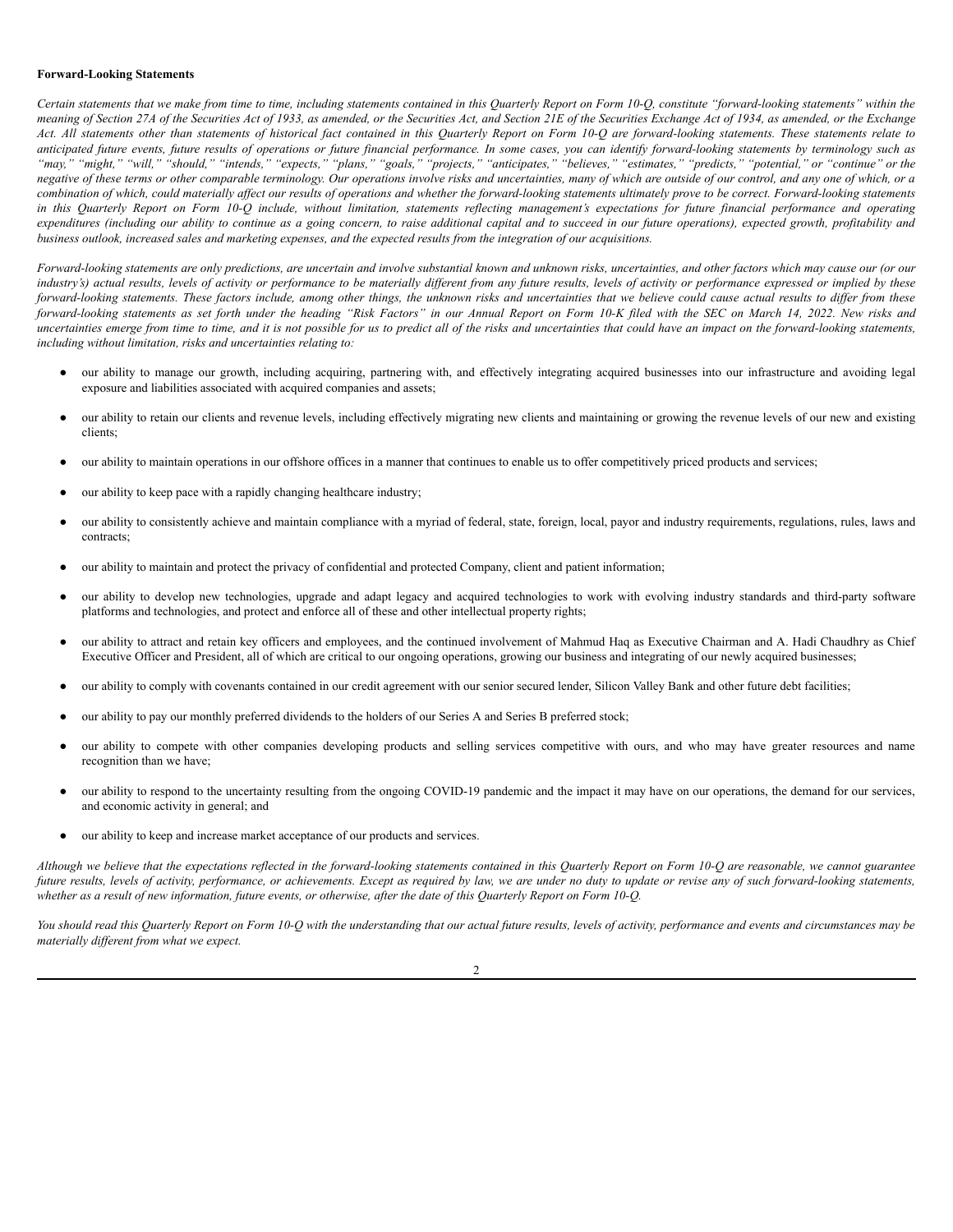# **PART I. FINANCIAL INFORMATION**

Item 1. Consolidated Financial Statements

# **CARECLOUD, INC.**

**CONSOLIDATED BALANCE SHEETS** (\$ in thousands, except share and per share amounts)

<span id="page-3-2"></span><span id="page-3-1"></span><span id="page-3-0"></span>

|                                                                                                        | March 31,<br>2022<br>(Unaudited) |          |              | December 31,<br>2021 |
|--------------------------------------------------------------------------------------------------------|----------------------------------|----------|--------------|----------------------|
| <b>ASSETS</b>                                                                                          |                                  |          |              |                      |
| Current assets:                                                                                        |                                  |          |              |                      |
| Cash                                                                                                   | $\mathbb{S}$                     | 9,136    | $\mathbb{S}$ | 9,340                |
| Restricted cash                                                                                        |                                  | 1,000    |              | 1,000                |
| Accounts receivable - net of allowance for doubtful accounts of \$490 and \$537 at March 31, 2022 and  |                                  |          |              |                      |
| December 31, 2021, respectively                                                                        |                                  | 18,493   |              | 17,006               |
| Contract asset                                                                                         |                                  | 4,645    |              | 4,725                |
| Inventory                                                                                              |                                  | 417      |              | 503                  |
| Current assets - related party                                                                         |                                  | 16       |              | 13                   |
| Prepaid expenses and other current assets                                                              |                                  | 3,050    |              | 2,972                |
| Total current assets                                                                                   |                                  | 36,757   |              | 35,559               |
| Property and equipment - net                                                                           |                                  | 5,396    |              | 5,404                |
| Operating lease right-of-use assets                                                                    |                                  | 6,507    |              | 6,940                |
| Intangible assets - net                                                                                |                                  | 30,487   |              | 30,778               |
| Goodwill                                                                                               |                                  | 61,186   |              | 61,186               |
| Other assets                                                                                           |                                  | 882      |              | 981                  |
| <b>TOTAL ASSETS</b>                                                                                    | \$                               | 141,215  | \$           | 140,848              |
| LIABILITIES AND SHAREHOLDERS' EQUITY                                                                   |                                  |          |              |                      |
| Current liabilities:                                                                                   |                                  |          |              |                      |
| Accounts payable                                                                                       | $\mathbb{S}$                     | 5,833    | $\mathbb{S}$ | 5,948                |
| Accrued compensation                                                                                   |                                  | 2,857    |              | 4,251                |
| Accrued expenses                                                                                       |                                  | 5,998    |              | 5,091                |
| Operating lease liability (current portion)                                                            |                                  | 3,803    |              | 3,963                |
| Deferred revenue (current portion)                                                                     |                                  | 1,140    |              | 1,085                |
| Deferred payroll taxes                                                                                 |                                  | 934      |              | 934                  |
| Notes payable (current portion)                                                                        |                                  | 95       |              | 344                  |
| Contingent consideration (current portion)                                                             |                                  | 2,490    |              | 3,090                |
| Dividend payable                                                                                       |                                  | 3,950    |              | 3,856                |
| Consideration payable                                                                                  |                                  | 1,000    |              | 1,000                |
| Total current liabilities                                                                              |                                  | 28,100   |              | 29,562               |
| Notes payable                                                                                          |                                  | 18       |              | 20                   |
| Borrowings under line of credit                                                                        |                                  | 6,000    |              | 8,000                |
| Operating lease liability                                                                              |                                  | 3,929    |              | 4,545                |
| Deferred revenue                                                                                       |                                  | 390      |              | 341                  |
| Deferred tax liability                                                                                 |                                  | 485      |              | 449                  |
| <b>Total liabilities</b>                                                                               |                                  | 38,922   |              | 42,917               |
| <b>COMMITMENTS AND CONTINGENCIES (NOTE 8)</b>                                                          |                                  |          |              |                      |
| <b>SHAREHOLDERS' EQUITY:</b>                                                                           |                                  |          |              |                      |
| Preferred stock \$0.001 par value - authorized 7,000,000 shares. Series A, issued and outstanding      |                                  |          |              |                      |
| 4,521,546 and 5,299,227 shares at March 31, 2022 and December 31, 2021, respectively. Series B, issued |                                  |          |              |                      |
| and outstanding 1,150,372 shares at March 31, 2022                                                     |                                  | 6        |              | 5                    |
| Common stock, \$0.001 par value - authorized 29,000,000 shares. Issued 15,803,450 and 15,657,641       |                                  |          |              |                      |
| shares at March 31, 2022 and December 31, 2021, respectively. Outstanding 15,062,651 and 14,916,842    |                                  |          |              |                      |
| shares at March 31, 2022 and December 31, 2021, respectively.                                          |                                  | 16       |              | 16                   |
| Additional paid-in capital                                                                             |                                  | 134,855  |              | 131,379              |
| Accumulated deficit                                                                                    |                                  | (29.913) |              | (31,053)             |
| Accumulated other comprehensive loss                                                                   |                                  | (2,009)  |              | (1,754)              |
| Less: 740,799 common shares held in treasury, at cost at March 31, 2022 and December 31, 2021          |                                  | (662)    |              | (662)                |
| Total shareholders' equity                                                                             |                                  | 102,293  |              | 97,931               |
| TOTAL LIABILITIES AND SHAREHOLDERS' EQUITY                                                             | \$                               | 141,215  | \$           | 140,848              |
|                                                                                                        |                                  |          |              |                      |

See notes to consolidated financial statements.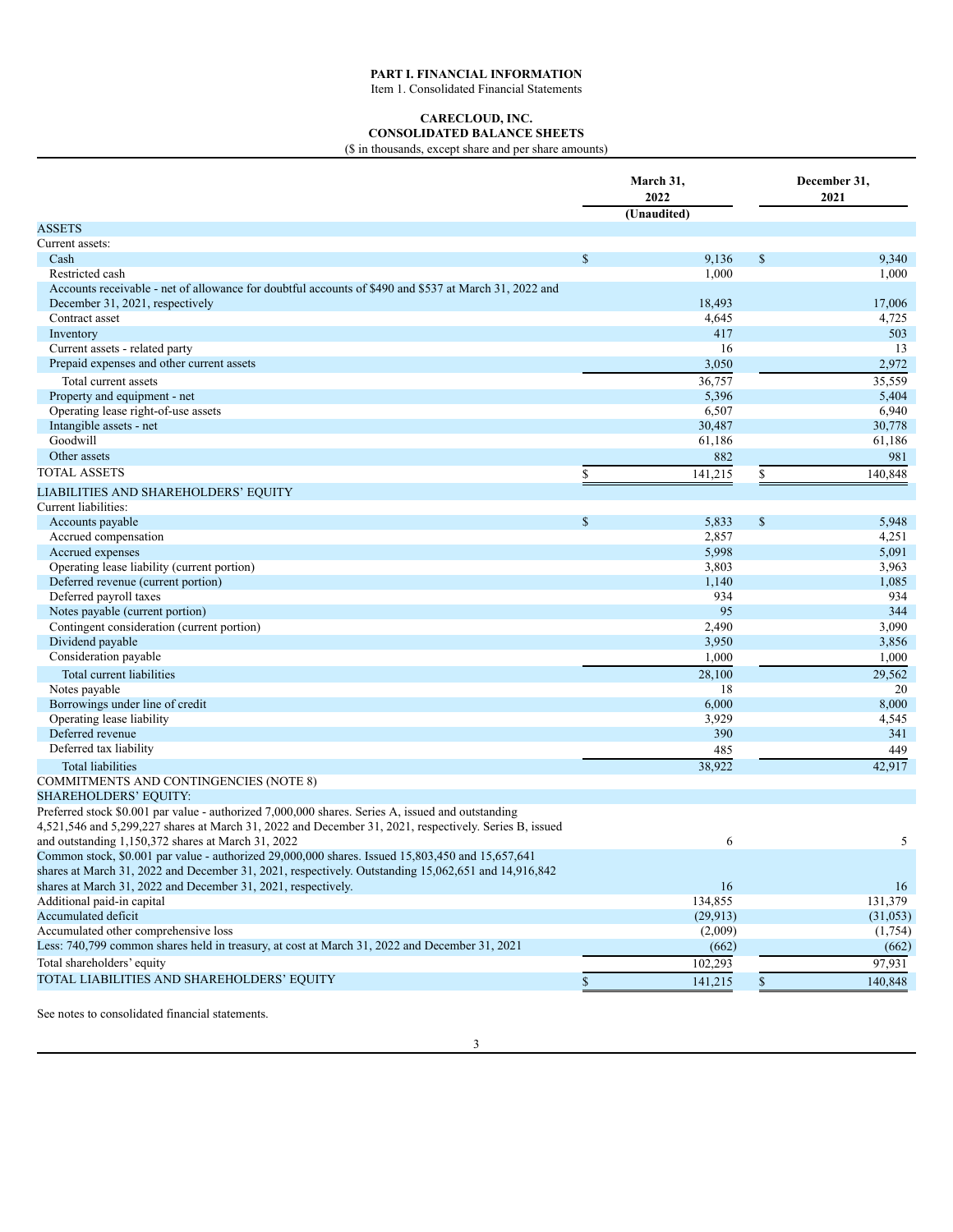#### **CARECLOUD, INC. CONSOLIDATED STATEMENTS OF OPERATIONS (UNAUDITED) FOR THE THREE MONTHS ENDED MARCH 31, 2022 AND 2021** (\$ in thousands, except share and per share amounts)

<span id="page-4-0"></span>

|                                                                                 | March 31,    |    |            |
|---------------------------------------------------------------------------------|--------------|----|------------|
|                                                                                 | 2022         |    | 2021       |
| <b>NET REVENUE</b>                                                              | 35,341       | \$ | 29,768     |
| <b>OPERATING EXPENSES:</b>                                                      |              |    |            |
| Direct operating costs                                                          | 22,673       |    | 18,060     |
| Selling and marketing                                                           | 2,384        |    | 1,890      |
| General and administrative                                                      | 5,585        |    | 5,624      |
| Research and development                                                        | 985          |    | 2,026      |
| Change in contingent consideration                                              | (600)        |    |            |
| Depreciation and amortization                                                   | 2,940        |    | 2,831      |
| Net loss on lease termination, impairment and unoccupied lease charges          | 158          |    | 1,018      |
| Total operating expenses                                                        | 34,125       |    | 31,449     |
| <b>OPERATING INCOME (LOSS)</b>                                                  | 1,216        |    | (1,681)    |
| OTHER:                                                                          |              |    |            |
| Interest income                                                                 | 5            |    | 15         |
| Interest expense                                                                | (100)        |    | (79)       |
| Other income (expense) - net                                                    | 83           |    | (220)      |
| INCOME (LOSS) BEFORE PROVISION (BENEFIT) FOR INCOME TAXES                       | 1,204        |    | (1,965)    |
| Income tax provision (benefit)                                                  | 64           |    | (1)        |
| NET INCOME (LOSS)                                                               | 1,140        | \$ | (1,964)    |
| Preferred stock dividend                                                        | 4,037        |    | 3,128      |
| NET LOSS ATTRIBUTABLE TO COMMON SHAREHOLDERS                                    | (2,897)      |    | (5,092)    |
| Net loss per common share: basic and diluted                                    | \$<br>(0.19) | \$ | (0.36)     |
| Weighted-average common shares used to compute basic and diluted loss per share | 14,992,147   |    | 14,084,749 |
| See notes to consolidated financial statements.                                 |              |    |            |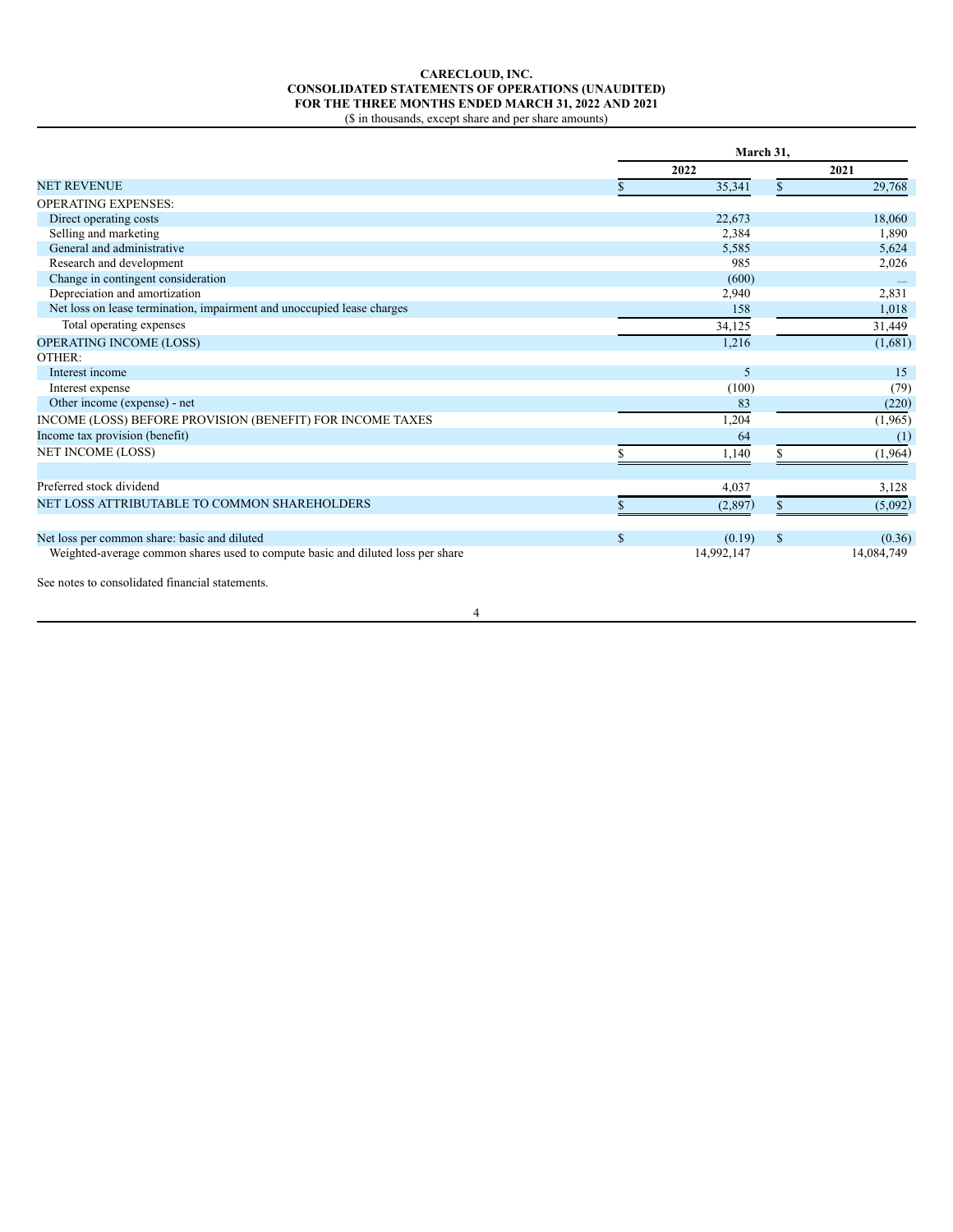# **CARECLOUD, INC. CONSOLIDATED STATEMENTS OF COMPREHENSIVE INCOME (LOSS) (UNAUDITED) FOR THE THREE MONTHS ENDED MARCH 31, 2022 AND 2021**

(\$ in thousands)

<span id="page-5-0"></span>

|                                               | March 31. |  |         |  |
|-----------------------------------------------|-----------|--|---------|--|
|                                               | 2022      |  | 2021    |  |
| NET INCOME (LOSS)                             | .140      |  | (1,964) |  |
| OTHER COMPREHENSIVE (LOSS) INCOME, NET OF TAX |           |  |         |  |
| Foreign currency translation adjustment (a)   | (255)     |  | 345     |  |
| <b>COMPREHENSIVE INCOME (LOSS)</b>            | 885       |  | (1.619) |  |

(a) No tax effect has been recorded as the Company recorded a valuation allowance against the tax benefit from its foreign currency translation adjustments.

See notes to consolidated financial statements.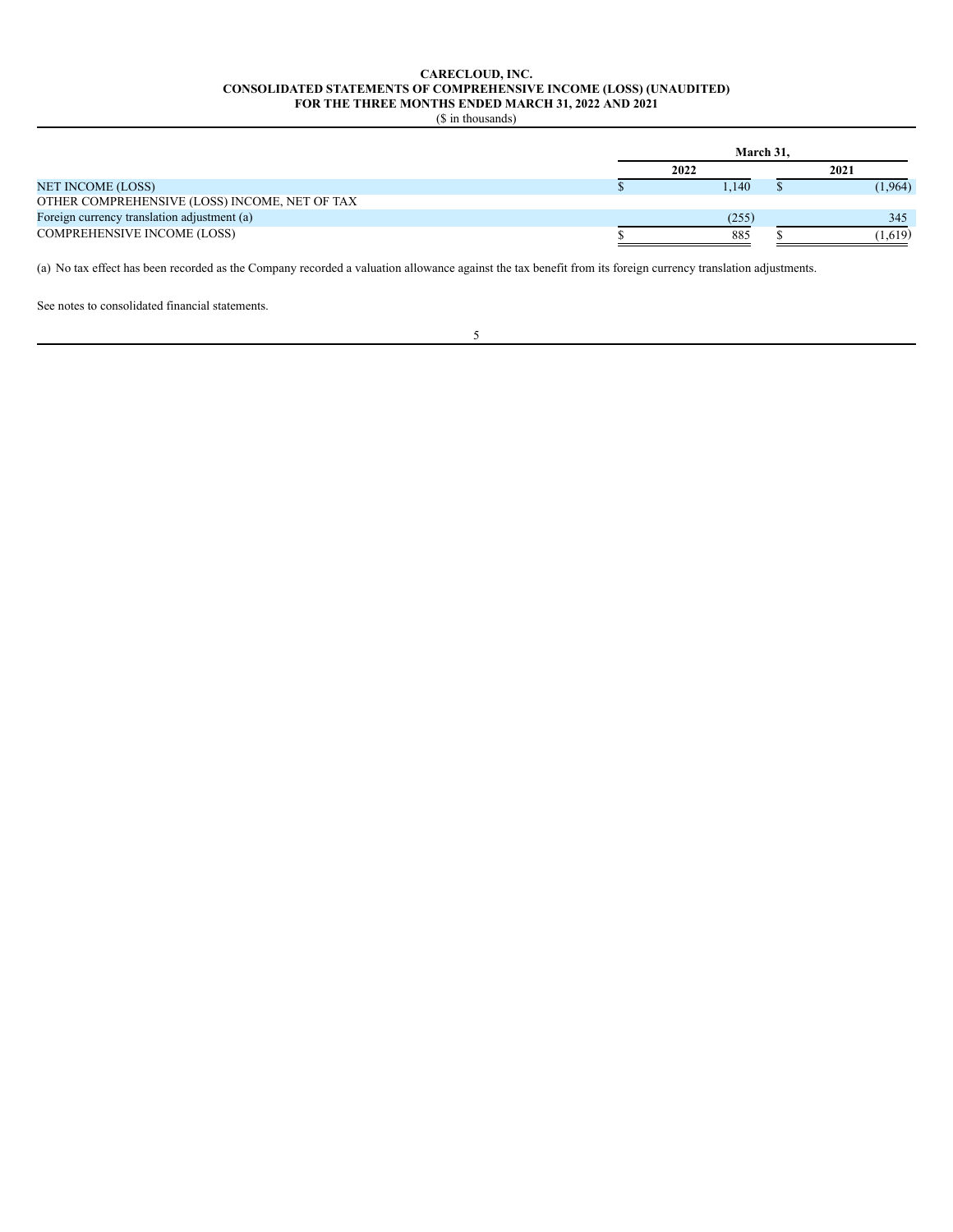### **CARECLOUD, INC. CONSOLIDATED STATEMENTS OF SHAREHOLDERS' EQUITY (UNAUDITED) FOR THE THREE MONTHS ENDED MARCH 31, 2022 AND MARCH 31, 2021** (\$ in thousands, except for number of shares)

<span id="page-6-0"></span>

|                                                   | <b>Preferred Stock Series</b><br>А |        | <b>Preferred Stock</b><br><b>Series B</b> |        | <b>Common Stock</b> |        | <b>Additional</b><br>Paid-in | Accumulated         | Accumulated<br>Other<br>Comprehensive | Treasurv<br>(Common)     | Total<br>Shareholders' |
|---------------------------------------------------|------------------------------------|--------|-------------------------------------------|--------|---------------------|--------|------------------------------|---------------------|---------------------------------------|--------------------------|------------------------|
|                                                   | <b>Shares</b>                      | Amount | <b>Shares</b>                             | Amount | <b>Shares</b>       | Amount | Capital                      | Deficit             | Loss                                  | <b>Stock</b>             | Equity                 |
| Balance - January 1, 2022                         | 5,299,227                          |        |                                           |        | 15,657,641          |        | 131,379                      | (31,053)            | (1,754)                               | (662)                    | 97,931                 |
| Net income                                        |                                    |        |                                           |        |                     |        |                              | 1,140               |                                       |                          | 1,140                  |
| Foreign currency translation adjustment           |                                    |        |                                           |        |                     |        |                              |                     | (255)                                 |                          | (255)                  |
| Issuance of stock under the equity incentive plan | 22,319                             |        |                                           |        | 145,809             |        |                              | __                  | -                                     | _                        |                        |
| Stock-based compensation, net of cash settlements |                                    | –      |                                           |        |                     |        | 887                          | _                   |                                       |                          | 887                    |
| Redemption of Series A Preferred Stock            | (800,000)                          |        |                                           |        | -                   |        | (20,000)                     |                     | _                                     | $\overline{\phantom{m}}$ | (20,000)               |
| Issuance of Series B Preferred Stock              |                                    |        | 1,150,372                                 |        | _                   |        | 26,637                       |                     | _                                     | —                        | 26,638                 |
| Stock issuance costs                              |                                    |        |                                           |        |                     |        | (11)                         |                     |                                       |                          | (11)                   |
| Preferred stock dividends                         |                                    |        |                                           |        |                     |        | (4,037)                      |                     |                                       |                          | (4,037)                |
| Balance - March 31, 2022                          | 4,521,546                          |        | 1,150,372                                 |        | 15,803,450          | 16     | 134,855<br>D.                | (29,913)            | (2,009)                               | (662)                    | 102,293                |
| Balance - January 1, 2021                         | 5,475,279                          | 5      | -                                         |        | 14,121,044          | 14     | 136,781<br>s                 | $(33,889)$ \$<br>-8 | (1,004)                               | (662)<br>-S              | 101,245<br>-S          |
| Net loss                                          |                                    |        |                                           |        |                     |        |                              | (1,964)             |                                       | —                        | (1,964)                |
| Foreign currency translation adjustment           |                                    |        |                                           |        |                     |        |                              |                     | 345                                   |                          | 345                    |
| Issuance of stock under the equity incentive plan | 27,682                             |        |                                           |        | 161,545             |        | (1)                          |                     | _                                     | –                        |                        |
| Stock-based compensation, net of cash settlements |                                    |        |                                           |        |                     |        | 623                          |                     |                                       |                          | 623                    |
| Stock issuance costs                              |                                    |        |                                           |        |                     |        | (43)                         |                     |                                       | –                        | (43)                   |
| Exercise of common stock warrants                 | --                                 |        |                                           | _      | 858,000             |        | 6,434                        |                     |                                       | _                        | 6,435                  |
| Preferred stock dividends                         |                                    |        |                                           |        |                     |        | (3,128)                      |                     |                                       |                          | (3, 128)               |
| Balance - March 31, 2021                          | 5,502,961                          |        |                                           |        | 15,140,589          |        | 140,666                      | (35, 853)           | (659)                                 | (662)                    | 103,513                |

For all periods presented, the preferred stock dividends were paid monthly at the rate of \$2.75 and \$2.19 for Series A and Series B, respectively, per share per annum.

See notes to consolidated financial statements.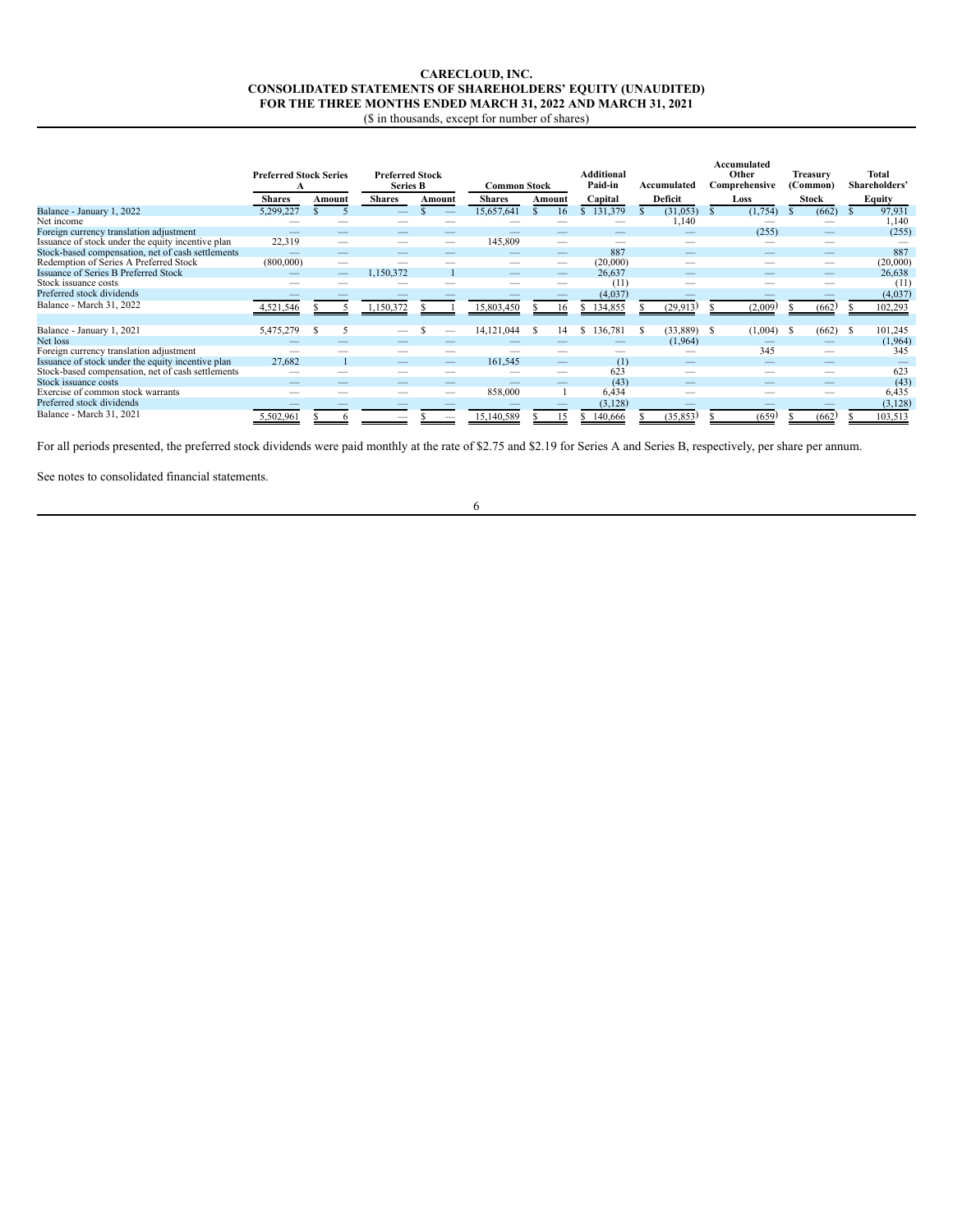# **CARECLOUD, INC. CONSOLIDATED STATEMENTS OF CASH FLOWS (UNAUDITED) FOR THE THREE MONTHS ENDED MARCH 31, 2022 AND 2021**

(\$ in thousands)

<span id="page-7-0"></span>

|                                                                                          | March 31.     |           |              |                 |
|------------------------------------------------------------------------------------------|---------------|-----------|--------------|-----------------|
|                                                                                          |               | 2022      |              | 2021            |
| <b>OPERATING ACTIVITIES:</b>                                                             |               |           |              |                 |
| Net income (loss)                                                                        | \$            | 1,140     | S            | (1,964)         |
| Adjustments to reconcile net income (loss) to net cash provided by operating activities: |               |           |              |                 |
| Depreciation and amortization                                                            |               | 3,080     |              | 2,945           |
| Lease amortization                                                                       |               | 832       |              | 728             |
| Deferred revenue                                                                         |               | 104       |              | 32              |
| Provision for doubtful accounts                                                          |               | 131       |              | 192             |
| Provision (benefit) for deferred income taxes                                            |               | 36        |              | (36)            |
| Foreign exchange (gain) loss                                                             |               | (52)      |              | 143             |
| Interest accretion                                                                       |               | 168       |              | 139             |
| Gain on sale of assets                                                                   |               | (6)       |              |                 |
| Stock-based compensation expense                                                         |               | 887       |              | 1,267           |
| Change in contingent consideration                                                       |               | (600)     |              |                 |
| Changes in operating assets and liabilities, net of businesses acquired:                 |               |           |              |                 |
| Accounts receivable                                                                      |               | (1,618)   |              | (522)           |
| Contract asset                                                                           |               | 80        |              | (270)           |
| Inventory                                                                                |               | 86        |              | 20              |
| Other assets                                                                             |               | (97)      |              | (10)            |
| Accounts payable and other liabilities                                                   |               | (1,084)   |              | (1,706)         |
| Net cash provided by operating activities                                                |               | 3,087     |              | 958             |
| <b>INVESTING ACTIVITIES:</b>                                                             |               |           |              |                 |
| Purchase of property and equipment                                                       |               | (544)     |              | (695)           |
| Capitalized software                                                                     |               | (2,253)   |              | (1, 524)        |
| Net cash used in investing activities                                                    |               | (2,797)   |              | (2,219)         |
| <b>FINANCING ACTIVITIES:</b>                                                             |               |           |              |                 |
| Preferred stock dividends paid                                                           |               | (3,943)   |              | (3, 592)        |
| Settlement of tax withholding obligations on stock issued to employees                   |               | (775)     |              | (1,402)         |
| Repayments of notes payable, net                                                         |               | (251)     |              | (241)           |
| Stock issuance costs                                                                     |               | (11)      |              | (43)            |
| Proceeds from exercise of warrants                                                       |               |           |              | 6,435           |
| Proceeds from issuance of Series B Preferred Stock, net of expenses                      |               | 26,638    |              |                 |
| Redemption of Series A Preferred Stock                                                   |               | (20,000)  |              |                 |
| Proceeds from line of credit                                                             |               | 8,500     |              |                 |
| Repayment of line of credit                                                              |               | (10, 500) |              |                 |
| Net cash (used in) provided by financing activities                                      |               | (342)     |              | 1,157           |
| EFFECT OF EXCHANGE RATE CHANGES ON CASH                                                  |               | (152)     |              | 174             |
| NET (DECREASE) INCREASE IN CASH                                                          |               | (204)     |              | $\overline{70}$ |
| CASH AND RESTRICTED CASH - Beginning of the period                                       |               | 10,340    |              | 20,925          |
| CASH AND RESTRICTED CASH - End of the period                                             | $\mathbf{\$}$ | 10.136    | $\mathbf S$  | 20.995          |
|                                                                                          |               |           |              |                 |
| SUPPLEMENTAL NONCASH INVESTING AND FINANCING ACTIVITIES:                                 |               |           |              |                 |
| Dividends declared, not paid                                                             | \$            | 3,950     | $\mathbb{S}$ | 3,777           |
| SUPPLEMENTAL INFORMATION - Cash paid during the period for:                              |               |           |              |                 |
| Income taxes                                                                             | \$            |           | \$           | 59              |
| Interest                                                                                 | \$            | 40        | \$           | $\overline{16}$ |
|                                                                                          |               |           |              |                 |

See notes to consolidated financial statements.

7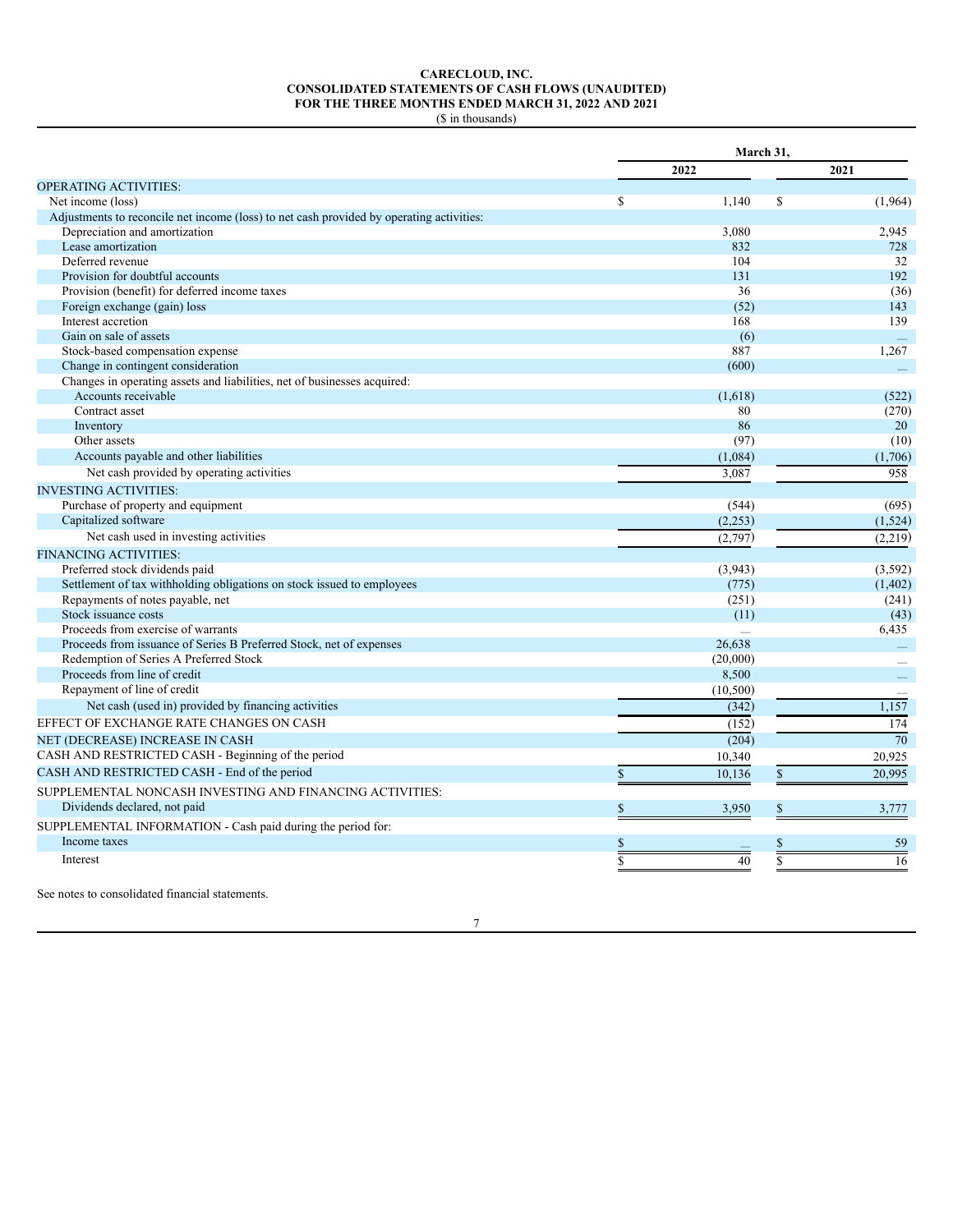### **CARECLOUD, INC. NOTES TO CONSOLIDATED FINANCIAL STATEMENTS AS OF AND FOR THE THREE MONTHS ENDED MARCH 31, 2022 AND 2021 (UNAUDITED)**

# <span id="page-8-0"></span>**1. ORGANIZATION AND BUSINESS**

CareCloud, Inc., formerly MTBC, Inc. ("CareCloud", and together with its consolidated subsidiaries, the "Company," "we," "us" and/or "our") is a healthcare information technology company that provides a full suite of proprietary cloud-based solutions, together with related business services, to healthcare providers and hospitals throughout the United States. The Company's integrated services are designed to help customers increase revenues, streamline workflows and make better business and clinical decisions, while reducing administrative burdens and operating costs. Our Software-as-a-Service ("SaaS") platform includes revenue cycle management ("RCM"), practice management ("PM"), electronic health record ("EHR"), business intelligence, telehealth, patient experience management ("PXM") solutions and complementary software tools and business services for high-performance medical groups and health systems. CareCloud has its corporate offices in Somerset, New Jersey and maintains client support teams throughout the U.S., and offshore offices in Pakistan and Azad Jammu and Kashmir, a region administered by Pakistan (the "Pakistan Offices"), and in Sri Lanka.

CareCloud was founded in 1999 under the name Medical Transcription Billing, Corp. and incorporated under the laws of the State of Delaware in 2001. In 2004, the Company formed MTBC Private Limited (or "MTBC Pvt. Ltd."), a 99.9% majority-owned subsidiary of CareCloud based in Pakistan. The remaining 0.1% of the shares of MTBC Pvt. Ltd. is owned by the founder and Executive Chairman of CareCloud. In 2016, the Company formed MTBC Acquisition Corp. ("MAC"), a Delaware corporation, in connection with its acquisition of substantially all of the assets of MediGain, LLC and its subsidiary, Millennium Practice Management Associates, LLC (together "MediGain"). MAC has a wholly owned subsidiary in Sri Lanka, RCM MediGain Colombo, Pvt. Ltd. In May 2018, the Company formed CareCloud Practice Management, Corp. ("CPM"), a Delaware corporation, to operate the medical practice management business acquired from Orion Healthcorp.

In January 2020, the Company purchased CareCloud Corporation, a company whose name we took. That company is now known as CareCloud Health, Inc. ("CCH"). In June 2020, the Company purchased Meridian Billing Management Co. and its affiliate Origin Holdings, Inc. (collectively "Meridian" and sometimes referred to as "Meridian Medical Management").

During March 2021, the Company formed a new wholly-owned subsidiary, CareCloud Acquisition, Corp. ("CAC"). In June 2021, CAC purchased certain assets and assumed certain liabilities of MedMatica Consulting Associates Inc., ("MedMatica") and purchased the stock of Santa Rosa Staffing, Inc., ("SRS"). The assets and liabilities of MedMatica were merged into SRS and the company was renamed medSR, Inc. ("medSR"). See Note 3.

# **2. BASIS OF PRESENTATION**

The accompanying unaudited consolidated financial statements have been prepared in accordance with accounting principles generally accepted in the United States of America ("GAAP") for interim financial reporting and as required by Regulation S-X, Rule 8-03. Accordingly, they do not include all of the information and notes required by GAAP for complete financial statements. In the opinion of the Company's management, the accompanying unaudited consolidated financial statements contain all adjustments (consisting of items of a normal and recurring nature) necessary to present fairly the Company's financial position as of March 31, 2022, the results of operations for the three months ended March 31, 2022 and 2021 and cash flows for the three months ended March 31, 2022 and 2021. When preparing financial statements in conformity with GAAP, the Company must make estimates and assumptions that affect the reported amounts of assets and liabilities, disclosure of contingent assets and liabilities at the date of the financial statements and the reported amounts of revenues and expenses during the reporting period. Actual results could differ significantly from those estimates.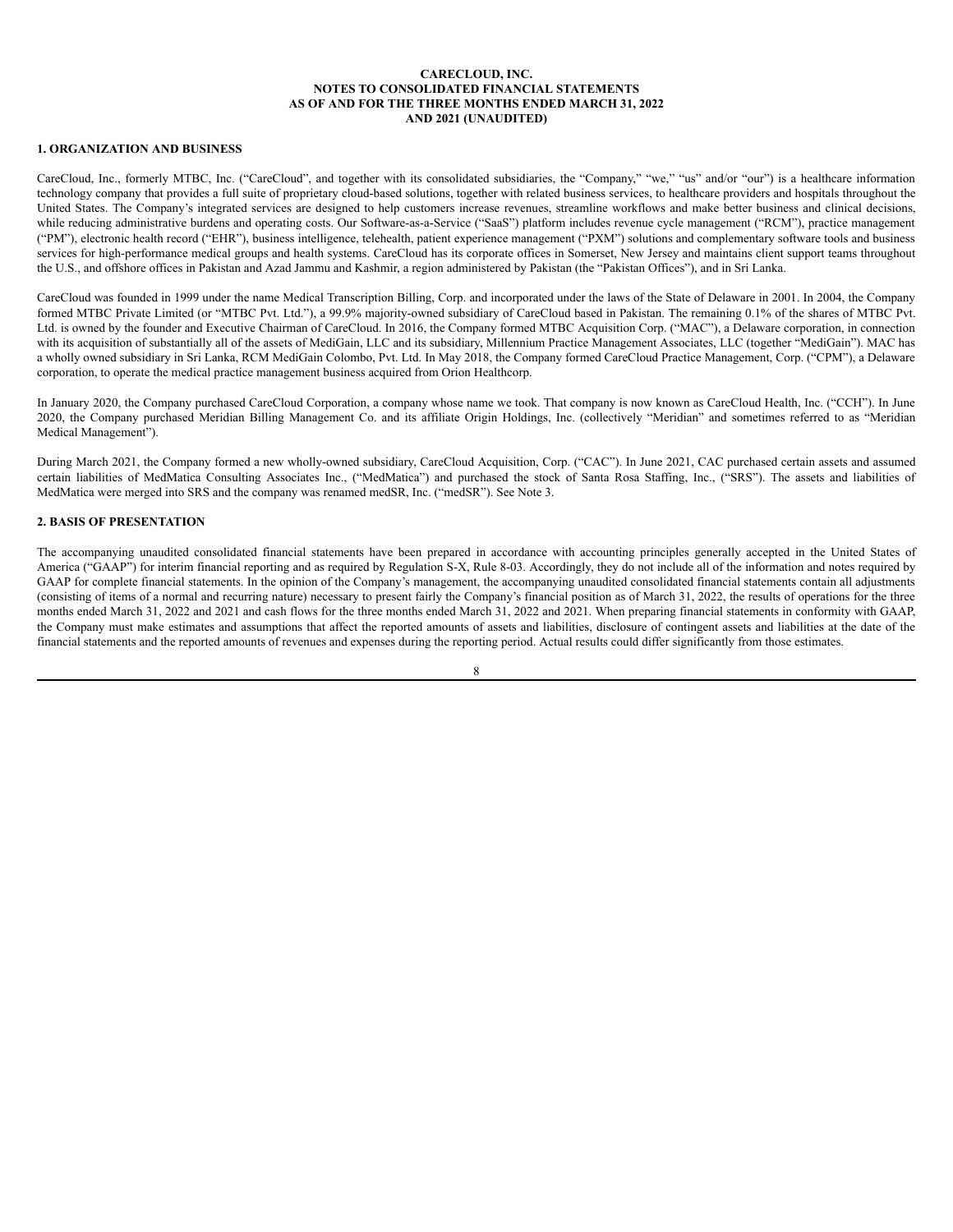The accompanying unaudited consolidated financial statements and notes thereto should be read in conjunction with the audited consolidated financial statements for the year ended December 31, 2021, which are included in the Company's Annual Report on Form 10-K, filed with the SEC on March 14, 2022.

*Recent Accounting Pronouncements* — From time to time, new accounting pronouncements are issued by the Financial Accounting Standards Board ("FASB") and are adopted by us as of the specified effective date. Unless otherwise discussed, we believe that the impact of recently adopted and recently issued accounting pronouncements will not have a material impact on our consolidated financial position, results of operations and cash flows.

In June 2016, the FASB issued ASU 2016-13, Financial Instruments - Credit Losses: Measurement of Credit Losses on Financial Instruments. The guidance in Accounting Standards Update ("ASU") 2016-13 replaces the incurred loss impairment methodology under current GAAP. The new impairment model requires immediate recognition of estimated credit losses expected to occur for most financial assets and certain other instruments. It will apply to all entities. For trade receivables, loans and held-to-maturity debt securities, entities will be required to estimate lifetime expected credit losses. This may result in the earlier recognition of credit losses. In November 2019, the FASB issued ASU No. 2019-10, which delays this standard's effective date for SEC smaller reporting companies to the fiscal years beginning on or after December 15, 2022. The Company is in the process of determining if this update will have a significant impact on the consolidated financial statements.

In December 2019, the FASB issued ASU 2019-12, *Simplifying the Accounting for Income Taxes*. This ASU simplifies accounting for income taxes to reduce complexity in the accounting standards. The amendments consist of the removal of certain exceptions to the general principles of ASC 740 and some additional simplifications. The amendments are effective for public business entities for fiscal years beginning after December 15, 2020. The Company adopted this guidance effective January 1, 2021. There was no impact on the consolidated financial statements as a result of this standard.

In August 2020, the FASB issued ASU 2020-06, Debt-Debt with Conversion and Other Options (Subtopic 470-20) and Derivatives and Hedging-Contracts in Entity's Own *Equity (Subtopic 815-40)*. This ASU simplifies the accounting for certain financial instruments with characteristics of liabilities and equity, including convertible instruments and contracts on an entity's own equity. The amendments are not required to be implemented until 2022 for public entities. There was no impact on the consolidated financial statements as a result of this standard.

In October 2021, the FASB issued ASU 2021-08, Business Combinations (Topic 805) - Accounting for Contract Assets and Contract Liabilities from Contracts with *Customers.* The amendments in this update require acquiring entities to apply Topic 606 to recognize and measure contract assets and contract liabilities in a business combination. The amendments are effective for public business entities for fiscal years beginning after December 15, 2022. The Company is in the process of determining if this update will have a significant impact on the consolidated financial statements.

# **3. ACQUISITIONS**

## **2021 Acquisition**

On June 1, 2021, CAC entered into an Asset and Stock Purchase Agreement ("Purchase Agreement") with MedMatica and its sole shareholder. Pursuant to the Purchase Agreement, CAC acquired (i) all of the issued and outstanding capital stock of SRS, a Delaware corporation, and (ii) all of the MedMatica assets that were used in MedMatica's and SRS' business. Certain MedMatica liabilities were also assumed under the Purchase Agreement. The total cash consideration was \$10 million plus a working capital adjustment of approximately \$3.8 million. The Purchase Agreement also provides that if during the 18-month period commencing on June 1, 2021 (the "Earn-Out Period"), certain EBITDA and revenue targets with respect to the assets and capital stock purchased under the Purchase Agreement are achieved, then CAC shall pay MedMatica an earn-out up to a maximum of \$8 million. Further, if during the Earn-Out Period, certain additional and increased EBITDA and revenue targets with respect to the assets and capital stock purchased under the Purchase Agreement are achieved, then CAC shall pay MedMatica an additional earn-out, up to a maximum of \$5 million.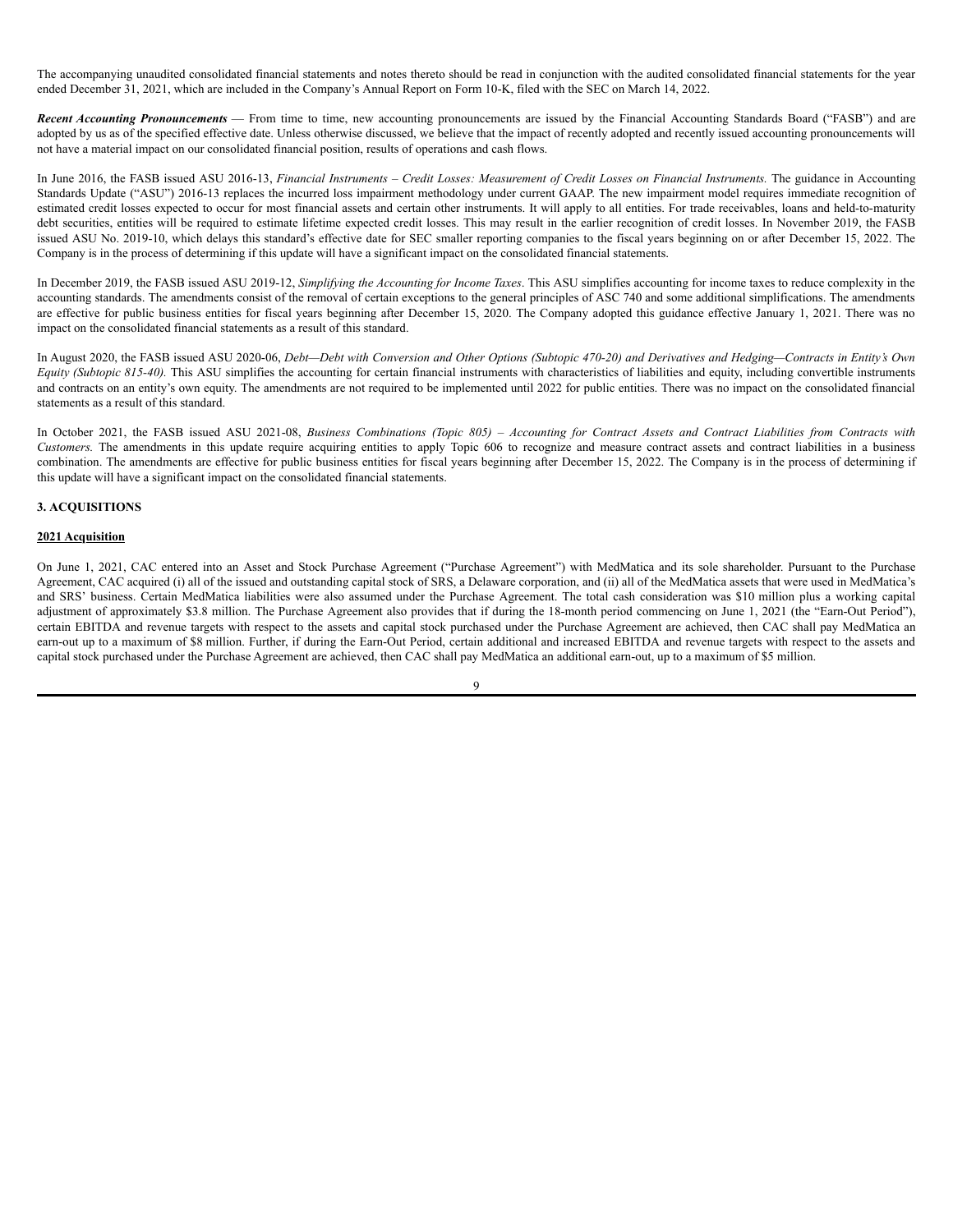MedMatica and SRS are in the business of providing a broad range of specialty consulting services to hospitals and large healthcare groups, including certain consulting services related to healthcare IT application services and implementations, medical practice management, and revenue cycle management. The acquisition has been accounted for as a business combination.

A summary of the total consideration is as follows:

| medSR Purchase Price |  |
|----------------------|--|
|                      |  |

|                          | (\$ in thousands) |
|--------------------------|-------------------|
| Cash                     | 12.261            |
| Amounts held in escrow   | 1.571             |
| Contingent consideration | 5.605             |
| Total purchase price     | 19.437            |

The Company engaged a third party valuation specialist to assist the Company in valuing the assets acquired and liabilities assumed from MedMatica. The following table summarizes the purchase price allocation.

|                                 | (\$ in thousands) |          |  |
|---------------------------------|-------------------|----------|--|
| Accounts receivable             |                   | 2,696    |  |
| Receivable from seller          |                   | 227      |  |
| Prepaid expenses                |                   | 102      |  |
| Unbilled receivables            |                   | 2,491    |  |
| Property and equipment          |                   | 84       |  |
| Customer relationships          |                   | 3,100    |  |
| Acquired backlog                |                   | 490      |  |
| Goodwill                        |                   | 11,931   |  |
| Accounts payable                |                   | (539)    |  |
| Accrued expenses & compensation |                   | (1, 125) |  |
| Deferred revenue                |                   | (20)     |  |
| Total purchase price allocation |                   | 19,437   |  |

The acquired accounts receivable is recorded at fair value, which represents amounts that have subsequently been paid or were expected to be paid by clients. The fair value of customer relationships was based on the estimated discounted cash flows generated by these intangibles. The goodwill represents the Company's ability to have an expanded local presence in additional markets and operational synergies that we expect to achieve that would not be available to other market participants. The goodwill from this acquisition is deductible ratably for income tax purposes over fifteen years. The purchase agreement provides that if revenue and EBITDA over the next 18 months exceeds certain specified amounts, there will be an earn-out payment to the seller equal to such excess, up to \$13 million. It was estimated that the probable payment will be approximately \$5.6 million and this amount was recorded as part of the purchase price allocation as contingent consideration. At March 31, 2022 and December 31, 2021, the Company determined that the fair value of the contingent consideration was approximately \$2.5 million and \$3.1 million, respectively, based in part on the actual operating results since the acquisition. The difference in the contingent consideration between December 31, 2021 and March 31, 2022 has been recorded as a change in contingent consideration in the consolidated statements of operations.

As part of the acquisition, \$1.5 million of the purchase price was held in escrow, which represented \$500,000 to be paid upon the achievement of agreed-upon revenue and backlog milestones, and the balance to be held for up to 18 months to satisfy certain indemnification obligations. During the third quarter of 2021, the initial portion of the escrow was settled whereby \$250,000 was paid to the seller and \$250,000 was offset against the working capital adjustment. An additional \$71,000 that was held in escrow was also paid. The balance of the \$1.0 million escrow is included in consideration payable and restricted cash in the consolidated balance sheets at December 31, 2021 and March 31, 2022. Approximately \$12.3 million in cash was paid at closing.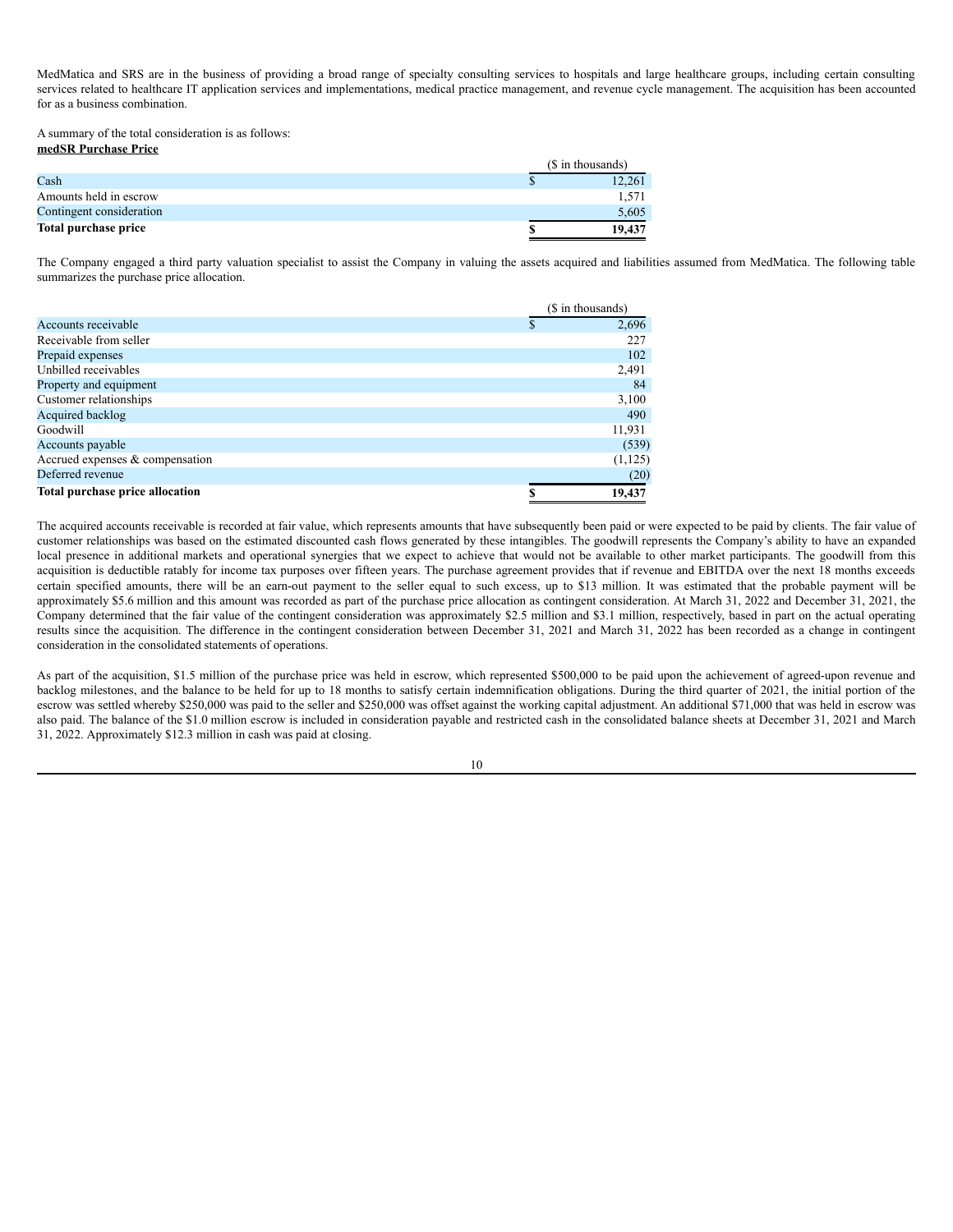The weighted-average amortization period of the acquired intangible assets is approximately three years.

Revenue earned from the clients obtained from the medSR acquisition on June 1, 2021 was approximately \$7.3 million for the three months ended March 31, 2022.

The medSR acquisition added additional clients to the Company's customer base and, similar to previous acquisitions, broadened the Company's presence in the healthcare information technology industry through expansion of its customer base and by increasing available customer relationship resources and specialized trained staff.

#### **Pro forma financial information (Unaudited)**

The unaudited pro forma information below represents the consolidated results of operations as if the medSR acquisition occurred on January 1, 2021. The pro forma information has been included for comparative purposes and is not indicative of results of operations that the Company would have had if the acquisition occurred on the above date, nor is it necessarily indicative of future results. The unaudited pro forma information reflects material, non-recurring pro forma adjustments directly attributable to the business combination. The difference between the actual revenue and the pro forma revenue is approximately \$9.7 million of additional revenue recorded by medSR for the three months ended March 31, 2021. Other differences arise from amortizing purchased intangibles using the double declining balance method.

|                                              | Three Months Ended March 31, |                                            |      |          |  |
|----------------------------------------------|------------------------------|--------------------------------------------|------|----------|--|
|                                              |                              | 2022                                       | 2021 |          |  |
|                                              |                              | (\$ in thousands except per share amounts) |      |          |  |
| Total revenue                                |                              | 35.341                                     |      | 39.455   |  |
| Net income (loss)                            |                              | 1.237                                      |      | (1, 286) |  |
| Net loss attributable to common shareholders |                              | (2.800)                                    |      | (4.414)  |  |
| Net loss per common share                    |                              | (0.19)                                     |      | (0.31)   |  |

# **4. GOODWILL AND INTANGIBLE ASSETS-NET**

Goodwill consists of the excess of the purchase price over the fair value of identifiable net assets of businesses acquired. The following is the summary of the changes to the carrying amount of goodwill for the three months ended March 31, 2022 and the year ended December 31, 2021:

|                                 | <b>Three Months Ended</b><br><b>March 31, 2022</b> |                   | <b>Year Ended</b><br>December 31, 2021 |  |
|---------------------------------|----------------------------------------------------|-------------------|----------------------------------------|--|
|                                 |                                                    | (\$ in thousands) |                                        |  |
| Beginning gross balance         | 61,186                                             |                   | 49,291                                 |  |
| Acquisition, net of adjustments |                                                    |                   | 11,895                                 |  |
| Ending gross balance            | 61,186                                             |                   | 61,186                                 |  |
|                                 |                                                    |                   |                                        |  |
|                                 |                                                    |                   |                                        |  |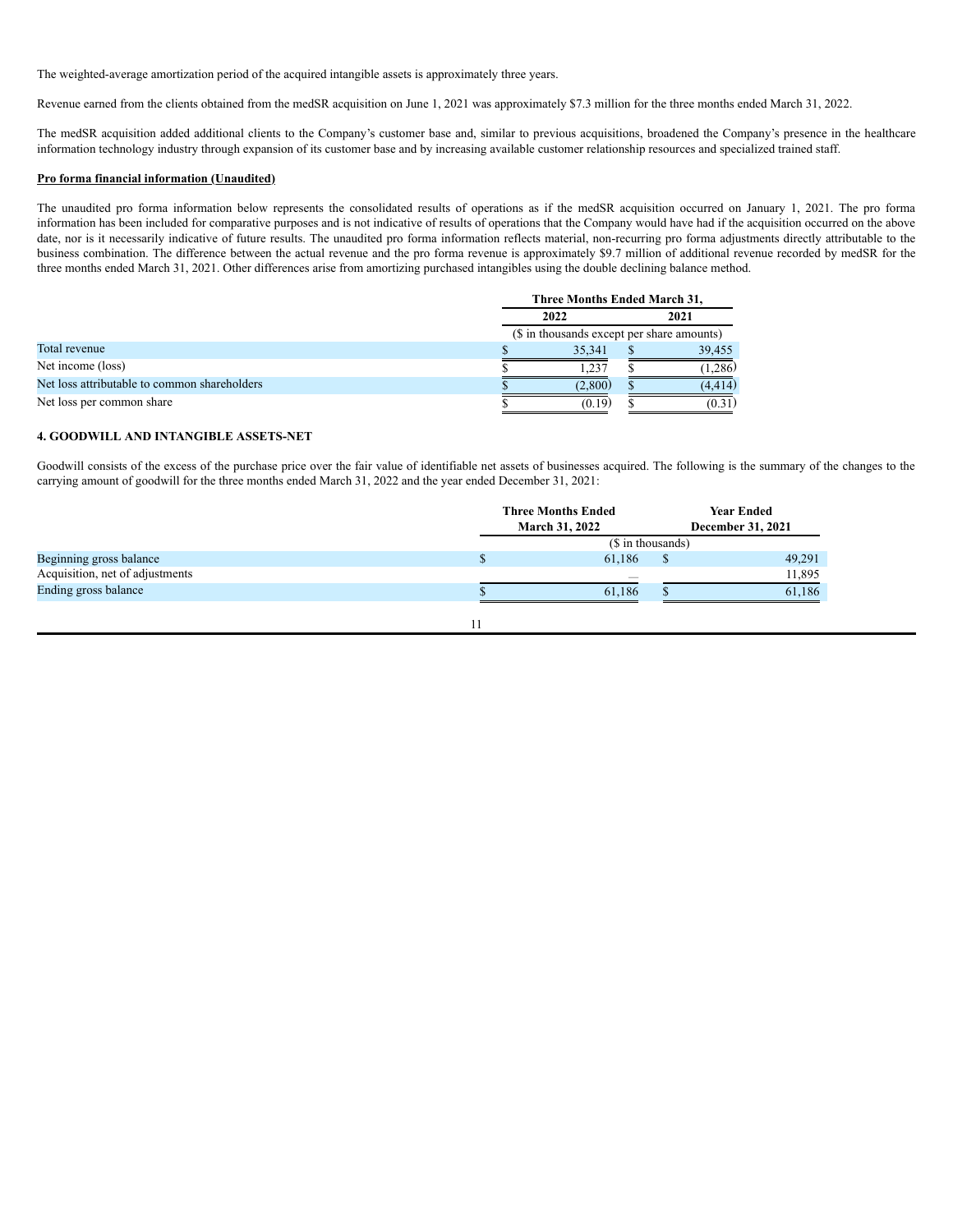Intangible assets include customer contracts and relationships and covenants not-to-compete acquired in connection with acquisitions, as well as trademarks acquired and software costs. Intangible assets – net as of March 31, 2022, and December 31, 2021 consist of the following:

|                                      | March 31, 2022    | <b>December 31, 2021</b> |  |  |
|--------------------------------------|-------------------|--------------------------|--|--|
|                                      | (\$ in thousands) |                          |  |  |
| Contracts and relationships acquired | 47,597            | 47,597                   |  |  |
| Capitalized software                 | 15,387            | 13,196                   |  |  |
| Non-compete agreements               | 1,236             | 1,236                    |  |  |
| Other intangible assets              | 8,396             | 8,396                    |  |  |
| Total intangible assets              | 72,616            | 70,425                   |  |  |
| Less: Accumulated amortization       | 42,129            | 39,647                   |  |  |
| Intangible assets - net              | 30,487            | 30,778                   |  |  |

Other intangible assets primarily represent software costs. Amortization expense was approximately \$2.5 million and \$2.4 million for the three months ended March 31, 2022 and 2021, respectively. The weighted-average amortization period is three years.

As of March 31, 2022, future amortization scheduled to be expensed is as follows:

| <b>Years ending December 31,</b> |   | (\$ in thousands) |
|----------------------------------|---|-------------------|
| 2022 (nine months)               | S | 10,272            |
| 2023                             |   | 10,786            |
| 2024                             |   | 6,765             |
| 2025                             |   | 1,314             |
| 2026                             |   | 300               |
| Thereafter                       |   | 1,050             |
| Total                            |   | 30,487            |

# **5. NET LOSS PER COMMON SHARE**

The following table reconciles the weighted-average shares outstanding for basic and diluted net loss per share for the three months ended March 31, 2022 and 2021:

|                                                                                 | March 31.                                             |  |            |  |  |
|---------------------------------------------------------------------------------|-------------------------------------------------------|--|------------|--|--|
|                                                                                 | 2022<br>2021                                          |  |            |  |  |
|                                                                                 | (\$ in thousands, except share and per share amounts) |  |            |  |  |
| Basic and Diluted:                                                              |                                                       |  |            |  |  |
| Net loss attributable to common shareholders                                    | (2,897)                                               |  | (5.092)    |  |  |
| Weighted-average common shares used to compute basic and diluted loss per share | 14.992.147                                            |  | 14.084.749 |  |  |
| Net loss attributable to common shareholders per share - basic and diluted      | (0.19)                                                |  | (0.36)     |  |  |

All unvested restricted stock units ("RSUs") and unexercised warrants have been excluded from the above calculations as they were anti-dilutive. Vested RSUs, vested restricted shares and exercised warrants have been included in the above calculations.

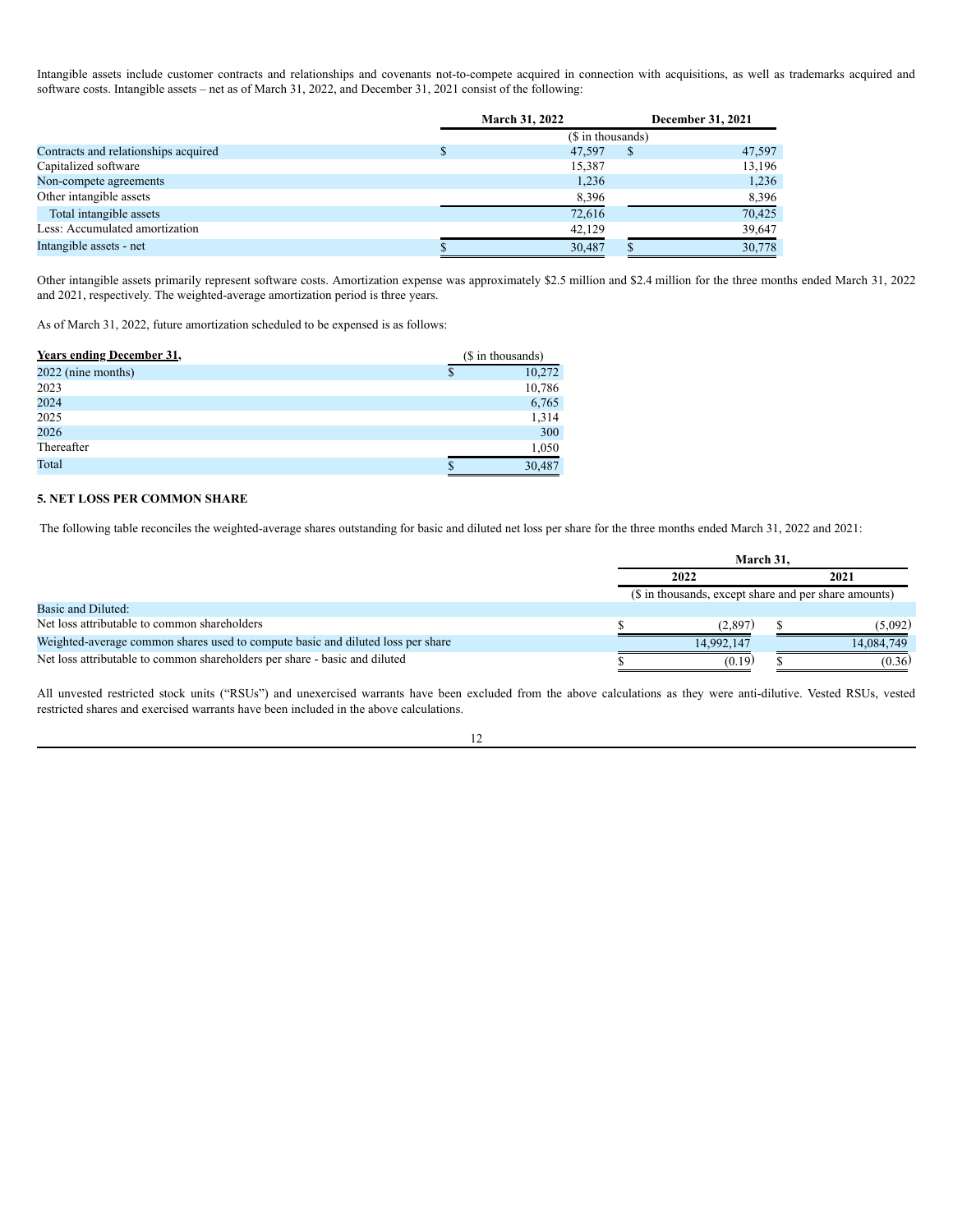#### **6. DEBT**

 $SVB$  — During October 2017, the Company opened a revolving line of credit with Silicon Valley Bank ("SVB") under a three-year agreement. The SVB credit facility is a secured revolving line of credit where borrowings are based on a formula of 200% of repeatable revenue adjusted by an annualized attrition rate as defined in the credit agreement. During the third quarter of 2018, the credit line was increased from \$5 million to \$10 million and the term was extended for an additional year. During the third quarter of 2021, the credit line was further increased to \$20 million and the term was extended for another year. As of March 31, 2022, there was \$6 million borrowed under the credit facility, which was repaid in early April. Interest on the SVB revolving line of credit is currently charged at the prime rate plus 1.50% with a minimum rate of 6.50%. There is also a fee of one-half of 1% annually for the unused portion of the credit line. The debt is secured by all of the Company's domestic assets and 65% of the shares in its offshore subsidiaries. Future acquisitions are subject to approval by SVB.

In connection with the original SVB debt agreement, the Company paid SVB approximately \$50,000 of fees upfront and issued warrants for SVB to purchase 125,000 shares of its common stock, and committed to pay an annual anniversary fee of \$50,000 a year. Based on the terms in the original SVB credit agreement, these warrants have a strike price equal to \$3.92. They have a five-year exercise window and net exercise rights, and were valued at \$3.12 per warrant. As a result of the revision in the SVB credit line, which increased the credit line from \$5 million to \$10 million and reduced the interest rate by 25 basis points, the Company paid approximately \$50,000 of fees upfront and issued an additional 28,489 warrants, with a strike price equal to \$5.26, a five-year exercise window and net exercise rights. The additional warrants were valued at \$3.58 per warrant. The SVB credit agreement contains various covenants and conditions governing the revolving line of credit. These covenants include a minimum level of adjusted EBITDA and a minimum liquidity ratio. At March 31, 2022 and 2021, the Company was in compliance with all covenants.

During January 2022, the agreement with SVB was modified to allow the Company to issue Series B Preferred Stock and pay monthly dividends on this stock, to use a portion of the offering proceeds to redeem a portion of the Series A Preferred Stock that is outstanding and to allow for the potential exchange of shares of Series A Preferred Stock for Series B Preferred Stock.

*Vehicle Financing Notes* — The Company financed certain vehicle purchases both in the United States and in Pakistan. The vehicle financing notes have three to six year terms and were issued at current market rates.

*Insurance Financing* — The Company finances certain insurance purchases over the term of the policy life. The interest rate charged is currently 4.15%.

### **7. LEASES**

We determine if an arrangement is a lease at inception. We have operating leases for office and temporary living space as well as for some office equipment. Operating leases are included in operating lease right-of-use ("ROU") assets, current operating lease liability and non-current operating lease liability in our consolidated balance sheets as of March 31, 2022 and December 31, 2021. The Company does not have any finance leases.

ROU assets represent our right to use an underlying asset for the lease term and lease liabilities represent our obligation to make lease payments arising from the lease. ROU assets and liabilities are recognized at the lease commencement date based on the estimated present value of lease payments over the lease term.

As most of our leases do not provide an implicit rate, we use our estimated incremental borrowing rates, which are derived from information available at the lease commencement date, in determining the present value of lease payments. We give consideration to our bank financing arrangements, geographical location and collateralization of assets when calculating our incremental borrowing rates.

Our lease terms include options to extend the lease when we believe that we may want the right to exercise that option. Leases with a term of less than 12 months are not recorded in the consolidated balance sheets. Our lease agreements do not contain any residual value guarantees. For real estate leases, we account for the lease and non-lease components as a single lease component. Some leases include escalation clauses and termination options that are factored in the determination of the lease payments when appropriate.

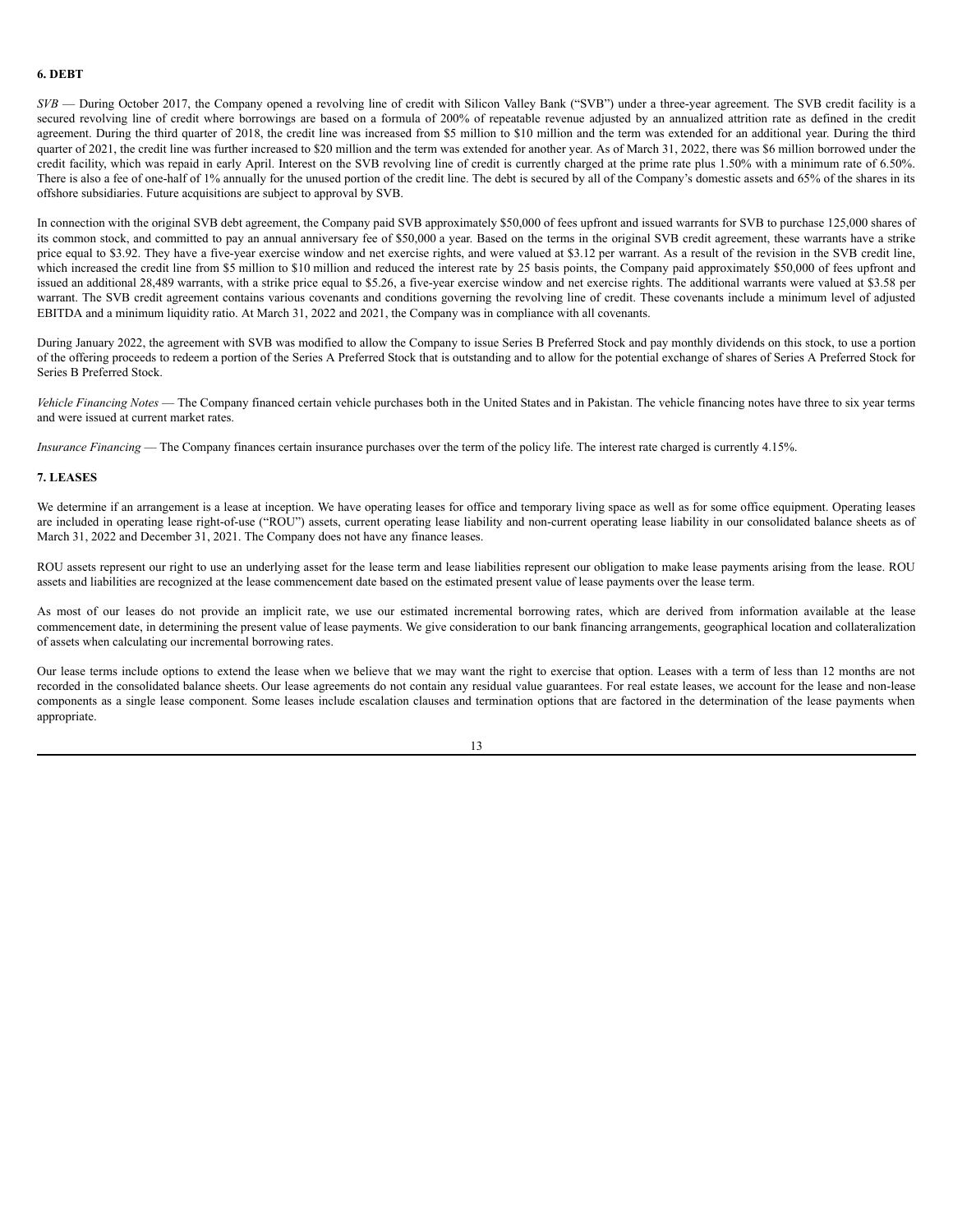If a lease is modified after the effective date, the operating lease ROU asset and liability are re-measured using the current incremental borrowing rate. We review our incremental borrowing rate for our portfolio of leases on a quarterly basis. During the three months ended March 31, 2022 and 2021, there were approximately \$263,000 and \$243,000, respectively, of unoccupied lease charges for two of the Company's facilities. There were no lease impairments or restructuring charges during the three months ended March 31, 2022 and 2021. During the quarter ended March 31, 2022, there was a gain on lease termination of approximately \$105,000. During the three months ended March 31, 2021, the Company recorded approximately \$775,000 of impairment charges on a vendor contract.

Lease expense is included in direct operating costs and general and administrative expenses in the consolidated statements of operations based on the nature of the expense. As of March 31, 2022, we had 34 leased properties, five in Medical Practice Management and 29 in Healthcare IT, with remaining terms ranging from less than one year to fifteen years. Our lease terms are determined taking into account lease renewal options, the Company's anticipated operating plans and leases that are on a month-to-month basis. The Company also has some related party leases – see Note 9.

The components of lease expense were as follows:

|                       |   | <b>Three Months Ended</b> | March 31, |       |  |
|-----------------------|---|---------------------------|-----------|-------|--|
|                       |   | 2022<br>2021              |           |       |  |
|                       |   | (\$ in thousands)         |           |       |  |
| Operating lease cost  | S | 972                       | S         | 1,057 |  |
| Short-term lease cost |   | 40                        |           | 22    |  |
| Variable lease cost   |   | 9<br>6                    |           |       |  |
| Total-net lease cost  |   | 1.02                      |           | 1,085 |  |

Short-term lease cost represents leases that were not capitalized as the lease term as of the later of January 1, 2022 or the beginning of the lease was less than 12 months. Variable lease costs include utilities, real estate taxes and common area maintenance costs.

Supplemental balance sheet information related to leases is as follows:

|                                                   |             | <b>March 31, 2022</b> |                   | <b>December 31, 2021</b> |         |
|---------------------------------------------------|-------------|-----------------------|-------------------|--------------------------|---------|
|                                                   |             |                       | (\$ in thousands) |                          |         |
| Operating leases:                                 |             |                       |                   |                          |         |
| Operating lease ROU assets, net                   | \$          |                       | 6,507             | \$                       | 6,940   |
|                                                   |             |                       |                   |                          |         |
| Current operating lease liabilities               | \$          |                       | 3,803             | \$                       | 3,963   |
| Non-current operating lease liabilities           |             |                       | 3,929             |                          | 4,545   |
| Total operating lease liabilities                 |             |                       | 7,732             |                          | 8,508   |
| Operating leases:                                 |             |                       |                   |                          |         |
| <b>ROU</b> assets                                 | $\mathbf S$ |                       | 7,366             | \$                       | 10,535  |
| Asset lease expense                               |             |                       | (832)             |                          | (3,574) |
| Foreign exchange loss                             |             |                       | (27)              |                          | (21)    |
| ROU assets, net                                   |             |                       | 6,507             |                          | 6,940   |
| Weighted average remaining lease term (in years): |             |                       |                   |                          |         |
| Operating leases                                  |             |                       | 4.54              |                          | 4.26    |
| Weighted average discount rate:                   |             |                       |                   |                          |         |
| Operating leases                                  |             |                       | 6.74%             |                          | 6.76%   |
|                                                   | 14          |                       |                   |                          |         |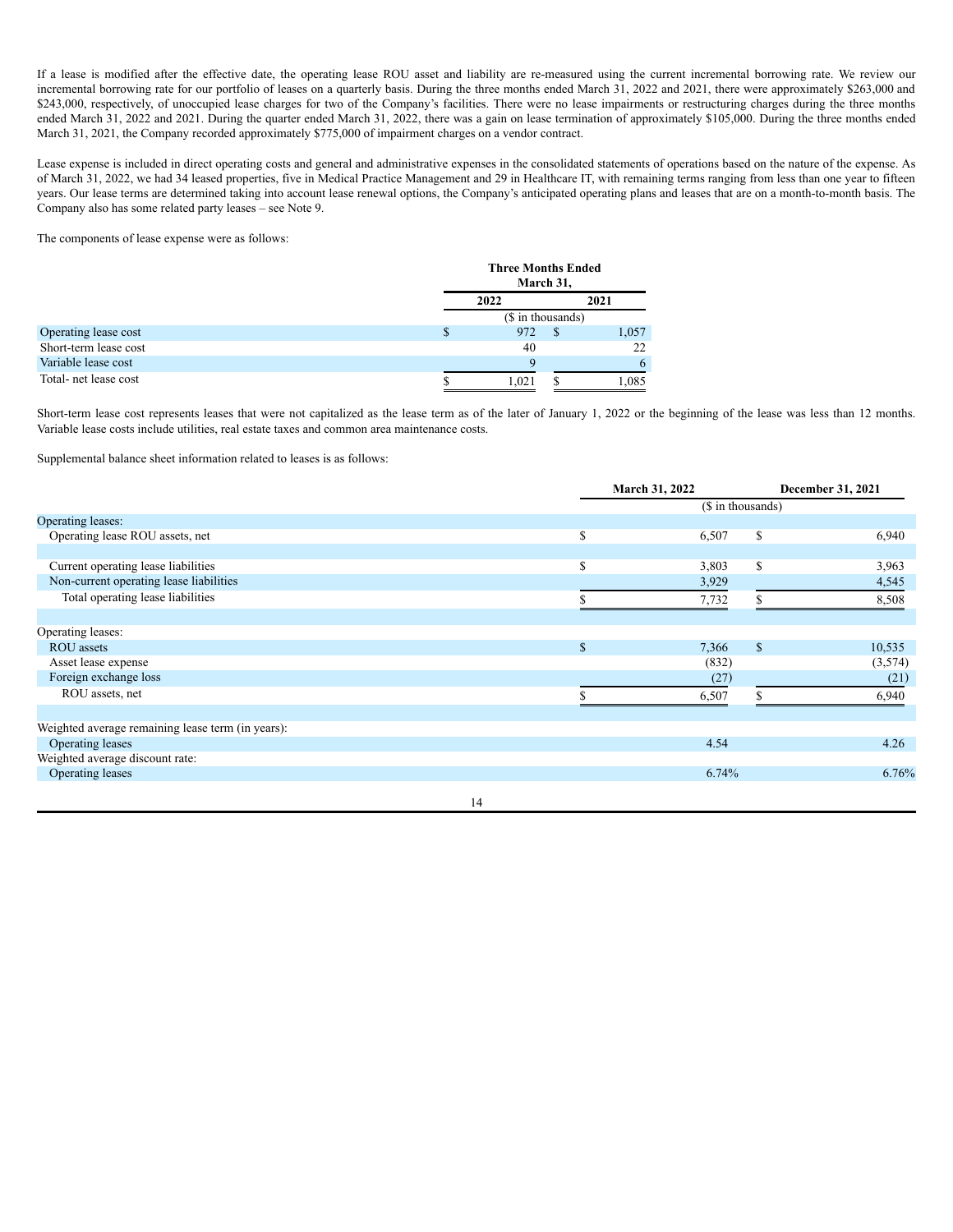Supplemental cash flow and other information related to leases is as follows:

|                                                                         | <b>Three Months Ended</b><br>March 31. |      |       |
|-------------------------------------------------------------------------|----------------------------------------|------|-------|
|                                                                         | 2022                                   | 2021 |       |
|                                                                         | (\$ in thousands)                      |      |       |
| Cash paid for amounts included in the measurement of lease liabilities: |                                        |      |       |
| Operating cash flows from operating leases                              | .212                                   |      | 1,396 |
|                                                                         |                                        |      |       |
| ROU assets obtained in exchange for lease liabilities:                  |                                        |      |       |
| Operating leases, net of impairment and terminations                    | 427                                    |      | 211   |

Maturities of lease liabilities are as follows:

#### **Operating leases - Years ending December 31,**  $\qquad \qquad$  (\$ in thousands)

| 2022 (nine months)          | 3,359    |
|-----------------------------|----------|
| 2023                        | 2,366    |
| 2024                        | 1,075    |
| 2025                        | 514      |
| 2026                        | 232      |
| Thereafter                  | 1,756    |
| Total lease payments        | 9,302    |
| Less: imputed interest      | (1, 570) |
| Total lease obligations     | 7,732    |
| Less: current obligations   | (3, 803) |
| Long-term lease obligations | 3,929    |

# **8. COMMITMENTS AND CONTINGENCIES**

**Legal Proceedings** — On May 30, 2018, the Superior Court of New Jersey, Chancery Division, Somerset County (the "Chancery Court") denied the Company's and MTBC Acquisition Corp.'s ("MAC's") request to enjoin an arbitration proceeding demanded by Randolph Pain Relief and Wellness Center ("RPRWC") related to RCM services provided by parties unaffiliated with the Company and MAC. On June 15, 2018, the Company and MAC filed an appeal of the Chancery Court's decision with the New Jersey Superior Court, Appellate Division. On July 19, 2018, the Chancery Court ordered that the arbitration be stayed pending the Company's and MAC's appeal. On appeal, the Company and MAC contended they were never party to the billing services agreement giving rise to the arbitration claim, did not assume the obligations of Millennium Practice Management Associates, Inc. ("MPMA") under such agreement, and any agreement to arbitrate disputes arising under such agreement did not apply to the Company or MAC as RPRWC terminated the agreement before the APA took effect. On January 30, 2019, the parties conducted oral arguments before the Appellate Court.

On April 23, 2019, the Appellate Division affirmed in part and reversed in part the trial court's order. The Appellate Division upheld the portion of the trial court's order requiring MAC to participate in the arbitration based on the trial court's finding that MAC had assumed MPMA's contractual responsibilities. The Appellate Division reversed the trial court's order requiring the Company to participate in the arbitration on the grounds that insufficient facts had been provided by RPRWC from which the court could conclude the Company was required to participate in the arbitration. As a result, the Appellate Division remanded the issue of whether Company is required to participate in the arbitration back to the trial court for further proceedings.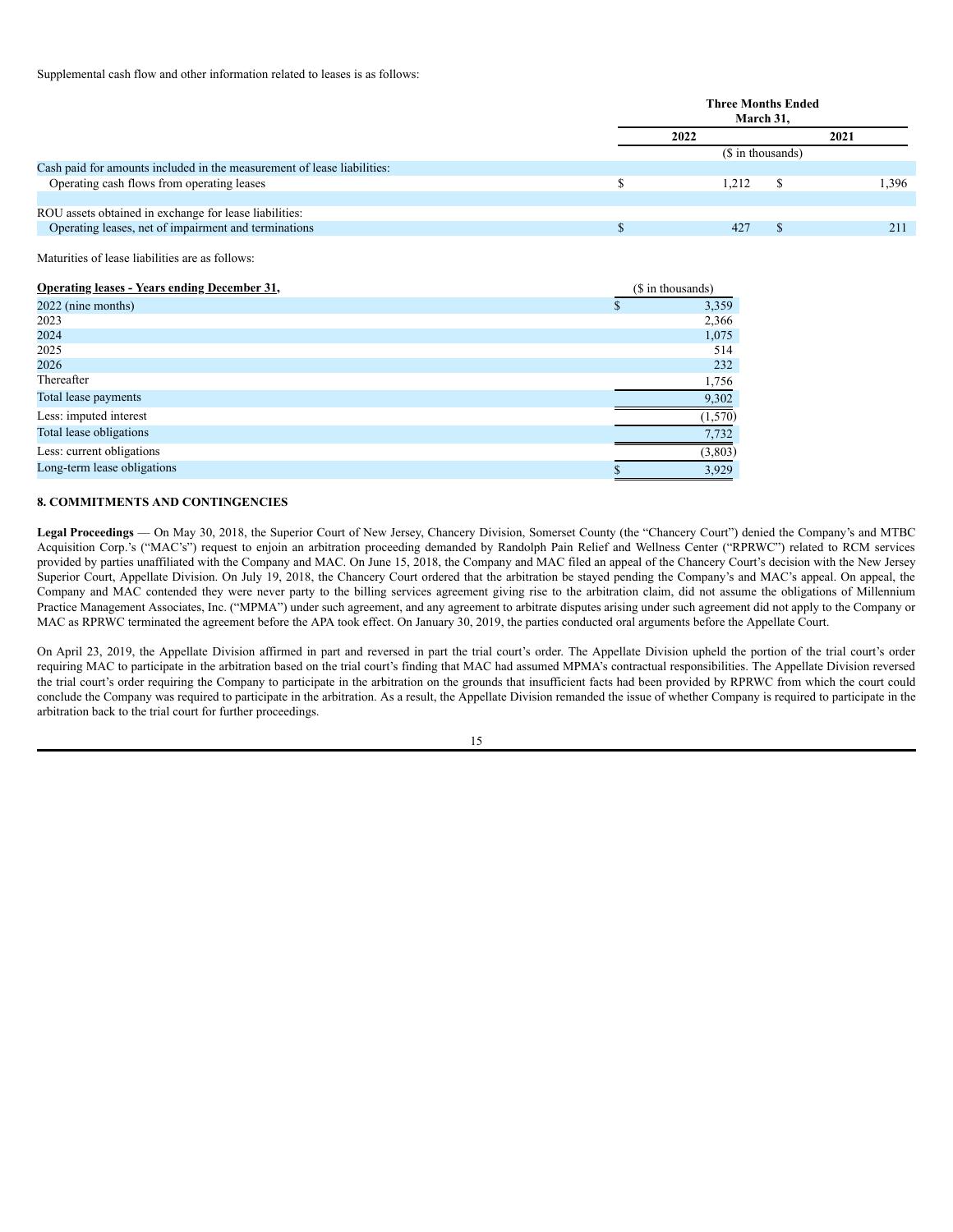The parties completed discovery in the remanded matter on November 29, 2019, and thereafter both the Company and RPRWC filed cross-motions for summary judgment in their favor. On February 6, 2020, the Chancery Court denied RPRWC's motion for summary judgment and granted the Company's cross-motion for summary judgment. The Chancery Court held that the Company cannot be compelled to participate in the Arbitration. RPRWC has informed the Company that it does not intend to appeal the Chancery Court's ruling and that it intends to move forward solely against MAC. On March 25, 2020, the Chancery Court lifted the stay of arbitration relative to RPRWC and MAC. In its arbitration demand RPRWC alleges that MPMA, a subsidiary of MediGain, LLC, breached the terms of the billing services agreement the parties had entered into and sought compensatory damages of \$6.6 million and costs.

On May 28, 2020, the arbitrator handling the matter conducted a scheduling conference with the parties in order to establish deadlines for the parties to exchange discovery requests and responses. During the conference, the arbitrator directed RPRWC to produce statement of damages on which it bases its claim. RPRWC disclosed its statement of damages to MAC on June 12, 2020. RPRWC's June 12, 2020 statement of damages increased its alleged damages from \$6.6 million and costs to \$20 million and costs. On July 24, 2020, RPRWC disclosed a declaration to MAC, in which RPRWC estimates its damages to be approximately \$11 million plus costs. RPRWC then served expert reports in November 2021. Plaintiff's expert analyzed only a minute portion of the claims alleged to have been mishandled and then extrapolated damages to be in the range of \$9.8 million to \$10.8 million; however, this is unrealistically based on an alleged 90-100% collection rate on charges. MAC has served an expert report refuting the methodology used by RPRWC's expert, the allegations of mishandling and the calculated damages. This matter is currently being prepared for an arbitration hearing which is currently scheduled on several dates in June 2022.

While the allegations of breach of contract made by RPRWC are the subject of the ongoing legal proceedings, MAC believes RPRWC's allegations lack merit on numerous grounds. The Company and MAC plan to vigorously defend against RPRWC's claim and in the event of a loss, if any, they anticipate the loss to be substantially less than the amount claimed.

Through the CCH transaction, we acquired its software technology and related business, of which certain elements were, at the time of the acquisition, subject to a civil investigation to determine pre-acquisition compliance with certain federal regulatory requirements. This element was considered as part of the transaction as \$4 million of the transaction's consideration was held in escrow for the resolution of this investigation. Following the closing of the transaction, the Company continued to cooperate with the inquiry as CCH had historically done since the commencement of the investigation in July of 2018. The Company accrued \$4.2 million to resolve this investigation, including the \$4 million in escrow, which was recorded as an indemnification asset which is included in the consolidated balance sheets at December 31, 2020 in prepaid expenses and other current assets with an offsetting amount in accrued expenses. The Company settled the obligation in April 2021 substantially within the range covered by the escrowed funds.

From time to time, we may become involved in other legal proceedings arising in the ordinary course of our business. Including the proceedings described above, we are not presently a party to any legal proceedings that, in the opinion of our management, would individually or taken together have a material adverse effect on our business, consolidated results of operations, financial position or cash flows of the Company.

## **9. RELATED PARTIES**

The Company had sales to a related party, a physician who is the wife of the Executive Chairman. Revenues from this customer were approximately \$5,000 and \$4,000 for the three months ended March 31, 2022 and 2021, respectively. As of March 31, 2022, and December 31, 2021, the receivable balance due from this customer was approximately \$2,000 and \$3,000, respectively.

The Company was a party to a nonexclusive aircraft dry lease agreement with Kashmir Air, Inc. ("KAI"), which was owned by the Executive Chairman. The Company recorded an expense of approximately \$30,000 for the three months ended March 31, 2021. The lease for the aircraft was renewed as of April 1, 2021 and terminated on August 31, 2021. As of March 31, 2022, there was no liability outstanding to KAI.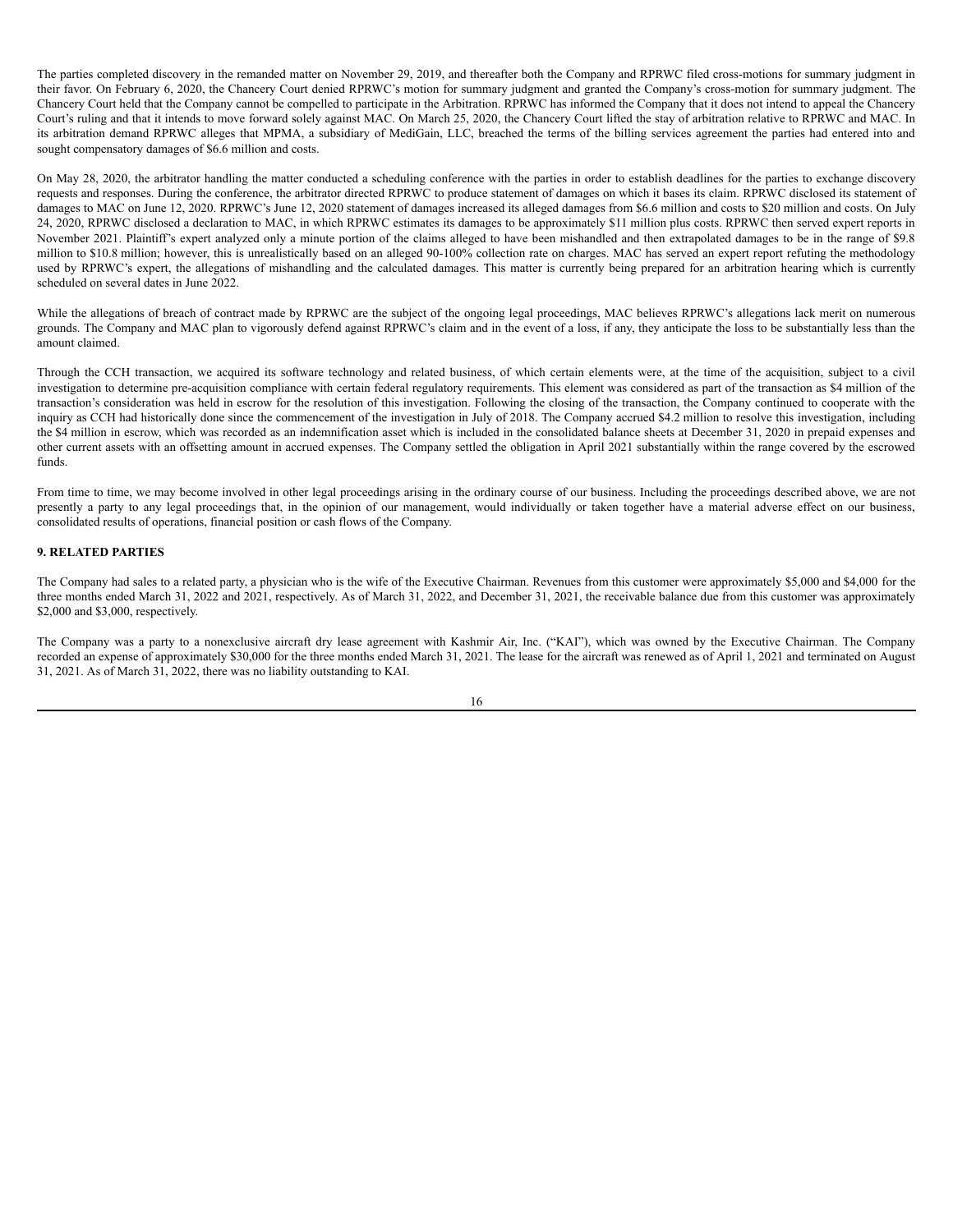The Company leases its corporate offices in New Jersey, its temporary housing for its foreign visitors, a printing and mailing facility and its backup operations center in Bagh, Pakistan and an apartment for temporary housing in Dubai, the UAE, from the Executive Chairman. The related party rent expense for the three months ended March 31, 2022 and 2021 was approximately \$51,000 and \$47,000, respectively, and is included in direct operating costs and general and administrative expense in the consolidated statements of operations. During the three months ended March 31, 2022 and 2021, the Company spent approximately \$288,000 and \$289,000 to upgrade the related party leased facilities. Current assets-related party in the consolidated balance sheets includes security deposits related to the leases of the Company's corporate offices in the amount of approximately \$16,000 and \$13,000 as of March 31, 2022 and December 31, 2021, respectively.

Included in the ROU asset at March 31, 2022 is approximately \$438,000 applicable to the related party leases. Included in the current and non-current operating lease liability at March 31, 2022 is approximately \$173,000 and \$261,000, respectively, applicable to the related party leases.

Included in the ROU asset at December 31, 2021 is approximately \$483,000 applicable to the related party leases. Included in the current and non-current operating lease liability at December 31, 2021 is approximately \$174,000 and \$305,000, respectively, applicable to the related party leases.

During 2020, a New Jersey corporation, talkMD Clinicians, PA ("talkMD"), was formed by the wife of the Executive Chairman, who is a licensed physician, to provide telehealth services. talkMD was determined to be a variable interest entity ("VIE") for financial reporting purposes because the entity will be controlled by the Company. As of March 31, 2022, talkMD had not yet commenced operations.

## **10. SHAREHOLDERS' EQUITY**

During the current quarter, the Company sold 1,100,810 shares of 8.75% Series B Cumulative Redeemable Perpetual Preferred Stock ("Series B Preferred Stock") and received net proceeds of approximately \$25.5 million. The Series B Preferred Stock is listed on the Nasdaq Global Market under the symbol "MTBCO." Dividends on the Series B Preferred Stock of approximately \$2.19 annually per share are cumulative from the date of issue and are payable each month when, as and if declared by the Company's Board of Directors. On March 18, 2022, the Company used a portion of the proceeds from selling Series B Preferred Stock and redeemed 800,000 shares of Series A Preferred Stock for \$25.00 per share, plus all accrued and unpaid dividends to, but not including, the redemption date.

Commencing on February 15, 2024 and prior to February 15, 2025, we may redeem, at our option, the Series B Preferred Stock, in whole or in part, at a cash redemption price of \$25.75 per share, plus all accrued and unpaid dividends to, but not including, the redemption date. On or after February 15, 2025 and prior to February 15, 2026, we may redeem, at our option, the Series B Preferred Stock, in whole or in part, at a cash redemption price of \$25.50 per share, plus all accrued and unpaid dividends to, but not including, the redemption date. On or after February 15, 2026 and prior to February 15, 2027, we may redeem, at our option, the Series B Preferred Stock, in whole or in part, at a cash redemption price of \$25.25 per share, plus all accrued and unpaid dividends to, but not including, the redemption date. On or after February 15, 2027, we may redeem, at our option, the Series B Preferred Stock, in whole or in part, at a cash redemption price of \$25.00 per share, plus all accrued and unpaid dividends to, but not including, the redemption date.

The Company has the right to sell up to \$35 million of its Series B Preferred Stock using an "at-the-market" facility ("ATM"). The underwriter receives 3% of the gross proceeds. During the first quarter of 2022, the Company sold 49,562 shares of Series B Preferred Stock under its ATM and received net proceeds of approximately \$1.2 million. The Company also has the right to sell up to \$50 million of its common stock using a second ATM facility. The underwriters of the common stock ATM also receive 3% of the gross proceeds. During the first quarter of 2022, no shares of common stock were issued under this ATM.

During the three months ended March 31, 2021, 858,000 common stock warrants were exercised at \$7.50 each resulting in gross proceeds of \$6,435,000.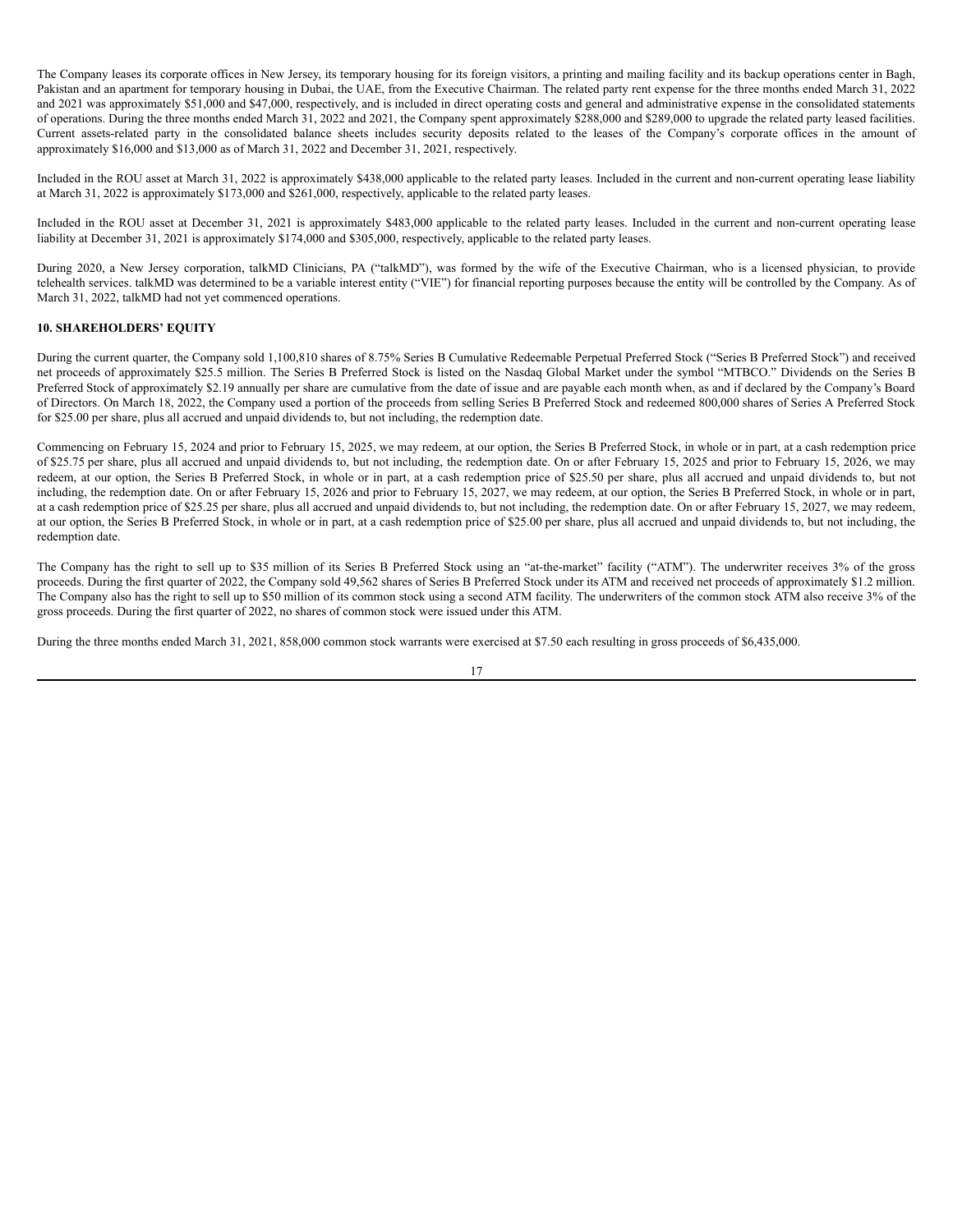### **11. REVENUE**

#### *Introduction*

The Company accounts for revenue in accordance with ASC 606, *Revenue from Contracts with Customers*. All revenue is recognized as our performance obligations are satisfied. A performance obligation is a promise in a contract to transfer a distinct good or service to a customer, and is the unit of account under ASC 606. For revenue cycle management services, the Company recognizes revenue when services begin on medical billing claims, which is generally upon receipt of the claim from the provider. The Company estimates the value of the consideration it will earn over the remaining contractual period as services are provided and recognizes the fees over the term; this estimation involves predicting the amounts our clients will ultimately collect associated with the services they provided. Certain significant estimates, such as payment-tocharge ratios, effective billing rates and the estimated contractual payment periods are required to measure revenue cycle management revenue under the standard.

Most of our current contracts with customers contain a single performance obligation. For contracts where we provide multiple services, such as where we perform multiple ancillary services, each service represents its own performance obligation. The standalone selling prices are based on the contractual price for the service.

We apply the portfolio approach as permitted by ASC 606 as a practical expedient to contracts with similar characteristics and we use estimates and assumptions when accounting for those portfolios. Our contracts generally include standard commercial payment terms. We have no significant obligations for refunds, warranties or similar obligations and our revenue does not include taxes collected from our customers.

#### *Disaggregation of Revenue from Contracts with Customers*

We derive revenue from five primary sources: (1) technology-enabled business solutions, (2) professional services, (3) printing and mailing services, (4) group purchasing services and (5) medical practice management services.

The following table represents a disaggregation of revenue for the three months ended March 31:

|                                       |      | Three Months Ended March 31, |   |        |  |
|---------------------------------------|------|------------------------------|---|--------|--|
|                                       | 2022 |                              |   | 2021   |  |
|                                       |      | (\$ in thousands)            |   |        |  |
| <b>Healthcare IT:</b>                 |      |                              |   |        |  |
| Technology-enabled business solutions |      | 23,242                       | S | 25,845 |  |
| Professional services                 |      | 8,314                        |   | 617    |  |
| Printing and mailing services         |      | 463                          |   | 383    |  |
| Group purchasing services             |      | 134                          |   | 188    |  |
| <b>Medical Practice Management:</b>   |      |                              |   |        |  |
| Medical practice management services  |      | 3,188                        |   | 2,735  |  |
| Total                                 |      | 35,341                       |   | 29,768 |  |

#### *Technology-enabled business solutions:*

Revenue derived on an on-going basis from our technology-enabled solutions is typically billed as a percentage of payments collected by our customers.

Revenue cycle management services are the recurring process of submitting and following up on claims with health insurance companies in order for the healthcare providers to receive payment for the services they rendered. The Company typically invoices customers on a monthly basis based on the actual collections received by its customers and the agreed-upon rate in the sales contract. The fee for these services typically includes use of practice management software and related tools (on a SaaS basis), electronic health records (on a SaaS basis), medical billing services and use of mobile health solutions. We consider the services to be one performance obligation since the promises are not distinct in the context of the contract. The performance obligation consists of a series of distinct services that are substantially the same and have the same periodic pattern of transfer to our customers.

In many cases, our clients may terminate their agreements with 90 days' notice without cause, thereby limiting the term in which we have enforceable rights and obligations, although this time period can vary between clients. Our payment terms are normally net 30 days. Although our contracts typically have stated terms of one or more years, under ASC 606 our contracts are considered month-to-month and accordingly, there is no financing component.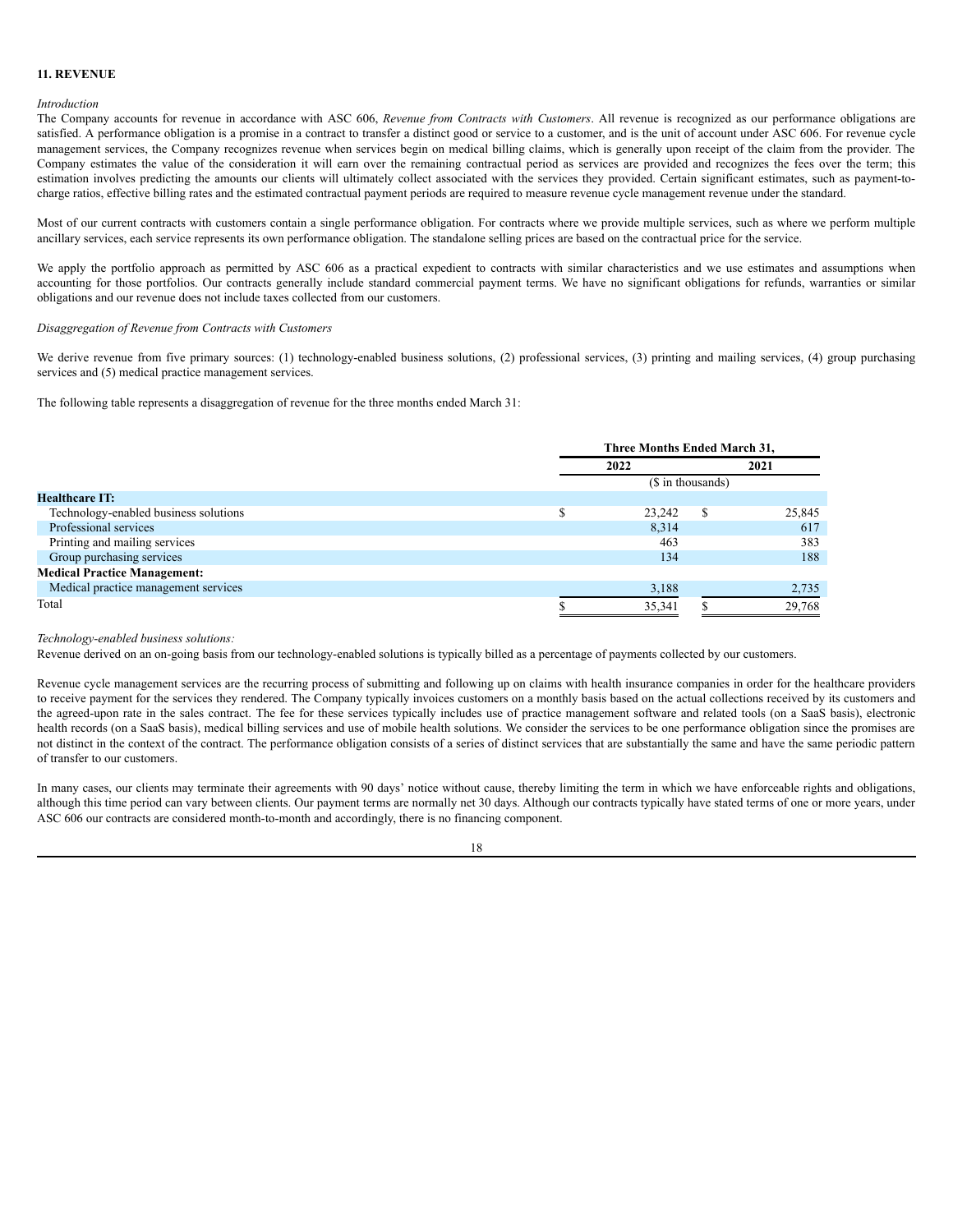For the majority of our revenue cycle management contracts, the total transaction price is variable because our obligation is to process an unknown quantity of claims, as and when requested by our customers over the contract period. When a contract includes variable consideration, we evaluate the estimate of the variable consideration to determine whether the estimate needs to be constrained; therefore, we include variable consideration in the transaction price only to the extent that it is probable that a significant reversal of the amount of cumulative revenue recognized will not occur when the uncertainty associated with variable consideration is subsequently resolved. Estimates to determine variable consideration, such as payment to charge ratios, effective billing rates, and the estimated contractual payment periods, are updated at each reporting date. Revenue is recognized over the performance period using the input method.

Our proprietary, cloud-based practice management application automates the labor-intensive workflow of a medical office in a unified and streamlined SaaS platform. The Company has a large number of clients who utilize the Company's practice management software, electronic health records software, patient experience management solutions, business intelligence software and/or robotic process automation software on a SaaS basis, but who do not utilize the Company's revenue cycle management services. SaaS fees may be fixed based on the number of providers, or may be variable.

The medical billing clearinghouse service takes claim information from customers, checks the claims for errors and sends this information electronically to insurance companies. The Company invoices customers on a monthly basis based on the number of claims submitted and the agreed-upon rate in the agreement. This service is provided to medical practices and providers to medical practices who are not revenue cycle management customers. The performance obligation is satisfied once the relevant submissions are completed.

Additional services such as coding, credentialing and transcription are sometimes rendered in connection with the delivery of revenue cycle management and related medical services. The Company invoices customers monthly, based on the actual amount of services performed at the agreed-upon rate in the contract. These services are only offered to revenue cycle management customers. These services do not represent a material right because the services are optional to the customer and customers electing these services are charged the same price for those services as if they were on a standalone basis. Each individual coding, credentialing or transcription transaction processed represents a performance obligation, which is satisfied over time as that individual service is rendered.

#### *Professional services:*

Our professional services include an extensive set of services including EHR vendor-agnostic optimization and activation, project management, IT transformation consulting, process improvement, training, education and staffing for large healthcare organizations including health systems and hospitals. Revenue is recorded monthly on a time and materials or a fixed rate basis. This is a separate performance obligation from any RCM or SaaS services provided, for which the Company receives and records monthly fees. The performance obligation is satisfied over time as the professional services are rendered.

#### *Printing and mailing services:*

The Company provides printing and mailing services for both revenue cycle management customers and a non- revenue cycle management customer, and invoices on a monthly basis based on the number of prints, the agreed-upon rate per print and the postage incurred. The performance obligation is satisfied once the printing and mailing is completed.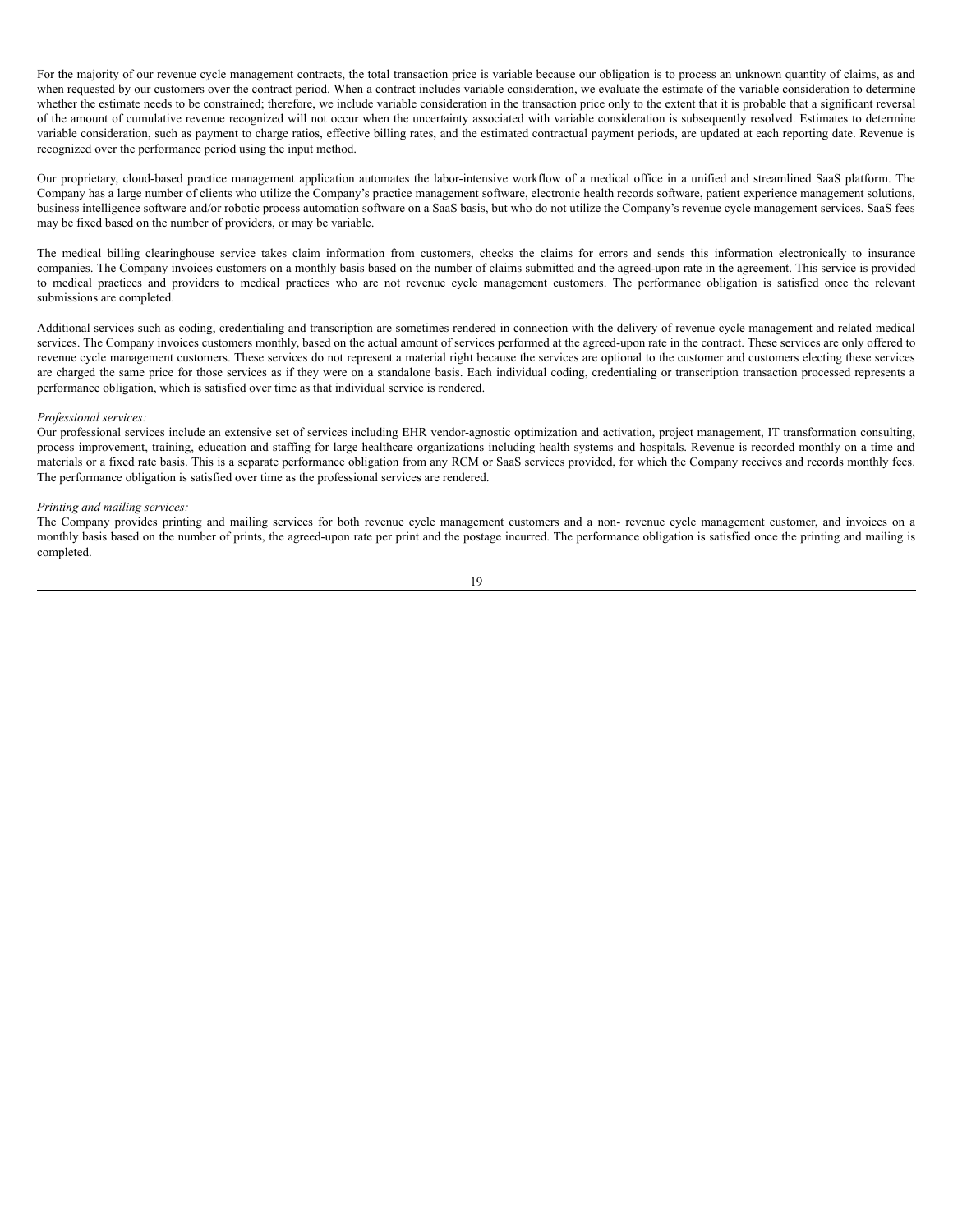#### *Group purchasing services:*

The Company provides group purchasing services which enable medical providers to purchase various vaccines directly from selected pharmaceutical companies at a discounted price. Currently, there are approximately 4,000 medical providers who are members of the program. Revenue is recognized as the vaccine shipments are made to the medical providers. Fees from the pharmaceutical companies are paid either quarterly or annually and the Company adjusts its revenue accrual at the time of payment. The Company makes significant judgments regarding the variable consideration which we expect to be entitled to for the group purchasing services which includes the anticipated shipments to the members enrolled in the program, anticipated volumes of purchases made by the members, and the changes in the number of members. The amounts recorded are constrained by estimates of decreases in shipments and loss of members to avoid a significant revenue reversal in the subsequent period. The only performance obligation is to provide the pharmaceutical companies with the medical providers who want to become members in order to purchase vaccines. The performance obligation is satisfied once the medical provider agrees to purchase a specific quantity of vaccines and the medical provider's information is forwarded to the vaccine suppliers. The Company records a contract asset for revenue earned and not paid as the ultimate payment is conditioned on achieving certain volume thresholds.

For all of the above revenue streams other than group purchasing services, revenue is recognized over time, which is typically one month or less, which closely matches the point in time that the customer simultaneously receives and consumes the benefits provided by the Company. For the group purchasing services, revenue is recognized at a point in time. Each service is substantially the same and has the same periodic pattern of transfer to the customer. Each of the services provided above is considered a separate performance obligation.

# *Medical practice management services:*

The Company also provides medical practice management services under long-term management service agreements to three medical practices. We provide the medical practices with the nurses, administrative support, facilities, supplies, equipment, marketing, RCM, accounting, and other non-clinical services needed to efficiently operate their practices. Revenue is recognized as the services are provided to the medical practices. Revenue recorded in the consolidated statements of operations represents the reimbursement of costs paid by the Company for the practices and the management fee earned each month for managing the practice. The management fee is based on either a fixed fee or a percentage of the net operating income.

The Company assumes all financial risk for the performance of the managed medical practices. Revenue is impacted by the amount of the costs incurred by the practices and their operating income. The gross billing of the practices is impacted by billing rates, changes in current procedural terminology code reimbursement and collection trends which in turn impacts the management fee that the Company is entitled to. Billing rates are reviewed at least annually and adjusted based on current insurer reimbursement practices. The performance obligation is satisfied as the management services are provided.

Our contracts for medical practice management services have approximately an additional 20 years remaining and are only cancellable under very limited circumstances. The Company receives a management fee each month for managing the day-to-day business operations of each medical group as a fixed fee or a percentage payment of the net operating income which is included in revenue in the consolidated statements of operations.

Our medical practice management services obligations consist of a series of distinct services that are substantially the same and have the same periodic pattern of transfer to our customers. Revenue is recognized over time, however for reporting and convenience purposes, the management fee is computed at each month end.

#### *Information about contract balances:*

As of March 31, 2022, the estimated revenue expected to be recognized in the future related to the remaining revenue cycle management performance obligations outstanding was approximately \$4.4 million. We expect to recognize substantially all of the revenue for the remaining performance obligations over the next three months. Approximately \$228,000 of the contract asset represents revenue earned, but not yet paid, from the group purchasing services.

Amounts that we are entitled to collect under the applicable contract are recorded as accounts receivable. Invoicing is performed at the end of each month when the services have been provided. The contract asset includes our right to payment for services already transferred to a customer when the right to payment is conditional on something other than the passage of time. For example, contracts for revenue cycle management services where we recognize revenue over time but do not have a contractual right to payment until the customer receives payment of their claim from the insurance provider. The contract asset also includes the revenue accrued, not received, for the group purchasing services.

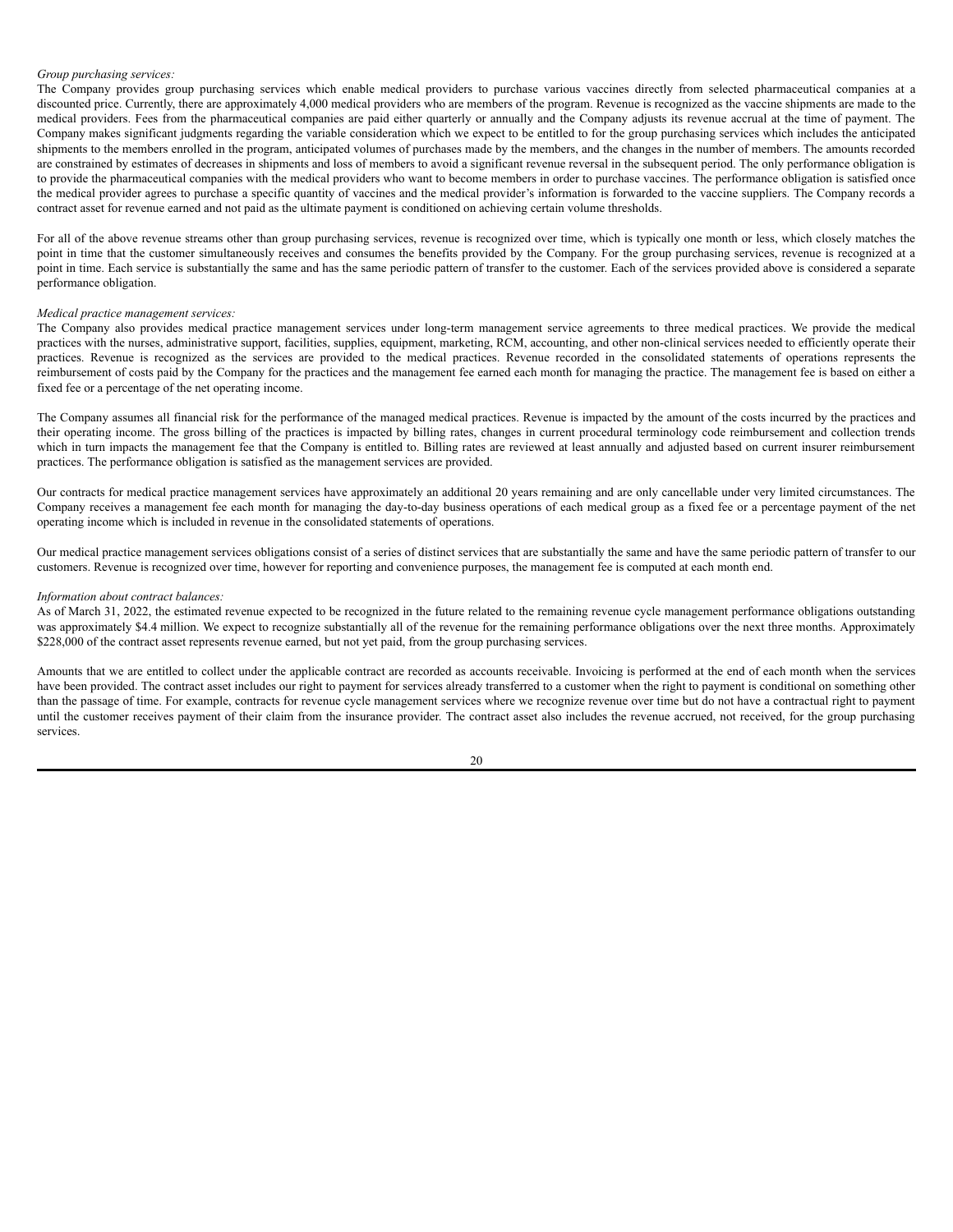Changes in the contract asset are recorded as adjustments to net revenue. The changes primarily result from providing services to revenue cycle management customers that result in additional consideration and are offset by our right to payment for services becoming unconditional and changes in the revenue accrued for the group purchasing services. The contract asset for our group purchasing services is reduced when we receive payments from vaccine manufacturers and is increased for revenue earned, not received. The opening and closing balances of the Company's accounts receivable, contract asset and deferred revenue are as follows:

|                               | <b>Accounts</b><br>Receivable, Net | <b>Contract Asset</b> | <b>Deferred Revenue</b><br>(current) | <b>Deferred Revenue</b><br>(long term) |
|-------------------------------|------------------------------------|-----------------------|--------------------------------------|----------------------------------------|
|                               |                                    | (\$ in thousands)     |                                      |                                        |
| Balance as of January 1, 2022 | 17,006                             | 4.725                 | 1.085                                | 341                                    |
| Increase (decrease), net      | 1,487                              | (80)                  | 55                                   | 49                                     |
| Balance as of March 31, 2022  | 18.493                             | 4.645                 | 1.140                                | 390                                    |
|                               |                                    |                       |                                      |                                        |
| Balance as of January 1, 2021 | 12,089                             | 4.105                 | 1.173                                | 305                                    |
| Increase (decrease), net      | 330                                | 270                   | 52                                   | (20)                                   |
| Balance as of March 31, 2021  | 12.419                             | 4.375                 | 1.225                                | 285                                    |

#### *Deferred commissions:*

Our sales incentive plans include commissions payable to employees and third parties at the time of initial contract execution that are capitalized as incremental costs to obtain a contract. The capitalized commissions are amortized over the period the related services are transferred. As we do not offer commissions on contract renewals, we have determined the amortization period to be the estimated client life, which is three years. Deferred commissions were approximately \$846,000 and \$1.0 million at March 31, 2022 and 2021, respectively, and are included in the other assets amounts in the consolidated balance sheets.

#### **12. STOCK-BASED COMPENSATION**

In April 2014, the Company adopted the Medical Transcription Billing, Corp. 2014 Equity Incentive Plan (the "2014 Plan"), reserving 1,351,000 shares of common stock for grants to employees, officers, directors and consultants. During 2017, the 2014 Plan was amended and restated whereby an additional 1,500,000 shares of common stock and 100,000 shares of Series A Preferred Stock were added to the plan for future issuance. The 2014 Plan was amended and restated on April 14, 2017 (the "Amended and Restated Equity Incentive Plan"). During 2018, an additional 200,000 of Series A Preferred Stock were added to the plan for future issuance. In May 2020, an additional 2,000,000 shares of common stock and an additional 300,000 shares of Series A Preferred Stock were added to the 2014 Plan for future issuance. Some of the Series A Preferred Stock shares were subsequently redesignated as Series B Preferred Stock and were removed from the 2014 Plan. As of March 31, 2022, 856,479 shares of common stock and 38,454 shares of Series A Preferred Stock are available for grant. Permissible awards include incentive stock options, non-statutory stock options, stock appreciation rights, restricted stock, RSUs, performance stock and cash-settled awards and other stock-based awards in the discretion of the Compensation Committee of the Board of Directors including unrestricted stock grants.

The equity-based RSUs contain a provision in which the units shall immediately vest and become converted into common shares at the rate of one share per RSU, immediately after a change in control, as defined in the award agreement.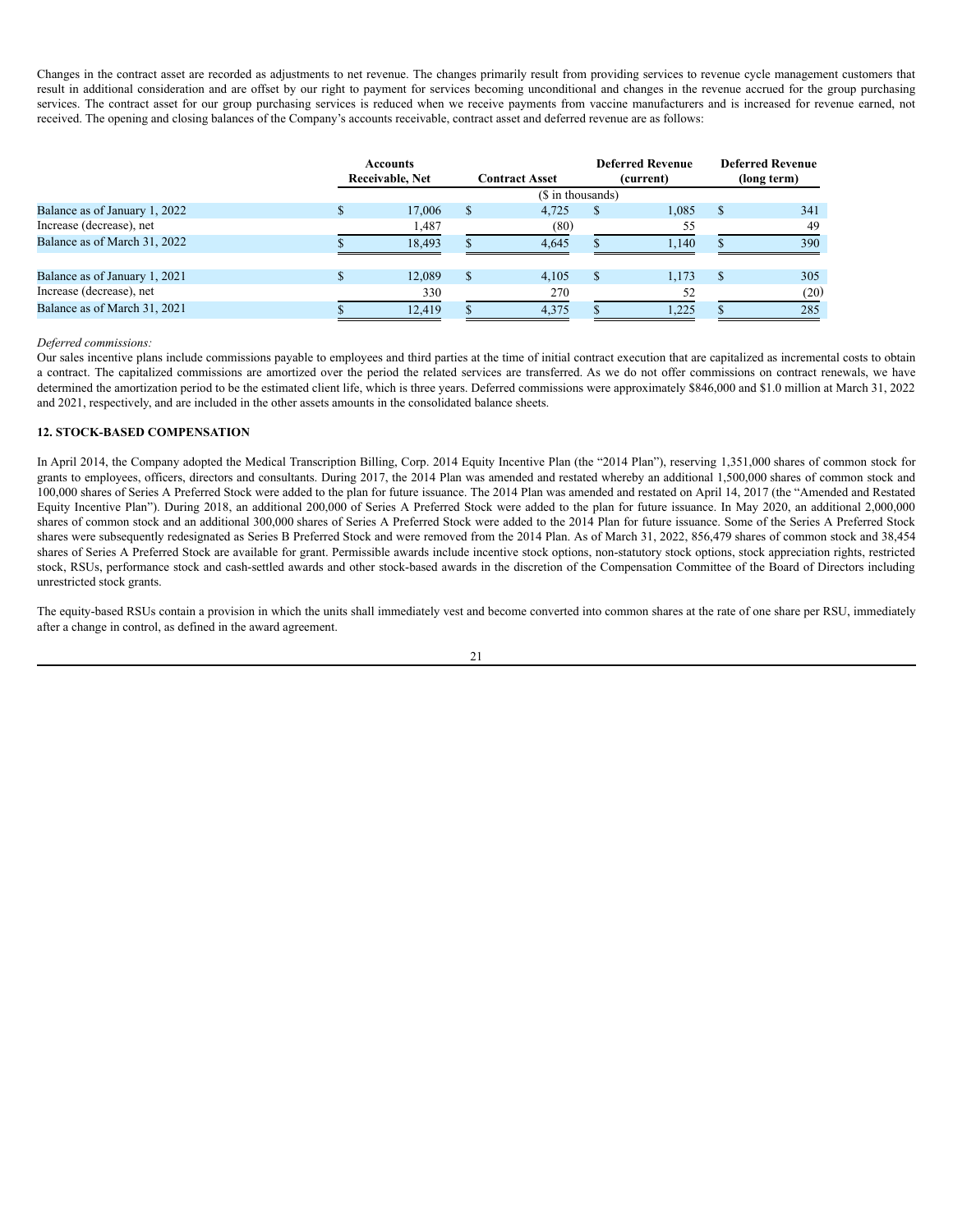# *Common and preferred stock RSUs*

In February 2022, the Compensation Committee approved executive bonuses to be paid in shares of Series B Preferred Stock, with the number of shares and the amount based on specified criteria being achieved during the year 2022. The addition of the Series B Preferred Stock to the Amended and Restated Equity Incentive Plan is subject to shareholder approval at the Annual Meeting. The actual amount of shares will be settled in early 2023 based on the achievement of the specified criteria. For the three months ended March 31, 2022, an expense of approximately \$134,000 was recorded for these bonuses based on the value of the shares at the grant date and recognized over the service period. The portion of the stock compensation expense to be used for the payment of withholding and payroll taxes is included in accrued compensation in the consolidated balance sheets. The balance of the stock compensation expense has been recorded as additional paid-in capital.

The following table summarizes the RSU transactions related to the common and preferred stock under the Equity Incentive Plan for the three months ended March 31, 2022 and 2021:

|                                                    | <b>Common Stock</b> | <b>Series A Preferred Stock</b> | <b>Series B Preferred Stock</b> |
|----------------------------------------------------|---------------------|---------------------------------|---------------------------------|
| Outstanding and unvested shares at January 1, 2022 | 418,039             | 34,000                          |                                 |
| Granted                                            | 360,398             |                                 | 34,000                          |
| Vested                                             | (208, 817)          | (34,000)                        |                                 |
| Forfeited                                          | (25, 494)           |                                 |                                 |
| Outstanding and unvested shares at March 31, 2022  | 544,126             |                                 | 34,000                          |
| Outstanding and unvested shares at January 1, 2021 | 382,435             | 44,000                          |                                 |
| Granted                                            | 395,100             | 34,000                          |                                 |
| Vested                                             | (226, 525)          | (44,000)                        |                                 |
| Forfeited                                          | (5,023)             |                                 |                                 |
| Outstanding and unvested shares at March 31, 2021  | 545,987             | 34,000                          |                                 |

The liability for the cash-settled awards and the liability for withheld taxes in connection with the equity awards was approximately \$417,000 and \$1.0 million at March 31, 2022 and December 31, 2021, respectively, and is included in accrued compensation in the consolidated balance sheets. During the quarter ended March 31, 2022, approximately \$13,000 was paid in connection with the cash-settled awards. No amounts were paid in connection with cash-settled awards during the quarter ended March 31, 2021.

#### *Stock-based compensation expense*

The Company recognizes compensation expense on a straight-line basis over the total requisite service period for the entire award. For stock awards classified as equity, the market price of our common stock or preferred stock on the date of grant is used in recording the fair value of the award and includes the related taxes. For stock awards classified as a liability, the earned amount is marked to market based on the end of period common stock price.

The following table summarizes the components of share-based compensation expense for the three months ended March 31, 2022 and 2021:

| Stock-based compensation included in       |      | Three Months Ended March 31, |                   |       |
|--------------------------------------------|------|------------------------------|-------------------|-------|
| the consolidated statements of operations: | 2022 |                              |                   | 2021  |
|                                            |      |                              | (\$ in thousands) |       |
| Direct operating costs                     |      | 217                          |                   | 305   |
| General and administrative                 |      | 380                          |                   | 624   |
| Research and development                   |      | 70                           |                   | 137   |
| Selling and marketing                      |      | 220                          |                   | 201   |
| Total stock-based compensation expense     |      | 887                          |                   | 1.267 |

#### **13. INCOME TAXES**

The income tax expense for the three months ended March 31, 2022 was approximately \$64,000 comprised of a current tax expense of \$28,000 and a deferred tax expense of \$36,000. The income tax benefit for the three months ended March 31, 2021 was approximately \$1,000, comprised of a current tax expense of \$35,000 and a deferred tax benefit of \$36,000.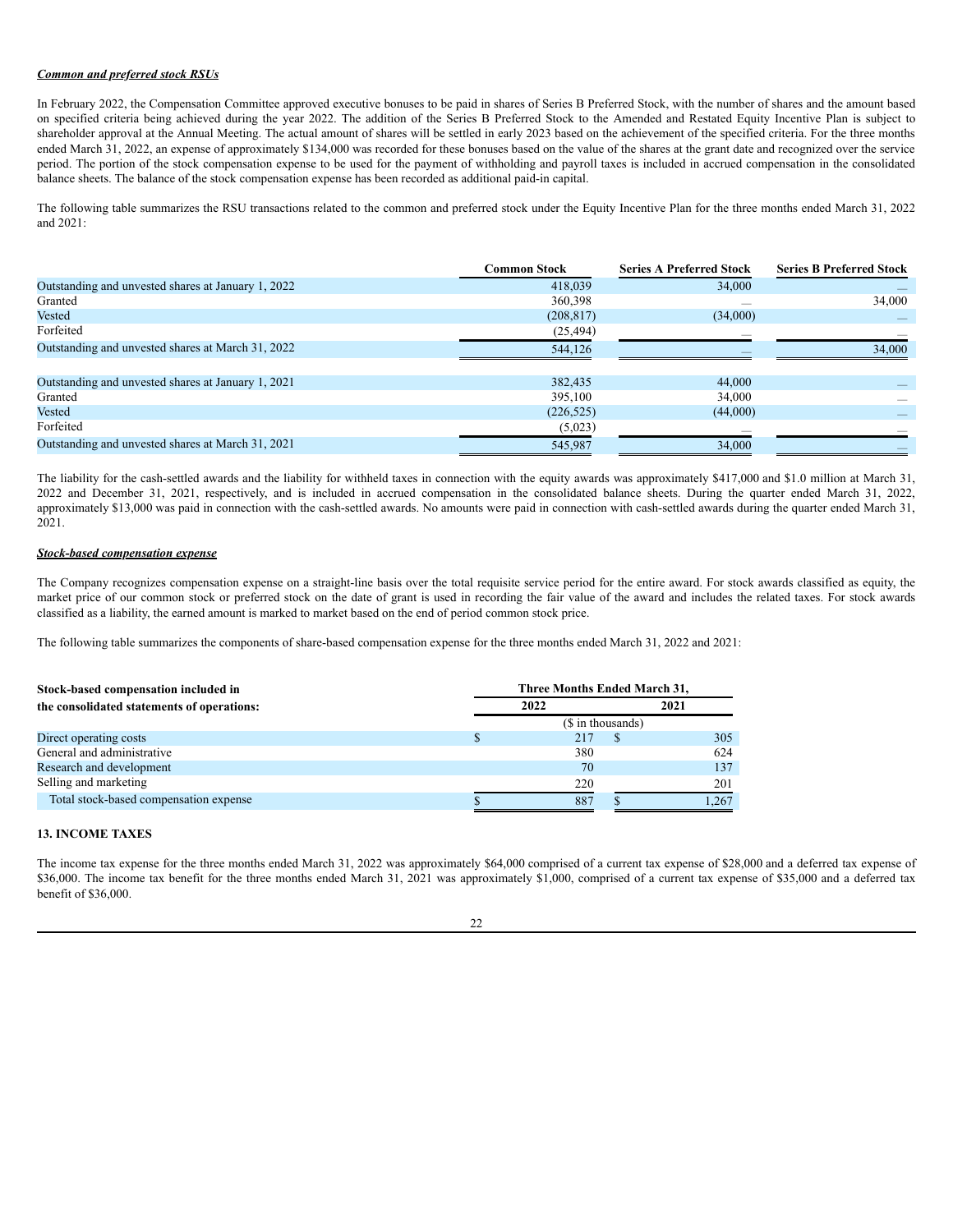The current income tax provision for the three months ended March 31, 2022 and 2021 primarily relates to state minimum taxes and foreign income taxes. The deferred tax provision (benefit) for the three ended March 31, 2022 and 2021 relates to the book and tax difference of amortization on indefinite-lived intangibles, primarily goodwill. To the extent allowable, the federal deferred tax provision has been offset by the indefinite life net operating loss.

On March 27, 2020, the Coronavirus Aid, Relief and Economic Security (CARES) Act was signed into law. Several new corporate tax provisions were included in the CARES Act, including, but not limited to, the following: increasing the limitation threshold for determining deductible interest expense, class life changes to qualified improvements (in general - from 39 years to 15 years), and the ability to carry back net operating losses incurred from tax years 2018 through 2020 up to the five preceding tax years. The Company has evaluated the income tax provisions of the CARES Act and determined the impact to be either immaterial or not applicable. Under the CARES Act, the Company took advantage of the payroll tax deferral provision. As of both March 31, 2022 and December 31, 2021, the Company has deferred approximately \$934,000 of payroll taxes. This amount needs to be repaid by December 31, 2022.

The Company has incurred cumulative losses, which make realization of a deferred tax asset difficult to support in accordance with ASC 740. Accordingly, a valuation allowance has been recorded against the Federal and state deferred tax assets as of March 31, 2022 and December 31, 2021.

## **14. FAIR VALUE OF FINANCIAL INSTRUMENTS**

Fair value measurements are based upon observable and unobservable inputs. Observable inputs reflect market data obtained from independent sources, while unobservable inputs reflect our view of market participant assumptions in the absence of observable market information. We utilize valuation techniques that maximize the use of observable inputs and minimize the use of unobservable inputs. The fair values of assets and liabilities required to be measured at fair value are categorized based upon the level of judgement associated with the inputs used to measure their value in one of the following three categories:

Level 1: Inputs are unadjusted quoted prices in active markets for identical assets or liabilities. We held no Level 1 financial instruments at March 31, 2022 or December 31, 2021.

Level 2: Quoted prices for similar instruments in active markets with inputs that are observable, either directly or indirectly. Our Level 2 financial instruments include notes payable which are carried at cost and approximate fair value since the interest rates being charged approximate market rates.

Level 3: Unobservable inputs are significant to the fair value of the asset or liability, and include situations where there is little, if any, market activity for the asset or liability. Our Level 3 instrument includes the fair value of contingent consideration related to completed acquisitions. The fair value at March 31, 2022 is based on discounted cash flow analysis reflecting the likelihood of achieving specified performance measures or events and captures the contractual nature of the contingencies, the passage of time and the associated discount rate. As of March 31, 2022, the contingent consideration is valued using a Monte Carlo simulation model.

The following table provides a reconciliation of the beginning and ending balances for the contingent consideration measured at fair value using significant unobservable inputs (Level 3):

|                      |   | <b>Fair Value Measurement at</b><br><b>Reporting Date Using Significant</b><br>Unobservable Inputs, Level 3<br>Three Months Ended March 31, |      |  |
|----------------------|---|---------------------------------------------------------------------------------------------------------------------------------------------|------|--|
|                      |   | 2022                                                                                                                                        | 2021 |  |
|                      |   | (\$ in thousands)                                                                                                                           |      |  |
| Balance - January 1, | S | 3,090<br><sup>\$</sup>                                                                                                                      |      |  |
| Acquisitions         |   |                                                                                                                                             |      |  |
| Change in fair value |   | (600)                                                                                                                                       |      |  |
| Payments             |   |                                                                                                                                             |      |  |
| Balance - March 31.  |   | 2.490<br>S                                                                                                                                  |      |  |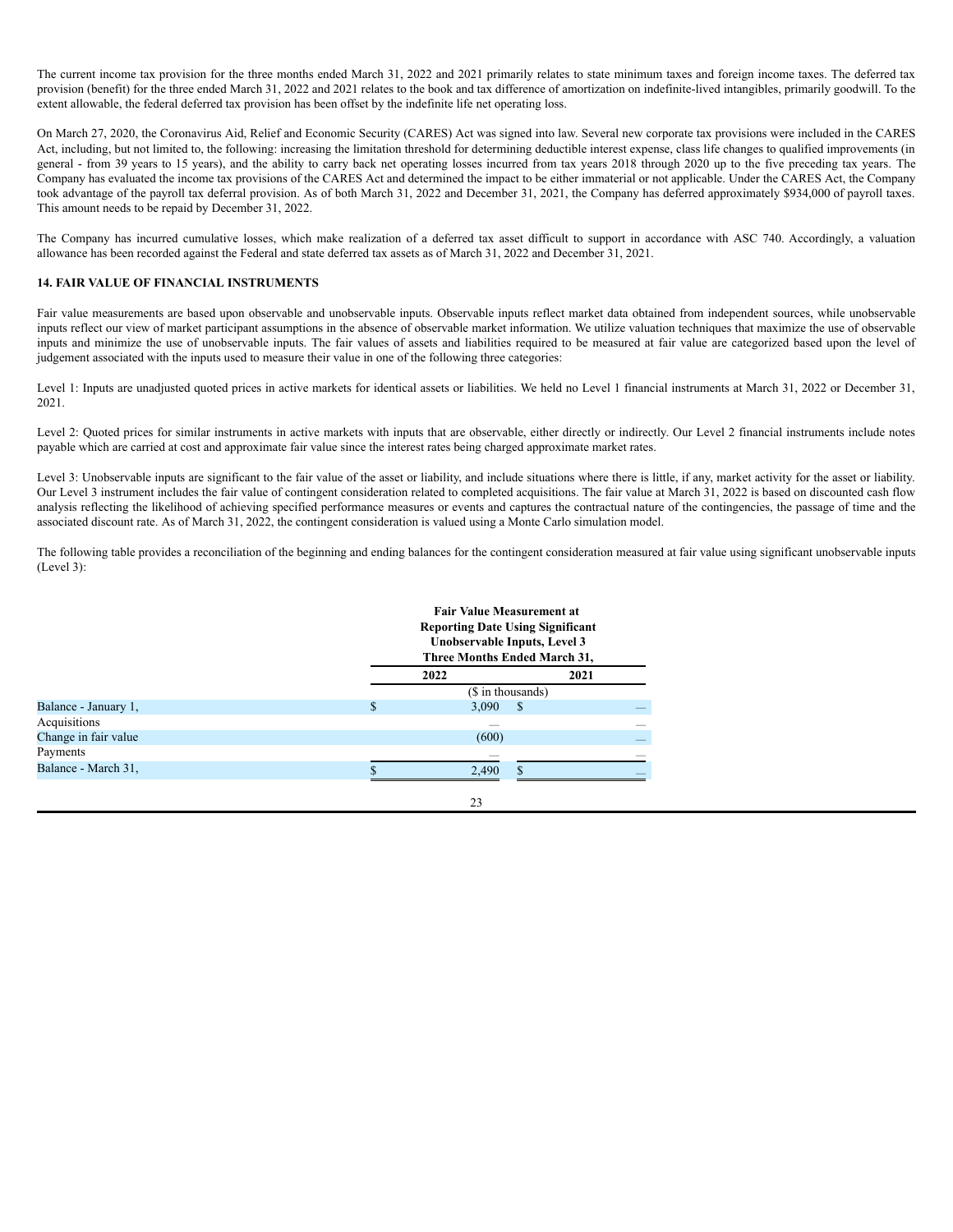#### **15. SEGMENT REPORTING**

The Company's Chief Executive Officer and Executive Chairman jointly serve as the Chief Operating Decision Maker ("CODM"), organize the Company, manage resource allocations and measure performance among two operating and reportable segments: (i) Healthcare IT and (ii) Medical Practice Management.

The Healthcare IT segment includes revenue cycle management, SaaS solutions and other services. The Medical Practice Management segment includes the management of three medical practices. Each segment is considered a reporting unit. The CODM evaluates financial performance of the business units on the basis of revenue and direct operating costs excluding unallocated amounts that are mainly corporate overhead costs. Our CODM does not evaluate operating segments using asset or liability information. The accounting policies of the segments are the same as those disclosed in the Company's Annual Report on Form 10-K for the year ended December 31, 2021 filed with the SEC on March 14, 2022. The following table presents revenues, operating expenses and operating income (loss) by reportable segment:

|                                                          | Three Months Ended March 31, 2022<br>(\$ in thousands) |                      |  |                                          |  |                                                    |  |        |  |
|----------------------------------------------------------|--------------------------------------------------------|----------------------|--|------------------------------------------|--|----------------------------------------------------|--|--------|--|
|                                                          |                                                        | <b>Healthcare IT</b> |  | <b>Medical</b><br>Practice<br>Management |  | <b>Unallocated</b><br>Corporate<br><b>Expenses</b> |  | Total  |  |
| Net revenue                                              |                                                        | 32,153               |  | 3,188                                    |  |                                                    |  | 35,341 |  |
| Operating expenses:                                      |                                                        |                      |  |                                          |  |                                                    |  |        |  |
| Direct operating costs                                   |                                                        | 20,011               |  | 2,662                                    |  |                                                    |  | 22,673 |  |
| Selling and marketing                                    |                                                        | 2,376                |  | 8                                        |  |                                                    |  | 2,384  |  |
| General and administrative                               |                                                        | 3,400                |  | 437                                      |  | 1,748                                              |  | 5,585  |  |
| Research and development                                 |                                                        | 985                  |  | -                                        |  | $\overline{\phantom{a}}$                           |  | 985    |  |
| Change in contingent consideration                       |                                                        | (600)                |  | __                                       |  |                                                    |  | (600)  |  |
| Depreciation and amortization                            |                                                        | 2,852                |  | 88                                       |  |                                                    |  | 2,940  |  |
| Net loss on lease termination, impairment and unoccupied |                                                        |                      |  |                                          |  |                                                    |  |        |  |
| lease charges                                            |                                                        | 158                  |  |                                          |  |                                                    |  | 158    |  |
| Total operating expenses                                 |                                                        | 29,182               |  | 3,195                                    |  | 1,748                                              |  | 34,125 |  |
| Operating income (loss)                                  |                                                        | 2,971                |  | (7)                                      |  | (1,748)                                            |  | 1,216  |  |

|                                                 | Three Months Ended March 31, 2021<br>(\$ in thousands) |                      |  |                                          |  |                                                    |  |         |  |  |
|-------------------------------------------------|--------------------------------------------------------|----------------------|--|------------------------------------------|--|----------------------------------------------------|--|---------|--|--|
|                                                 |                                                        | <b>Healthcare IT</b> |  | <b>Medical</b><br>Practice<br>Management |  | <b>Unallocated</b><br>Corporate<br><b>Expenses</b> |  | Total   |  |  |
| Net revenue                                     |                                                        | 27,033               |  | 2,735                                    |  |                                                    |  | 29,768  |  |  |
| Operating expenses:                             |                                                        |                      |  |                                          |  |                                                    |  |         |  |  |
| Direct operating costs                          |                                                        | 15,987               |  | 2,073                                    |  |                                                    |  | 18,060  |  |  |
| Selling and marketing                           |                                                        | 1,882                |  | Ō                                        |  |                                                    |  | 1,890   |  |  |
| General and administrative                      |                                                        | 3,426                |  | 520                                      |  | 1,678                                              |  | 5,624   |  |  |
| Research and development                        |                                                        | 2,026                |  | _                                        |  | _                                                  |  | 2,026   |  |  |
| Depreciation and amortization                   |                                                        | 2,749                |  | 82                                       |  | --                                                 |  | 2,831   |  |  |
| Impairment charges and unoccupied lease charges |                                                        | 1,018                |  |                                          |  |                                                    |  | 1,018   |  |  |
| Total operating expenses                        |                                                        | 27,088               |  | 2,683                                    |  | 1,678                                              |  | 31,449  |  |  |
| Operating (loss) income                         |                                                        | (55)                 |  | 52                                       |  | (1,678)                                            |  | (1,681) |  |  |

# **16. SUBSEQUENT EVENT**

Effective April 1, 2022, the Company created a new subsidiary in Azad Jammu and Kashmir called MTBC Bagh (Private) Limited. This entity is 99.8% owned by CareCloud, Inc. and will include all of the revenues, costs, assets and liabilities for the local operations.

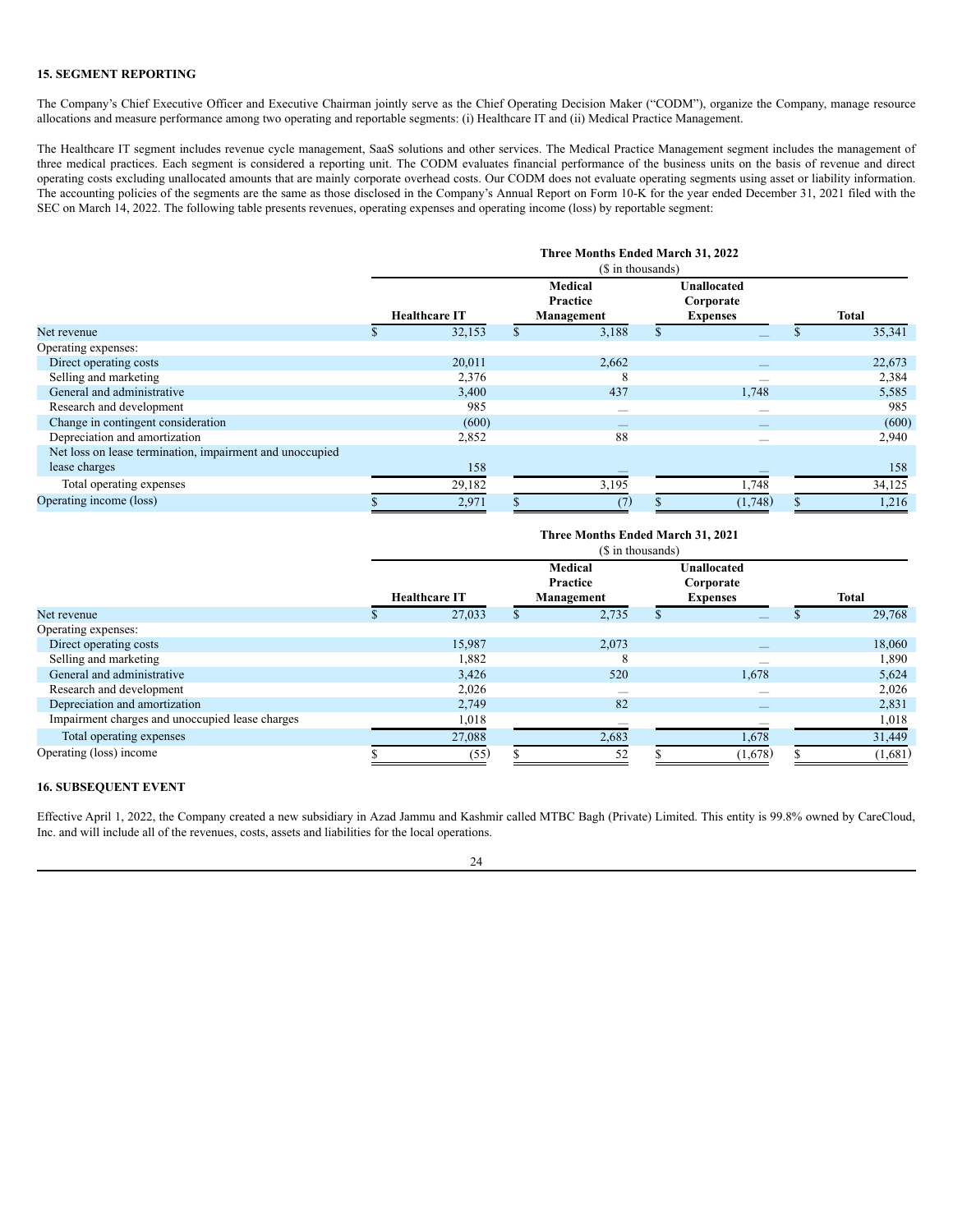#### <span id="page-25-0"></span>*Item 2. Management's Discussion and Analysis of Financial Condition and Results of Operations*

The following is a discussion of our consolidated financial condition and results of operations for the three months ended March 31, 2022 and 2021, and other factors that are expected to affect our prospective financial condition. The following discussion and analysis should be read together with our Consolidated Financial Statements and related notes beginning on page 4 of this Quarterly Report on Form 10-Q.

Some of the statements set forth in this section are forward-looking statements relating to our future results of operations. Our actual results may vary from the results anticipated by these statements. Please see "*Forward-Looking Statements*" on page 2 of this Quarterly Report on Form 10-Q.

#### **COVID-19 Pandemic**

While the COVID-19 pandemic did not materially adversely affect the Company's consolidated financial results and operations during the three months ended March 31, 2022, economic and health conditions in the United States and across most of the globe continue to change. The Company expanded its telehealth operations, which is an alternative to office visits. However, not all physicians are using telehealth and not to the same extent as previous office visits.

The COVID-19 pandemic affected the Company's operations in 2021 and may continue to do so indefinitely in the future. The pandemic may have an impact on the Company's business, operations, and financial results and conditions, directly and indirectly, including, without limitation, impacts on the health of the Company's management and employees, its operations, marketing and sales activities, and on the overall economy. The spread of the virus did not adversely affect the health and availability of our employees and staff. The scope and nature of these impacts, most of which are beyond the Company's control, continue to evolve and the outcomes are uncertain.

Due to the above circumstances and as described generally in this Quarterly Report on Form 10-Q, the Company's consolidated results of operations for the three months ended March 31, 2022 may not necessarily be indicative of the results to be expected for the full fiscal year. The Company is not aware of any certain event or circumstance that would require an update to its estimates or judgements or a revision of the carrying value of its assets or liabilities as of the date of issuance of this Quarterly Report on Form 10-Q. These estimates could change in the future as new information about future developments is obtained. Management cannot predict the future impact of the COVID-19 pandemic on the Company's consolidated operations nor on economic conditions generally, including the effects on patient visits. The ultimate extent of the effects of the COVID-19 pandemic on the Company is uncertain and will depend on highly unpredictable factors such as the ultimate geographic spread of the disease, the severity of the disease, the duration of outbreak, and the effectiveness of any further developments globally and nationally. The Company will actively monitor the situation and take further action that is in the best interest of our employees, customers, partners, and stockholders.

#### **Overview**

The Company is a healthcare information technology company that provides Software-as-a-Service offerings ("SaaS") and technology-enabled business solutions, which are often bundled, but are occasionally provided individually, together with related business services to healthcare providers and hospitals throughout the United States. Our integrated SaaS platform includes revenue cycle management ("RCM"), practice management ("PM"), electronic health record ("EHR"), business intelligence, telehealth, patient experience management ("PXM") solutions and complementary software tools and business services for high-performance medical groups and health systems.

At a high level, these solutions can be categorized as follows:

- Technology-enabled business solutions, which are often bundled but are occasionally provided individually, including:
	- EHRs, which are easy to use, integrated with our business services or offered as Software-as-a-Service ("SaaS") solutions, and allow our healthcare provider clients to deliver better patient care, document their clinical visits effectively and thus potentially qualify for government incentives, reduce documentation errors and reduce paperwork;
	- PM software and related tools, which support our clients' day-to-day business operations and workflows;

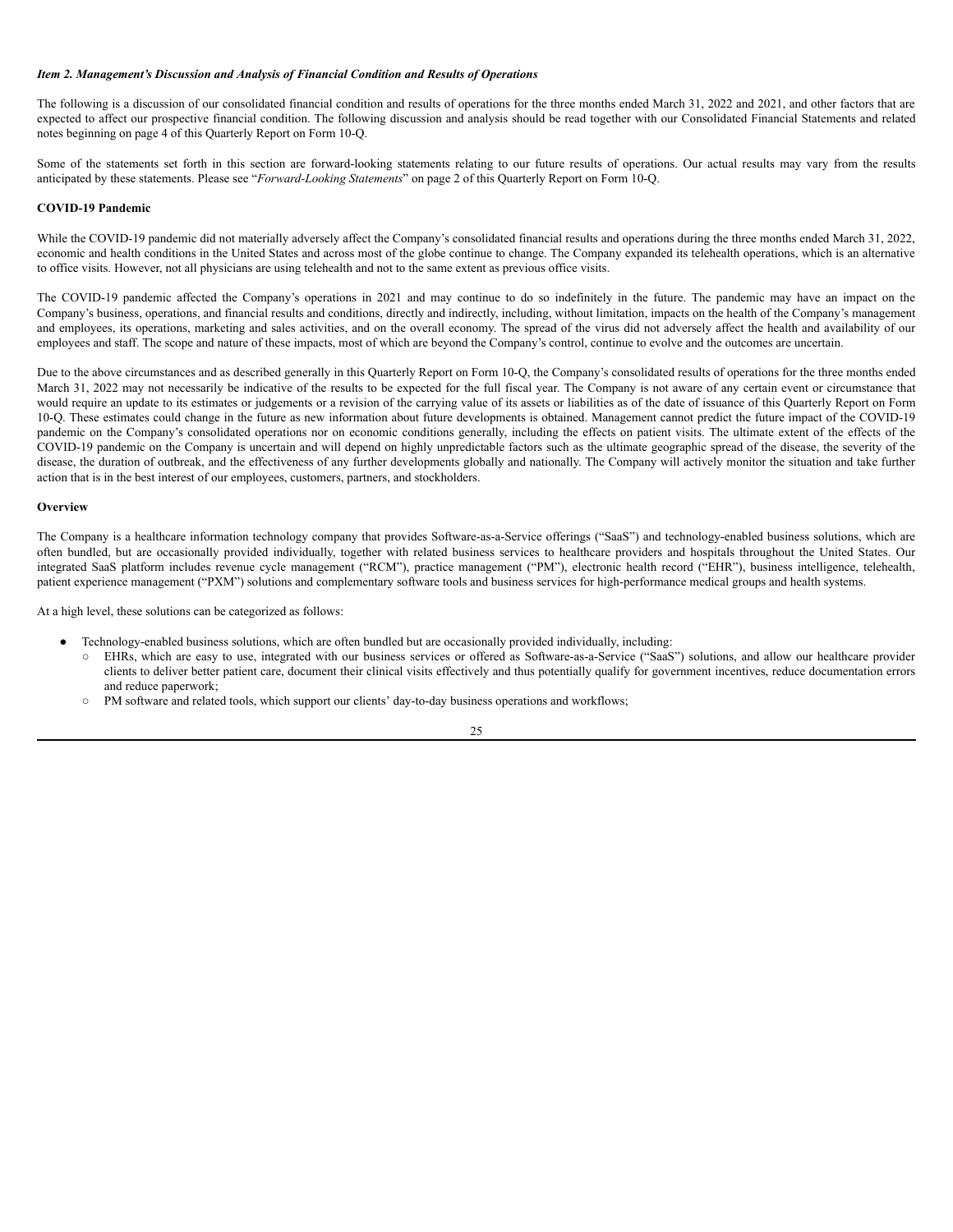- Mobile Health ("mHealth") solutions, including smartphone applications that assist patients and healthcare providers in the provision of healthcare services;
- Telehealth solutions, which allow healthcare providers to conduct remote patient visits;
- Healthcare claims clearinghouse, which enables our clients to electronically scrub and submit claims to, and process payments from, insurance companies;
- Business intelligence, customized applications, interfaces and a variety of other technology solutions that support our healthcare clients;
- RCM services, which include end-to-end medical billing, eligibility, analytics, and related services, all of which can often be provided either with our technology platform or through a third-party system; and
- Professional services consisting of application and advisory services, revenue cycle services, data analytic services and educational training services.
- Medical practice management services are provided to medical practices. In this service model, we provide the medical practice with appropriate facilities, equipment, supplies, support services, nurses and administrative support staff. We also provide management, bill-paying and financial advisory services.

Our solutions enable clients to increase financial and operational performance, streamline clinical workflows, get better insight through data, and make better business and clinical decisions, resulting in improvement in patient care and collections while reducing administrative burdens and operating costs.

The modernization of the healthcare industry is transforming nearly every aspect of a healthcare organization from policy to providers, clinical care to member services, devices to data, and ultimately the quality of the patient's experience as a healthcare consumer. We create elegant, user-friendly applications that solve many of the challenges facing healthcare organizations. We partner with organizations to develop customized, best-in-class solutions to solve their specific challenges while ensuring they also meet future regulatory and organizational requirements and market demands.

We are able to deliver our industry-leading solutions at very competitive prices because we leverage a combination of our proprietary software, which automates our workflows and increases efficiency, together with our team of approximately 700 experienced health industry experts throughout the United States. These experts are supported by our highly educated and specialized offshore workforce of approximately 3,400 team members at labor costs that we believe are approximately one-tenth the cost of comparable U.S. employees. Our unique business model also allowed us to become a leading consolidator in our industry sector, gaining us a reputation for acquiring and positively transforming distressed competitors into profitable operations of CareCloud.

Adoption of our technology-enabled business solutions typically requires little or no upfront expenditure by a client. Additionally, for most of our solutions and customers, our financial performance is linked directly to the financial performance of our clients, as the vast majority of our revenues are based on a percentage of our clients' collections. The fees we charge for our complete, integrated, end-to-end solution are very competitive and among the lowest in the industry. We estimate that we currently provide services to approximately 40,000 providers, (which we define as physicians, nurses, nurse practitioners, physician assistants and other clinical staff that render bills for their services) practicing in approximately 2,600 independent medical practices and hospitals representing 80 specialties and subspecialties in 50 states. In addition, we serve approximately 200 clients that are not medical practices, but are primarily service organizations who serve the healthcare community. The foregoing numbers include clients leveraging any of our products or services, and are based, in part, upon estimates where the precise number of practices or providers is unknown.

We service clients ranging from small practices, consisting of one to ten providers, to large practices with over 2,300 providers operating in multiple states, to community hospitals.

On January 8, 2020, through a merger with a subsidiary, the Company acquired CareCloud Corporation, a Delaware corporation which was subsequently renamed CareCloud Health, Inc. ("CCH"), which has developed a highly acclaimed cloud-based platform including EHR, PM and patient experience capabilities. The Company paid \$11.9 million in cash, assumed a working capital deficiency of approximately \$5.1 million and issued 760,000 shares of the Company's Series A Preferred Stock and two million warrants for the purchase of the Company's common stock at prices of \$7.50 for two years and \$10.00 per share for three years.

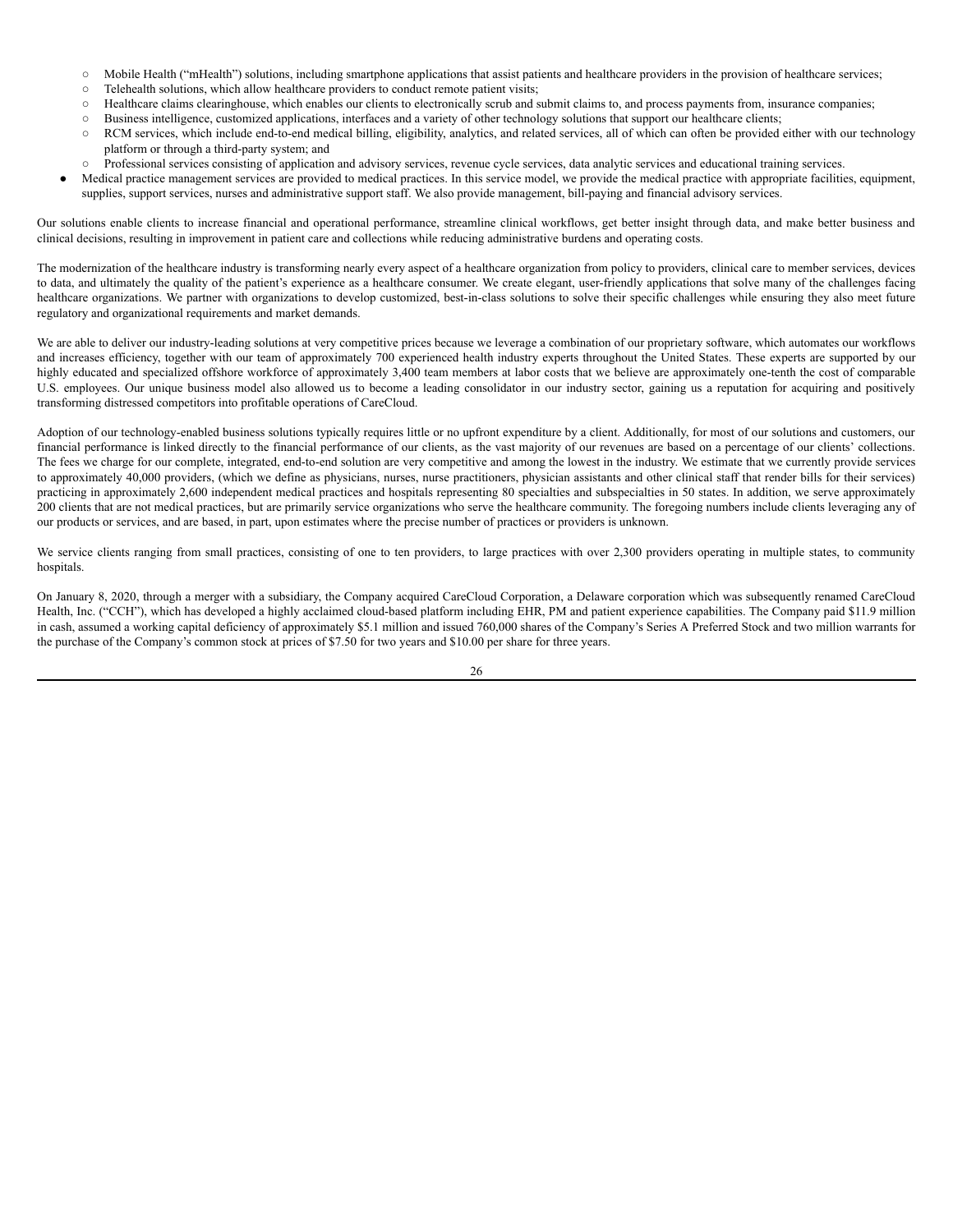On June 16, 2020, the Company purchased all of the issued and outstanding capital stock of Meridian Billing Management Co. and its affiliate Origin Holdings, Inc. (collectively, "Meridian," and sometimes referred to as "Meridian Medical Management"), a former GE Healthcare IT company that delivers advanced healthcare information technology solutions and services. The Company paid \$11.9 million in cash, issued 200,000 shares of the Company's Series A Preferred Stock and warrants to purchase 2,250,000 of the Company's common stock with an exercise price per share of \$7.50 for two years and assumed Meridian's negative working capital and certain long-term lease liabilities where the space is either not being utilized or will be vacated shortly, with an aggregate value of approximately \$4.8 million.

On June 1, 2021, CareCloud Acquisition Corp ("CAC"), a wholly-owned subsidiary, entered into an Asset and Stock Purchase Agreement (the "Purchase Agreement") with MedMatica Consulting Associates, Inc., ("MedMatica") whereby CAC purchased the assets of MedMatica and the stock of its wholly-owned subsidiary Santa Rosa Staffing, Inc. ("SRS"). MedMatica and SRS provide a broad range of specialty consulting services to hospitals and large healthcare groups, including certain consulting services related to healthcare IT applications services and implementations, practice management, and revenue cycle management. The total consideration paid at closing was \$10 million in cash, net of \$1.5 million of escrow withheld. A working capital adjustment of approximately \$3.8 million was also paid at closing. The Purchase Agreement provides that if during the 18-month period commencing on June 1, 2021 ("the "Earn-Out Period"), CAC's EBITDA and revenue targets are achieved, then CAC shall pay an earn-out up to a maximum of \$8 million (the "Base Earn-Out"). If during the Earn-Out Period, CAC's additional and increased EBITDA and revenue targets are achieved, then CAC shall pay an additional earn-out, up to a maximum of \$5 million (the "Additional Earn-Out", collectively, with the Base Earn-Out, the "Earn-Out"). CAC will have the right to offset the Earn-Out against any claim for which CAC is entitled to indemnification under the Purchase Agreement and against damages for breaches by the seller of the non-competition and non-solicitation provisions in the Purchase Agreement.

Our offshore operations in the Pakistan Offices and Sri Lanka accounted for approximately 11% and 12% of total expenses for the three months ended March 31, 2022 and 2021, respectively. A significant portion of those foreign expenses were personnel-related costs (approximately 81% for the three months ended March 31, 2022 and approximately 80% for the three months ended March 31, 2021). Because personnel-related costs are significantly lower in Pakistan and Sri Lanka than in the U.S. and many other offshore locations, we believe our offshore operations give us a competitive advantage over many industry participants. We are able to achieve significant cost reductions and leverage technology to reduce manual work and strategically transition a portion of the remaining manual tasks to our highly-specialized, cost-efficient team in the U.S., the Pakistan Offices and Sri Lanka.

#### **Key Performance Measures**

We consider numerous factors in assessing our performance. Key performance measures used by management, including adjusted EBITDA, adjusted operating income, adjusted operating margin, adjusted net income and adjusted net income per share, are non-GAAP financial measures, which we believe better enable management and investors to analyze and compare the underlying business results from period to period.

These non-GAAP financial measures should not be considered in isolation, or as a substitute for or superior to, financial measures calculated in accordance with accounting principles generally accepted in the United States of America ("GAAP"). Moreover, these non-GAAP financial measures have limitations in that they do not reflect all the items associated with the operations of our business as determined in accordance with GAAP. We compensate for these limitations by analyzing current and future results on a GAAP basis as well as a non-GAAP basis, and we provide reconciliations from the most directly comparable GAAP financial measures to the non-GAAP financial measures. Our non-GAAP financial measures may not be comparable to similarly titled measures of other companies. Other companies, including companies in our industry, may calculate similarly titled non-GAAP financial measures differently than we do, limiting the usefulness of those measures for comparative purposes.

Adjusted EBITDA, adjusted operating income, adjusted operating margin, adjusted net income and adjusted net income per share provide an alternative view of performance used by management and we believe that an investor's understanding of our performance is enhanced by disclosing these adjusted performance measures.

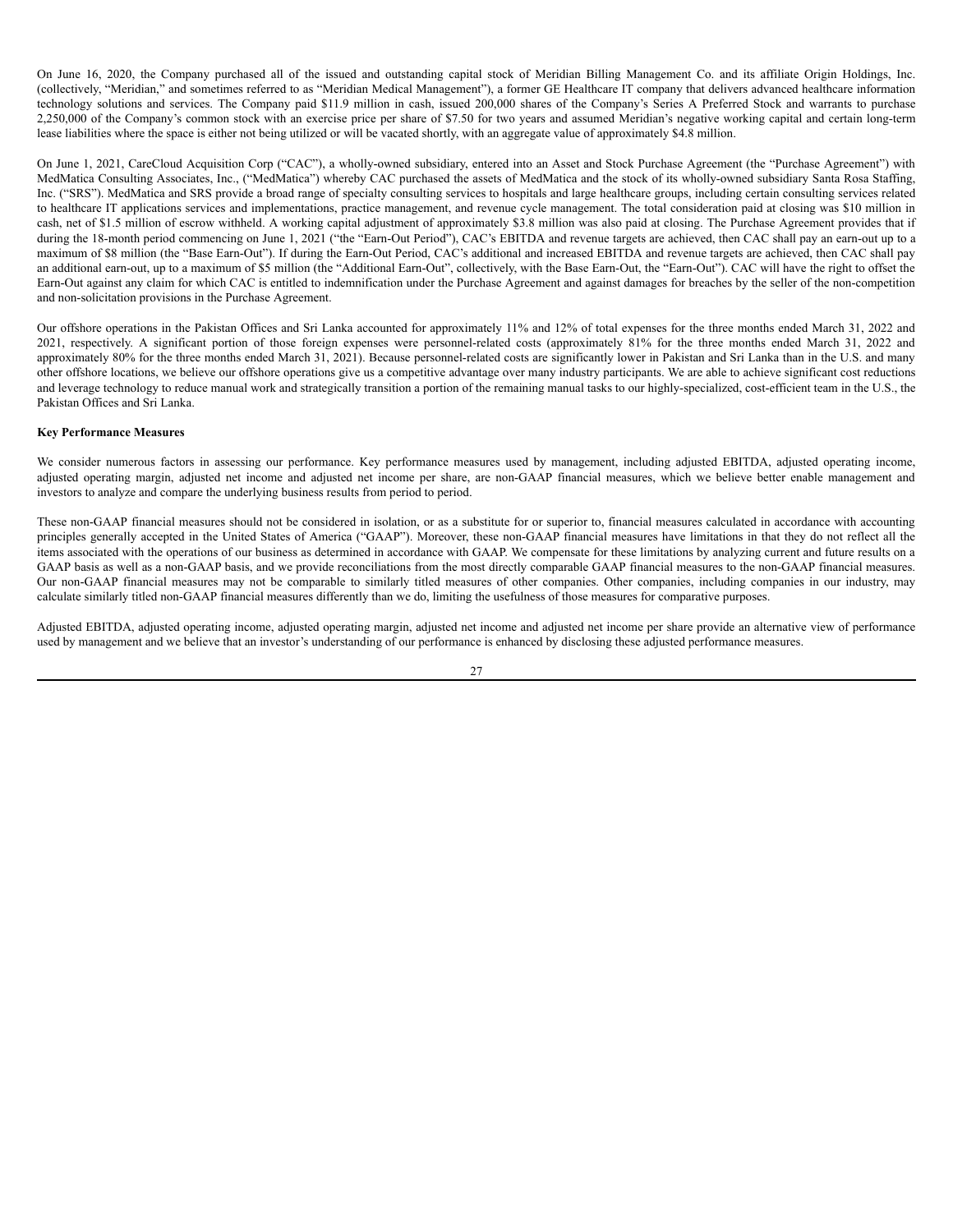Adjusted EBITDA excludes the following elements which are included in GAAP net income (loss):

- Income tax expense (benefit) or the cash requirements to pay our taxes;
- Interest expense, or the cash requirements necessary to service interest on principal payments, on our debt;
- Foreign currency gains and losses and other non-operating expenditures;
- Stock-based compensation expense includes cash-settled awards and the related taxes, based on changes in the stock price;
- Depreciation and amortization charges;
- Integration costs, such as severance amounts paid to employees from acquired businesses, and transaction costs, such as brokerage fees, pre-acquisition accounting costs and legal fees and exit costs related to contractual agreements;
- Net loss on lease termination, impairment and unoccupied lease charges; and
- Change in contingent consideration.

Set forth below is a presentation of our adjusted EBITDA for the three months ended March 31, 2022 and 2021:

|                                                                        |  | Three Months Ended March 31, |      |         |  |
|------------------------------------------------------------------------|--|------------------------------|------|---------|--|
|                                                                        |  | 2022                         | 2021 |         |  |
|                                                                        |  | (\$ in thousands)            |      |         |  |
| Net revenue                                                            |  | 35,341                       |      | 29,768  |  |
|                                                                        |  |                              |      |         |  |
| GAAP net income (loss)                                                 |  | 1,140                        |      | (1,964) |  |
|                                                                        |  |                              |      |         |  |
| Provision (benefit) for income taxes                                   |  | 64                           |      | (1)     |  |
| Net interest expense                                                   |  | 95                           |      | 64      |  |
| Foreign exchange loss / other expense                                  |  | (56)                         |      | 244     |  |
| Stock-based compensation expense                                       |  | 887                          |      | 1,267   |  |
| Depreciation and amortization                                          |  | 2,940                        |      | 2,831   |  |
| Transaction and integration costs                                      |  | 102                          |      | 232     |  |
| Net loss on lease termination, impairment and unoccupied lease charges |  | 158                          |      | 1,018   |  |
| Change in contingent consideration                                     |  | (600)                        |      |         |  |
| <b>Adjusted EBITDA</b>                                                 |  | 4,730                        |      | 3,691   |  |

Adjusted operating income and adjusted operating margin exclude the following elements that are included in GAAP operating income (loss):

- Stock-based compensation expense includes cash-settled awards and the related taxes, based on changes in the stock price;
- Amortization of purchased intangible assets;
- Integration costs, such as severance amounts paid to employees from acquired businesses, and transaction costs, such as brokerage fees, pre-acquisition accounting costs and legal fees and exit costs related to contractual agreements;
- Net loss on lease termination, impairment and unoccupied lease charges; and
- Change in contingent consideration.

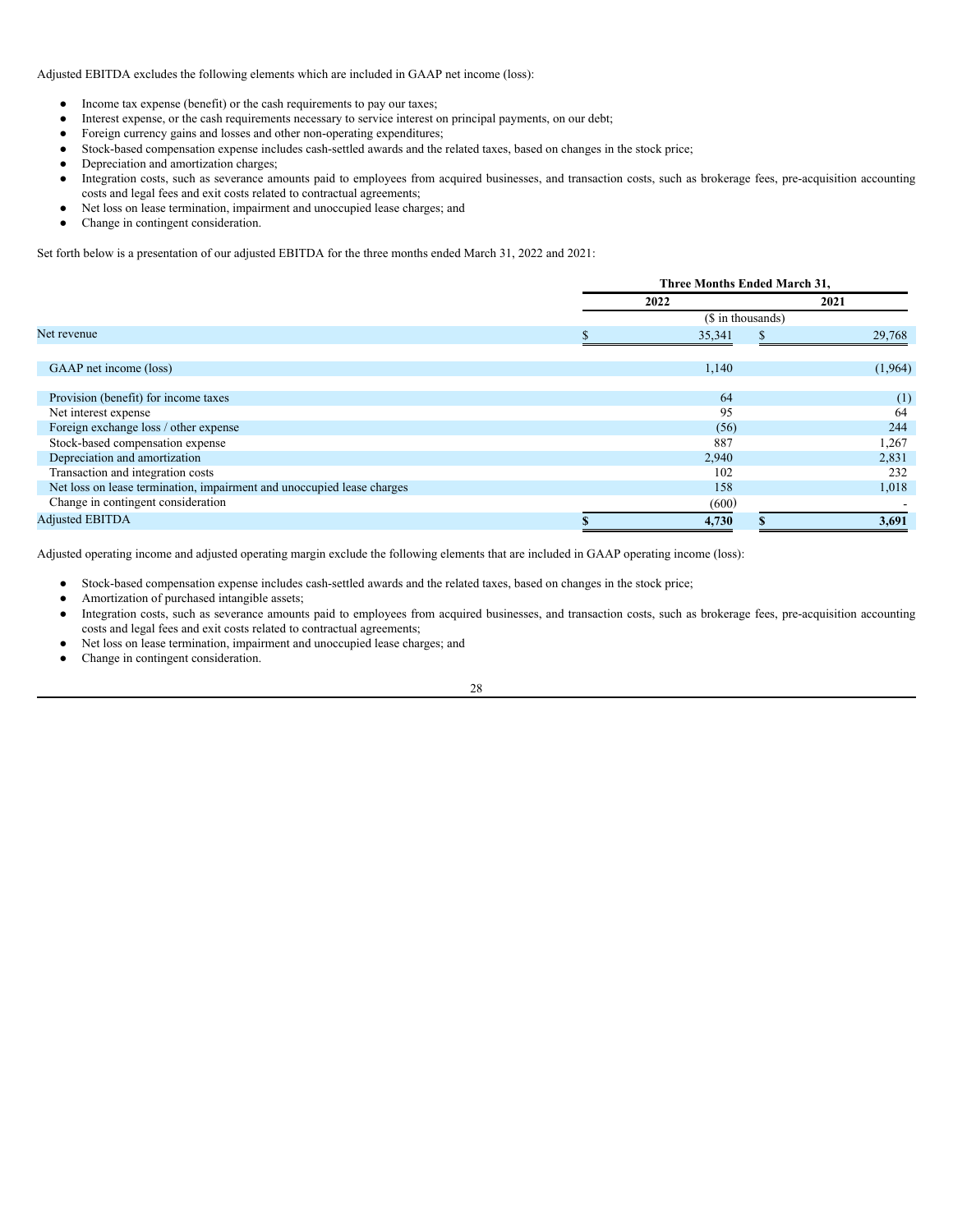Set forth below is a presentation of our adjusted operating income and adjusted operating margin, which represents adjusted operating income as a percentage of net revenue, for the three months ended March 31, 2022 and 2021:

|                                                                        | Three Months Ended March 31, |                   |           |  |  |  |
|------------------------------------------------------------------------|------------------------------|-------------------|-----------|--|--|--|
|                                                                        |                              | 2022              | 2021      |  |  |  |
|                                                                        |                              | (\$ in thousands) |           |  |  |  |
| Net revenue                                                            |                              | 35,341<br>ж       | 29,768    |  |  |  |
|                                                                        |                              |                   |           |  |  |  |
| GAAP net income (loss)                                                 |                              | 1,140             | (1,964)   |  |  |  |
| Provision (benefit) for income taxes                                   |                              | 64                | (1)       |  |  |  |
| Net interest expense                                                   |                              | 95                | 64        |  |  |  |
| Other (income) expense - net                                           |                              | (83)              | 220       |  |  |  |
| GAAP operating income (loss)                                           |                              | 1,216             | (1,681)   |  |  |  |
| GAAP operating margin                                                  |                              | 3.4%              | $(5.6\%)$ |  |  |  |
|                                                                        |                              |                   |           |  |  |  |
| Stock-based compensation expense                                       |                              | 887               | 1,267     |  |  |  |
| Amortization of purchased intangible assets                            |                              | 1,805             | 2,135     |  |  |  |
| Transaction and integration costs                                      |                              | 102               | 232       |  |  |  |
| Net loss on lease termination, impairment and unoccupied lease charges |                              | 158               | 1,018     |  |  |  |
| Change in contingent consideration                                     |                              | (600)             |           |  |  |  |
| Non-GAAP adjusted operating income                                     |                              | 3,568             | 2,971     |  |  |  |
| Non-GAAP adjusted operating margin                                     |                              | 10.1%             | 10.0%     |  |  |  |

Adjusted net income and adjusted net income per share exclude the following elements which are included in GAAP net income (loss):

- Foreign currency gains and losses and other non-operating expenditures;
- Stock-based compensation expense includes cash-settled awards and the related taxes, based on changes in the stock price;
- Amortization of purchased intangible assets;
- Integration costs, such as severance amounts paid to employees from acquired businesses, and transaction costs, such as brokerage fees, pre-acquisition accounting costs and legal fees and exit costs related to contractual agreements;
- Net loss on lease termination, impairment and unoccupied lease charges;
- Change in contingent consideration; and
- Income tax expense (benefit) resulting from the amortization of goodwill related to our acquisitions.

No tax effect has been provided in computing non-GAAP adjusted net income and non-GAAP adjusted net income per share as the Company has sufficient carry forward net operating losses to offset the applicable income taxes. The following table shows our reconciliation of GAAP net loss to non-GAAP adjusted net income for the three months ended March 31, 2022 and 2021:

|                                                                        | <b>Three Months Ended March 31,</b>            |         |
|------------------------------------------------------------------------|------------------------------------------------|---------|
|                                                                        | 2022                                           | 2021    |
|                                                                        | (\$ in thousands except for per share amounts) |         |
| GAAP net income (loss)                                                 | 1,140                                          | (1,964) |
|                                                                        |                                                |         |
| Foreign exchange loss / other expense                                  | (56)                                           | 244     |
| Stock-based compensation expense                                       | 887                                            | 1,267   |
| Amortization of purchased intangible assets                            | 1,805                                          | 2,135   |
| Transaction and integration costs                                      | 102                                            | 232     |
| Net loss on lease termination, impairment and unoccupied lease charges | 158                                            | 1,018   |
| Change in contingent consideration                                     | (600)                                          |         |
| Income tax expense (benefit) related to goodwill                       | 36                                             | (36)    |
| Non-GAAP adjusted net income                                           | 3,472                                          | 2,896   |
|                                                                        |                                                |         |

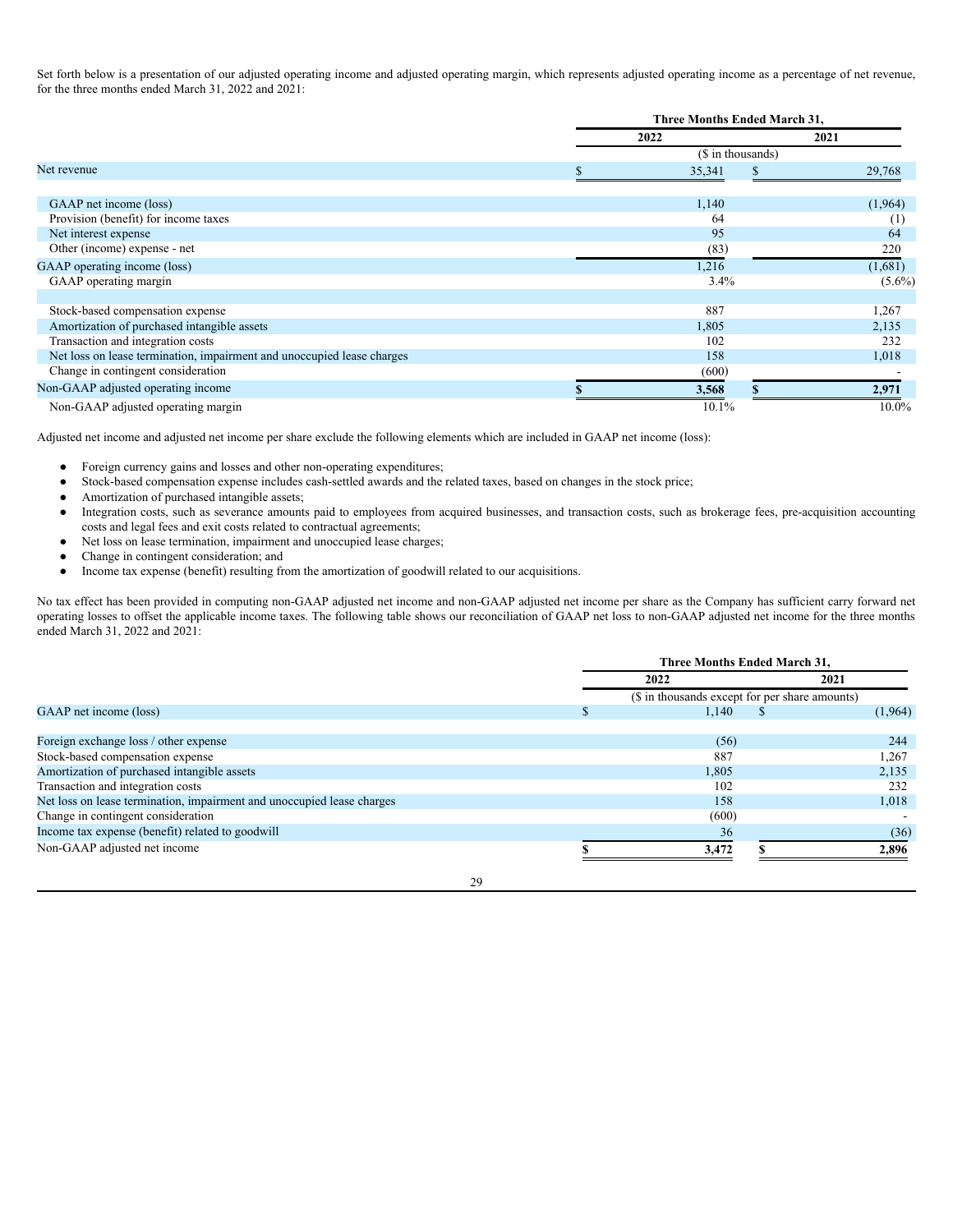Set forth below is a reconciliation of our GAAP net loss attributable to common shareholders, per share to our non-GAAP adjusted net income per share:

|                                                                        | <b>Three Months Ended March 31.</b> |            |              |            |  |
|------------------------------------------------------------------------|-------------------------------------|------------|--------------|------------|--|
|                                                                        |                                     | 2022       |              | 2021       |  |
| GAAP net loss attributable to common shareholders, per share           |                                     | (0.19)     | $\mathbf{s}$ | (0.36)     |  |
| Impact of preferred stock dividend                                     |                                     | 0.27       |              | 0.22       |  |
| Net income (loss) per end-of-period share                              |                                     | 0.08       |              | (0.14)     |  |
| Foreign exchange loss / other expense                                  |                                     | 0.00       |              | 0.02       |  |
| Stock-based compensation expense                                       |                                     | 0.06       |              | 0.09       |  |
| Amortization of purchased intangible assets                            |                                     | 0.11       |              | 0.14       |  |
| Transaction and integration costs                                      |                                     | 0.01       |              | 0.02       |  |
| Net loss on lease termination, impairment and unoccupied lease charges |                                     | 0.01       |              | 0.07       |  |
| Change in contingent consideration                                     |                                     | (0.04)     |              | 0.00       |  |
| Income tax expense (benefit) related to goodwill                       |                                     | 0.00       |              | 0.00       |  |
| Non-GAAP adjusted earnings per share                                   |                                     | 0.23       |              | 0.20       |  |
| End-of-period common shares                                            |                                     | 15,062,651 |              | 14,399,790 |  |
| In-the-money warrants and outstanding unvested RSUs                    |                                     | 790,926    |              | 2,698,127  |  |
| Total fully diluted shares                                             |                                     | 15,853,577 |              | 17,097,917 |  |
| Non-GAAP adjusted diluted earnings per share                           |                                     | 0.22       |              | 0.17       |  |

For purposes of determining non-GAAP adjusted earnings per share, the Company used the number of common shares outstanding at the end of March 31, 2022 and 2021. Non-GAAP adjusted diluted earnings per share was computed using an as-converted method and includes warrants that are in-the-money as of that date as well as outstanding unvested RSUs. Non-GAAP adjusted earnings per share and non-GAAP adjusted diluted earnings per share do not take into account dividends paid on Preferred Stock. No tax effect has been provided in computing non-GAAP adjusted earnings per share and non-GAAP adjusted diluted earnings per share as the Company has sufficient carry forward net operating losses to offset the applicable income taxes.

#### **Key Metrics**

In addition to the line items in our consolidated financial statements, we regularly review the following metrics. We believe information on these metrics is useful for investors to understand the underlying trends in our business.

*Providers and Practices Served:* As of March 31, 2022, we provided services to an estimated universe of approximately 40,000 providers (which we define as physicians, nurses, nurse practitioners, physician assistants and other clinical staff that render bills for their services), representing approximately 2,600 independent medical practices and hospitals. In addition, we served approximately 200 clients who were not medical practices, but are service organizations who serve the healthcare community. The foregoing numbers include clients leveraging any of our products or services and are based in part upon estimates in cases where the precise number of practices or providers is unknown.

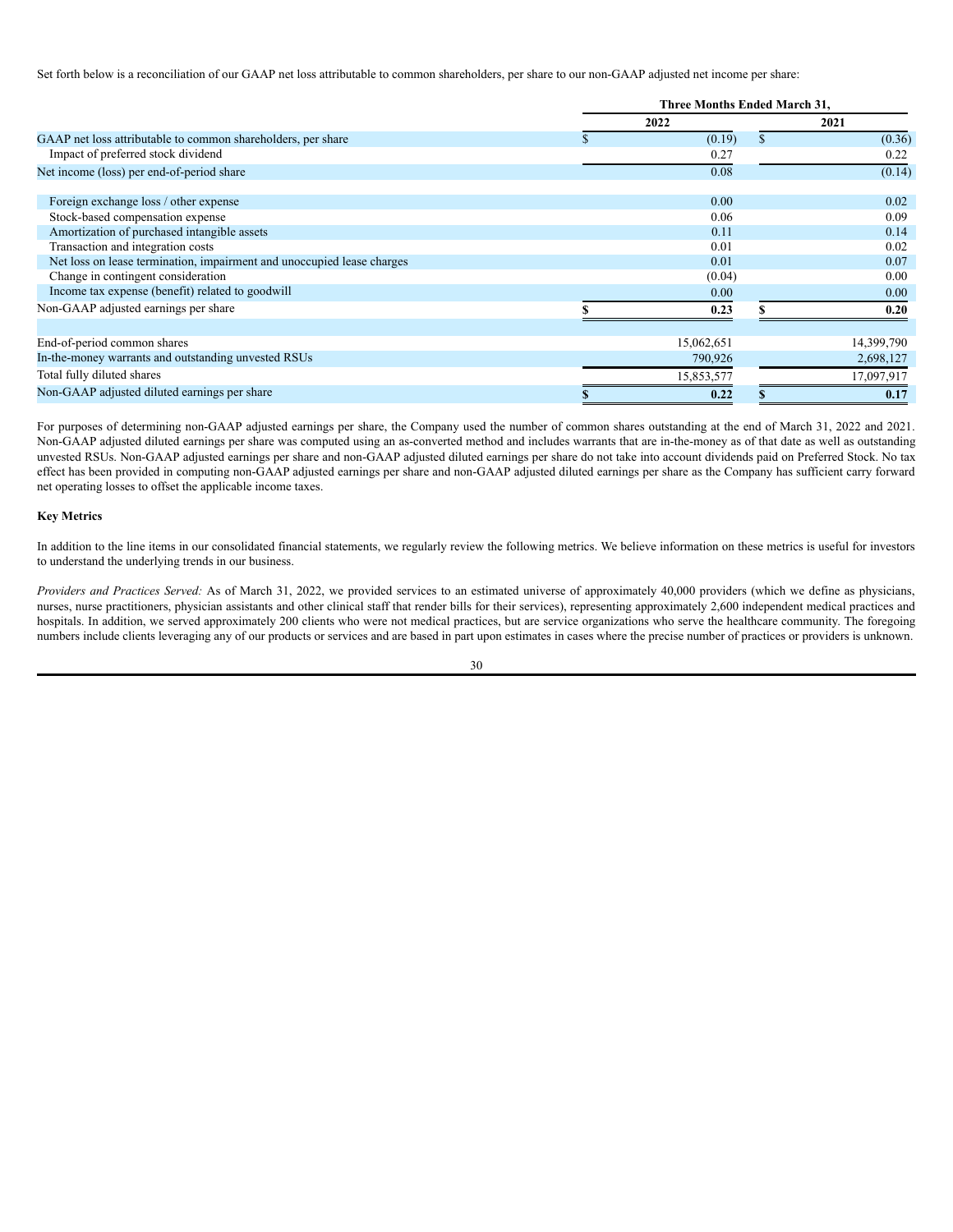#### **Sources of Revenue**

*Revenue:* We primarily derive our revenues from subscription-based technology-enabled business solutions, reported in our Healthcare IT segment, which are typically billed as a percentage of payments collected by our customers. This fee includes RCM, as well as the ability to use our EHR, practice management system and other software as part of the bundled fee. These solutions accounted for approximately 66% and 87% of our revenues during the three months ended March 31, 2022 and 2021, respectively. Other healthcare IT services, including printing and mailing operations, group purchasing and professional services, represented approximately 25% and 4% of revenues for the three months ended March 31, 2022 and 2021, respectively.

We earned approximately 9% and 9% of our revenue from medical practice management services during both the three months ended March 31, 2022 and 2021. This revenue represents fees based on our actual costs plus a percentage of the operating profit and is reported in our Medical Practice Management segment.

# **Operating Expenses**

*Direct Operating Costs.* Direct operating cost consists primarily of salaries and benefits related to personnel who provide services to our customers, claims processing costs, costs to operate the three managed practices, including facility lease costs, supplies, insurance and other direct costs related to our services. Costs associated with the implementation of new customers are expensed as incurred. The reported amounts of direct operating costs do not include depreciation and amortization, which are broken out separately in the consolidated statements of operations.

*Selling and Marketing Expense.* Selling and marketing expense consists primarily of compensation and benefits, commissions, travel and advertising expenses.

*General and Administrative Expense.* General and administrative expense consists primarily of personnel-related expense for administrative employees, including compensation, benefits, travel, facility lease costs and insurance, software license fees and outside professional fees.

*Research and Development Expense.* Research and development expense consists primarily of personnel-related costs, software expense and third-party contractor costs.

*Contingent Consideration.* Contingent consideration represents the portion of consideration payable to the sellers of some of our acquisitions, the amount of which is based on the achievement of defined performance measures contained in the purchase agreements. Contingent consideration is adjusted to fair value at the end of each reporting period.

*Depreciation and Amortization Expense.* Depreciation expense is charged using the straight-line method over the estimated lives of the assets ranging from three to five years. Amortization expense is charged on either an accelerated or on a straight-line basis over a period of three or four years for most intangible assets acquired in connection with acquisitions including those intangibles related to the group purchasing services. Amortization expense related to the value of our medical practice management clients is amortized on a straight-line basis over a period of twelve years.

Net loss on lease termination, Impairment and Unoccupied Lease Charges. Net loss on lease termination represents the write-off of leasehold improvements and gains or losses as the result of early lease terminations. Impairment charges represent charges recorded for a leased facility no longer being used by the Company and a non-cancellable vendor contract where the services are no longer being used. Unoccupied lease charges represent the portion of lease and related costs for vacant space not being utilized by the Company.

*Interest and Other Income (Expense).* Interest expense consists primarily of interest costs related to our line of credit, term loans and amounts due in connection with acquisitions, offset by interest income. Other income (expense) results primarily from foreign currency transaction gains (losses) and income earned from temporary cash investments.

*Income Tax*. In preparing our consolidated financial statements, we estimate income taxes in each of the jurisdictions in which we operate. This process involves estimating actual current tax exposure together with assessing temporary differences resulting from differing treatment of items for tax and financial reporting purposes. These differences result in deferred income tax assets and liabilities. Although the Company is forecasting a return to profitability, it incurred losses historically and there is uncertainty regarding future U.S. taxable income, which makes realization of a deferred tax asset difficult to support in accordance with ASC 740. Accordingly, a valuation allowance has been recorded against all deferred tax assets as of March 31, 2022 and December 31, 2021.

#### **Critical Accounting Policies and Estimates**

The critical accounting policies and estimates used in the preparation of our consolidated financial statements that we believe affect our more significant judgments and estimates used in the preparation of our consolidated financial statements presented in this Report are described in Management's Discussion and Analysis of Financial Condition and Results of Operations and in the Notes to the consolidated financial statements included in our Annual Report on Form 10-K for the year ended December 31, 2021.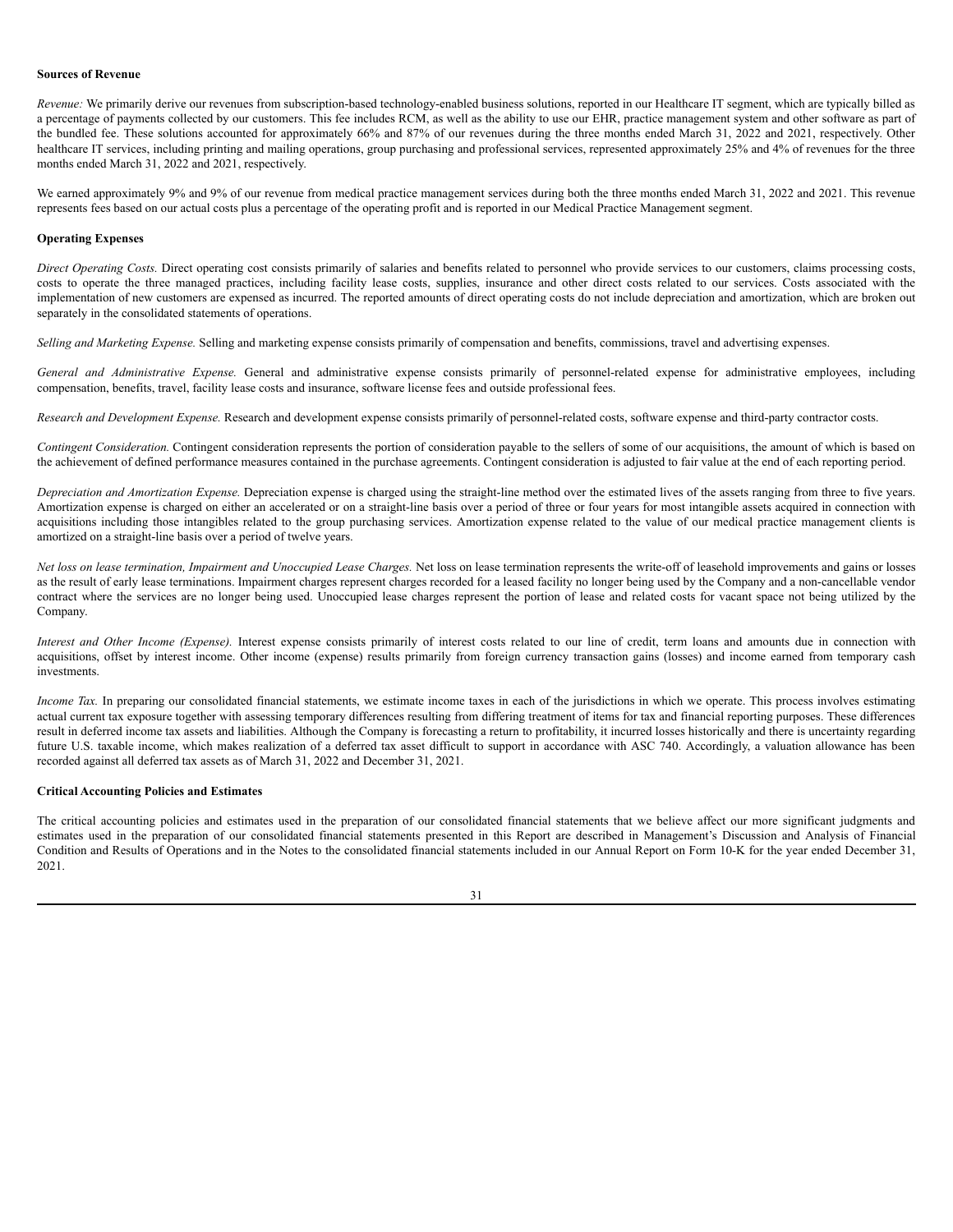#### *Leases:*

We determine if an arrangement is a lease at inception. Operating leases are included in operating lease right-of-use ("ROU") assets, operating lease liability (current portion) and operating lease liability (noncurrent portion) in the consolidated balance sheets at March 31, 2022 and December 31, 2021. The Company does not have any finance leases.

ROU assets represent our right to use an underlying asset for the lease term and lease liabilities represent our obligation to make lease payments arising from the lease. ROU assets and liabilities are recognized at the lease commencement date based on the estimated present value of lease payments over the lease term.

We use our estimated incremental borrowing rates, which are derived from information available at the lease commencement date, in determining the present value of lease payments. We give consideration to bank financing arrangements, geographical location and collateralization of assets when calculating our incremental borrowing rates.

Our lease term includes options to extend the lease when it is reasonably certain that we will exercise that option. Leases with a term of less than 12 months are not recorded in the consolidated balance sheet. Our lease agreements do not contain any residual value guarantees. For real estate leases, we account for the leased and non-leased components as a single lease component. Some leases include escalation clauses and termination options that are factored into the determination of the future lease payments when appropriate.

#### *Capitalized software costs*:

All of our software is considered internal use for accounting purposes, as we do not market or sell our software. As a result, we capitalize certain costs associated with the creation of internally-developed software for internal use. The total of these costs is recorded in Intangible assets – net in our consolidated balance sheets.

We capitalized costs incurred during the application development stage related to our internal use software. Costs incurred during the application development phase are capitalized only when we believe it is probable that the development will result in new or additional functionality. The types of costs capitalized during the application development phase consist of employee compensation, employee benefits and employee stock- based compensation. Costs related to the preliminary project stage and postimplementation activities are expensed as incurred. Capitalized internal-use software is amortized on a straight-line basis over its estimated useful life when the asset has been placed in service for general availability.

Significant judgments related to internally-developed software include determining whether it is probable that projects will result in new or additional functionality; concluding on when the application development phase starts and ends; and deciding which costs, especially employee compensation costs, should be capitalized. Additionally, there is judgment applied to the useful lives of capitalized software; we have concluded that the useful lives for capitalized internally-developed software is three years.

Company management employs its best estimates and assumptions in determining the appropriateness of the judgments noted above on a project-by-project basis during initial capitalization as well as subsequent measurement. While we believe that our approach to estimates and judgments is reasonable, actual results could differ, and such differences could lead to an increase or decrease in expense.

As of March 31, 2022 and December 31, 2021, the carrying amounts of internally-developed capitalized software in use was \$13.1 million and \$11.6 million, respectively. The increase in the capitalized software costs represents the continued investment in proprietary technology.

There have been no material changes in our critical accounting policies and estimates from those described in the Management's Discussion and Analysis of Financial Condition and Results of Operations, included in our Annual Report on Form 10-K for the year ended December 31, 2021, filed with the SEC on March 14, 2022.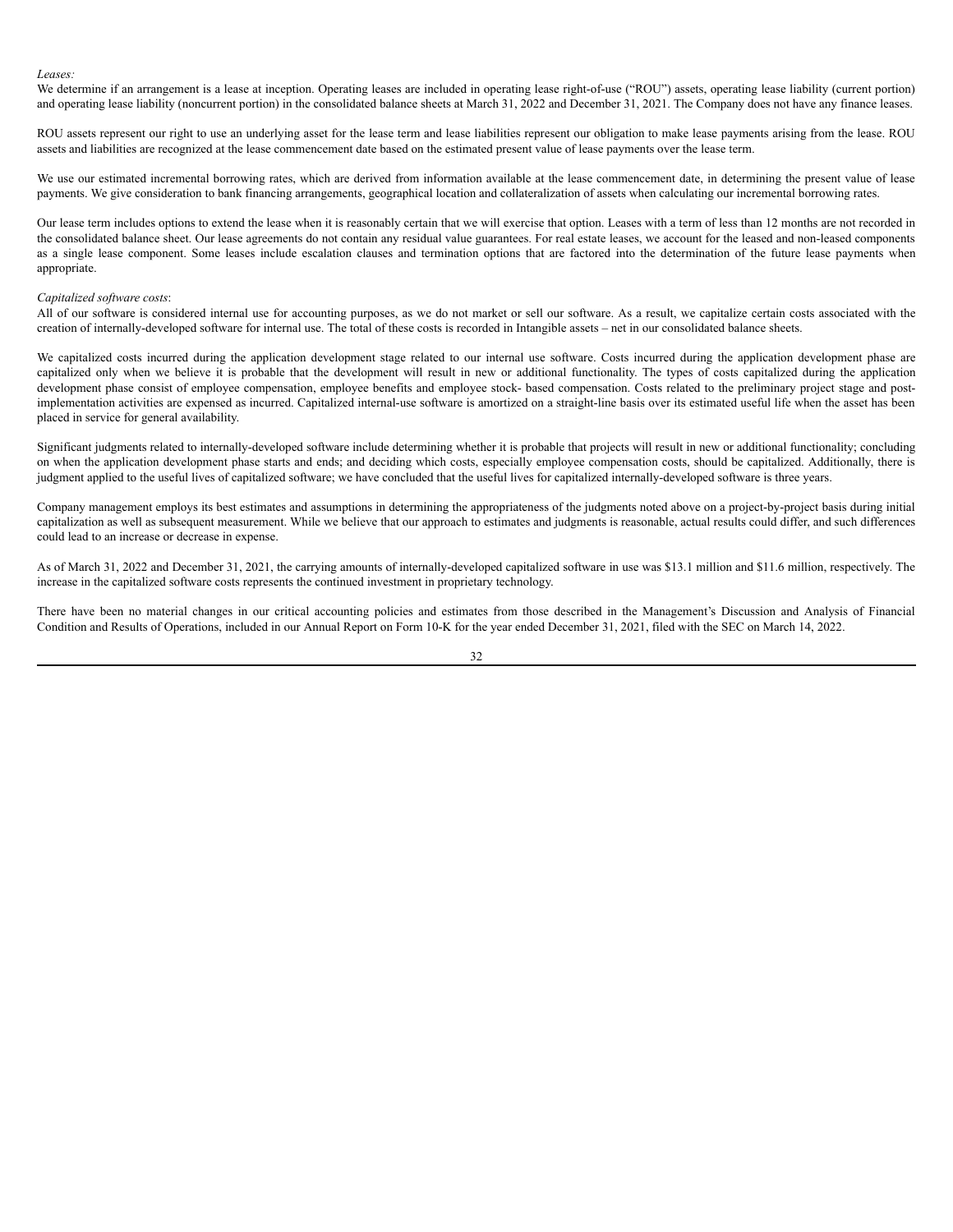# **Results of Operations**

The following table sets forth our consolidated results of operations as a percentage of total revenue for the periods shown:

|                                                                        | <b>Three Months Ended March 31,</b> |           |
|------------------------------------------------------------------------|-------------------------------------|-----------|
|                                                                        | 2022                                | 2021      |
| Net revenue                                                            | 100.0%                              | 100.0%    |
| Operating expenses:                                                    |                                     |           |
| Direct operating costs                                                 | 64.2%                               | 60.7%     |
| Selling and marketing                                                  | $6.7\%$                             | $6.3\%$   |
| General and administrative                                             | 15.8%                               | 18.9%     |
| Research and development                                               | 2.8%                                | $6.8\%$   |
| Change in contingent consideration                                     | $(1.7\%)$                           | $0.0\%$   |
| Depreciation and amortization                                          | $8.3\%$                             | 9.5%      |
| Net loss on lease termination, impairment and unoccupied lease charges | $0.4\%$                             | $3.4\%$   |
| Total operating expenses                                               | 96.5%                               | 105.6%    |
| Operating income (loss)                                                | 3.5%                                | $(5.6\%)$ |
| Interest expense - net                                                 | $0.3\%$                             | $0.2\%$   |
| Other income (expense) - net                                           | $0.2\%$                             | $(0.7\%)$ |
| Income (loss) before income taxes                                      | 3.4%                                | $(6.5\%)$ |
| Income tax provision (benefit)                                         | $0.2\%$                             | $(0.0\%)$ |
| Net income (loss)                                                      | $3.2\%$                             | $(6.5\%)$ |

# *Comparison of the three months ended March 31, 2022 and 2021*

|             | <b>Three Months Ended</b> | March 31. |                   |                  | Change  |     |  |
|-------------|---------------------------|-----------|-------------------|------------------|---------|-----|--|
|             | 2022                      |           | 2021<br>Amount    |                  | Percent |     |  |
|             |                           |           | (\$ in thousands) |                  |         |     |  |
| Net revenue | 35,341                    |           | 29,768            | $\triangle$<br>ъ | 5,573   | 19% |  |

*Net Revenue.* Net revenue of \$35.3 million for the three months ended March 31, 2022 increased by \$5.6 million or 19% from net revenue of \$29.8 million for the three months ended March 31, 2021. Revenue for the three months ended March 31, 2022 includes approximately \$7.3 million from customers acquired in the medSR acquisition. Revenue for the three months ended March 31, 2022 includes \$23.2 million relating to technology-enabled business solutions, \$8.3 million related to professional services and \$3.2 million for medical practice management services.

|                                                          | <b>Three Months Ended</b><br>March 31, |        |      |                   |        | Change  |           |  |  |
|----------------------------------------------------------|----------------------------------------|--------|------|-------------------|--------|---------|-----------|--|--|
|                                                          |                                        | 2022   | 2021 |                   | Amount |         | Percent   |  |  |
|                                                          |                                        |        |      | (\$ in thousands) |        |         |           |  |  |
| Direct operating costs                                   |                                        | 22.673 | \$   | 18.060            | S      | 4,613   | 26%       |  |  |
| Selling and marketing                                    |                                        | 2,384  |      | 1,890             |        | 494     | 26%       |  |  |
| General and administrative                               |                                        | 5,585  |      | 5,624             |        | (39)    | (1%)      |  |  |
| Research and development                                 |                                        | 985    |      | 2,026             |        | (1,041) | (51%)     |  |  |
| Change in contingent consideration                       |                                        | (600)  |      |                   |        | (600)   | $(100\%)$ |  |  |
| Depreciation                                             |                                        | 449    |      | 460               |        | (11)    | (2%)      |  |  |
| Amortization                                             |                                        | 2,491  |      | 2,371             |        | 120     | $5\%$     |  |  |
| Net loss on lease termination, impairment and unoccupied |                                        |        |      |                   |        |         |           |  |  |
| lease charges                                            |                                        | 158    |      | 1,018             |        | (860)   | (84%)     |  |  |
| Total operating expenses                                 |                                        | 34,125 |      | 31,449            |        | 2,676   | 9%        |  |  |

*Direct Operating Costs.* Direct operating costs of \$22.7 million for the three months ended March 31, 2022 increased by \$4.6 million or 26% compared to direct operating costs of \$18.1 million for the three months ended March 31, 2021. During the three months ended March 31, 2022, salary costs increased by \$1.9 million, and outsourcing and processing costs increased by \$2.3 million. The increase in these costs for the three months ended March 31, 2022 were primarily related to the medSR acquisition.

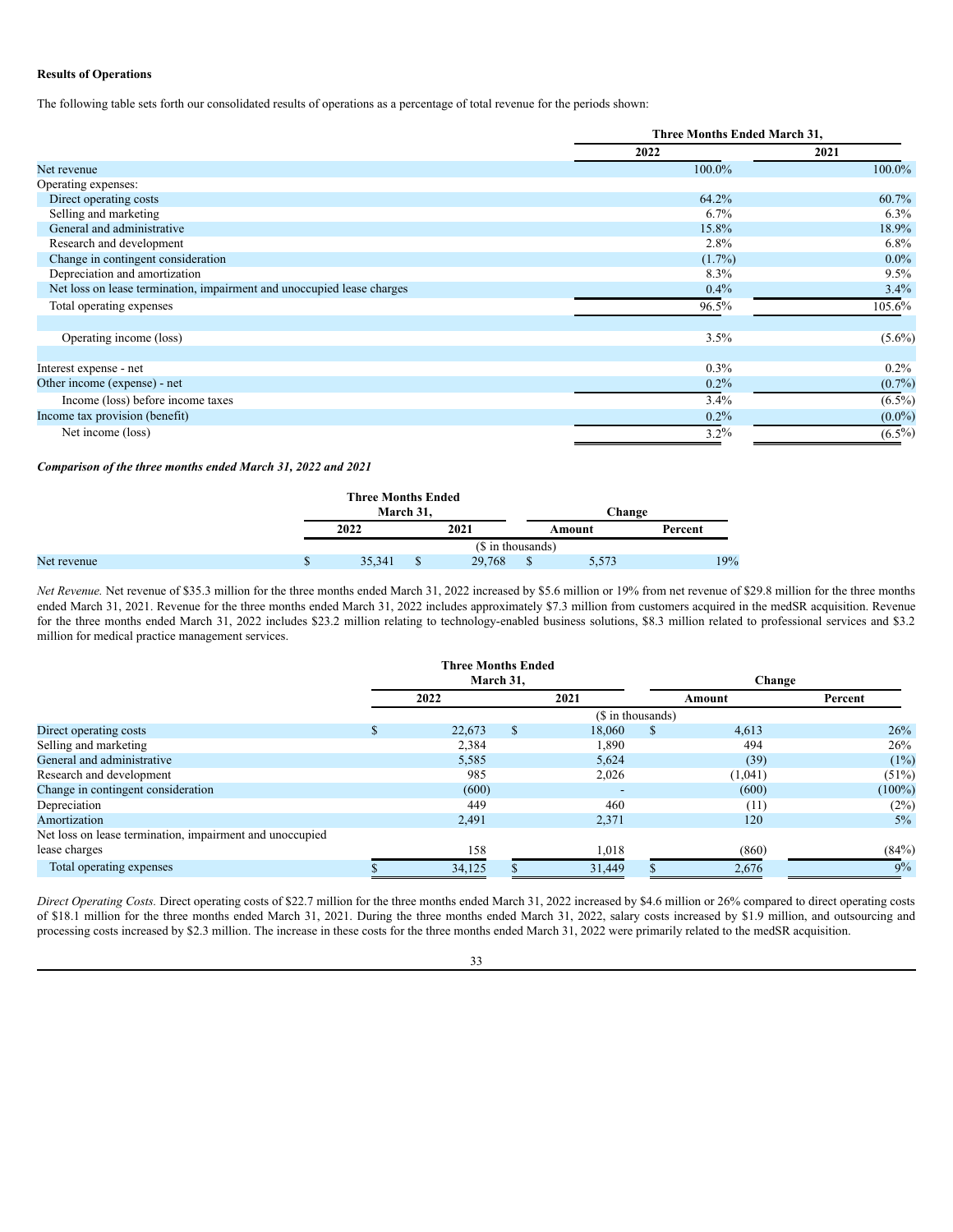*Selling and Marketing Expense.* Selling and marketing expense of \$2.4 million for the three months ended March 31, 2022 increased by \$494,000 or 26% from selling and marketing expense of \$1.9 million for the three months ended March 31, 2021. The increase was primarily related to additional emphasis on sales and marketing activities.

*General and Administrative Expense.* General and administrative expense of \$5.6 million for the three months ended March 31, 2022 decreased by \$39,000 or 1% compared to three months ended March 31, 2021. The three-month decrease in general and administrative expense was primarily related to an overall decrease in expenses offset by an increase in salaries and wages due to the medSR acquisition.

*Research and Development Expense.* Research and development expense of \$985,000 for the three months ended March 31, 2022 decreased by approximately \$1.0 million from research and development expense of \$2.0 million for the three months ended March 31, 2021. The decrease represents less maintenance work on platforms generating revenue and more resources dedicated to development of new technology which is not yet in commercial use. During the three months ended March 31, 2022 and 2021, the Company capitalized approximately \$2.3 million and \$1.5 million of development costs in connection with its internal-use software, respectively.

*Change in Contingent Consideration.* The change of \$600,000 for the three months ended March 31, 2022 reflects the estimated decrease in the fair value of the contingent consideration from the medSR acquisition.

*Depreciation.* Depreciation of \$449,000 for the three months ended March 31, 2022 decreased by \$11,000 or 2% from the depreciation of \$460,000 for the three months ended March 31, 2021.

*Amortization Expense.* Amortization expense of \$2.5 million for the three months ended March 31, 2022 increased by \$120,000 or 5% from amortization expense of \$2.4 million for the three months ended March 31, 2021. The increase was primarily related to the intangible assets acquired from the medSR acquisition as well as amortization of software which was previously capitalized and now placed into use.

Net loss on lease termination, Impairment and Unoccupied Lease Charges. Net loss on lease termination represents the write-off of leasehold improvements and gains or losses as the result of early lease terminations. Impairment charges represent charges recorded for a leased facility no longer being used by the Company and a non-cancellable vendor contract where the services are no longer being used. Unoccupied lease charges represent the portion of lease and related costs for that portion of the space that is vacant and not being utilized by the Company. The Company was able to turn back to the landlord one of the unused facilities effective January 1, 2022.

|                                | <b>Three Months Ended</b> |  |                   |  |        |             |  |
|--------------------------------|---------------------------|--|-------------------|--|--------|-------------|--|
|                                | March 31.                 |  |                   |  | Change |             |  |
|                                | 2022                      |  | 2021              |  | Amount | Percent     |  |
|                                |                           |  | (\$ in thousands) |  |        |             |  |
| Interest income                |                           |  | 15.               |  | (10)   | (67)%       |  |
| Interest expense               | (100)                     |  | (79)              |  | (21)   | (27)%       |  |
| Other income (expense) - net   | 83                        |  | (220)             |  | 303    | 138%        |  |
| Income tax provision (benefit) | 64                        |  | Œ                 |  | (65)   | $(6,500)\%$ |  |

*Interest Income.* Interest income of \$5,000 for the three months ended March 31, 2022 decreased by \$10,000 from interest income of \$15,000 for the three months ended March 31, 2021. The interest income represents interest earned on temporary cash investments.

*Interest Expense.* Interest expense of \$100,000 for the three months ended March 31, 2022 increased by \$21,000 or 27% from interest expense of \$79,000 for the three months ended March 31, 2021. Interest expense includes the amortization of deferred financing costs, which was \$30,000 and \$36,000 during the three months ended March 31, 2022 and 2021, respectively.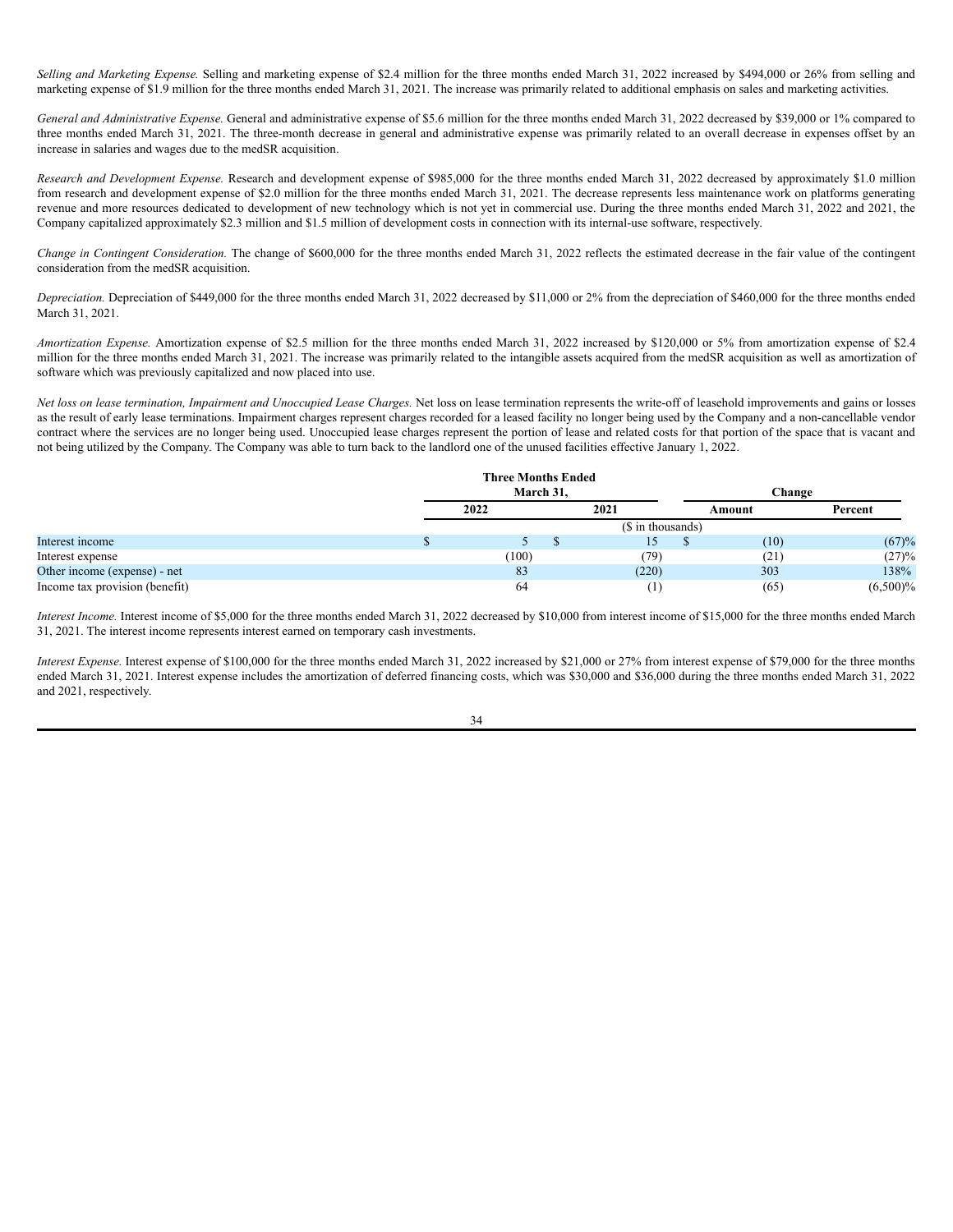*Other Income (Expense) – net.* Other income – net was \$83,000 for the three months ended March 31, 2022 compared to other expense – net of \$220,000 for the three months ended March 31, 2021. Other income (expense) primarily represents foreign currency transaction gains and other expense primarily represents foreign currency transaction losses. These transaction gains and losses result from revaluing intercompany accounts whenever the exchange rate varies and are recorded in the consolidated statements of operations.

*Income Tax Provision (Benefit)*. The provision for income taxes was \$64,000 for the three months ended March 31, 2022 compared to the benefit for income taxes of \$1,000 for the three months ended March 31, 2021. As a result of the Company having certain net operating losses with an indefinite life under the current Federal tax rules, the federal deferred tax liability was offset against the federal net operating loss to the extent allowable in 2022 and 2021. The current income tax expense for the three months ended March 31, 2022 was approximately \$28,000 and includes state minimum taxes and foreign income taxes. The Company has incurred cumulative losses historically and there is uncertainty regarding future U.S. taxable income, which makes realization of a deferred tax losses difficult to support in accordance with ASC 740. Accordingly, a valuation allowance was recorded against all deferred tax assets at March 31, 2022 and December 31, 2021.

#### **Liquidity and Capital Resources**

During the three months ended March 31, 2022, there was positive cash flow from operations of \$3.1 million and at March 31, 2022, the Company had \$10.1 million in cash and restricted cash and positive working capital of \$8.7 million. The Company has a revolving line of credit with SVB, and, as of March 31, 2022, there was a \$6 million balance outstanding, which was repaid in early April. During the three months ended March 31, 2022, the Company sold 1,150,372 shares of Series B Preferred Stock and raised \$26.6 million in net proceeds after fees and expenses.

The following table summarizes our cash flows for the periods presented:

|                                                     |           | <b>Three Months Ended</b> |  |                   |  |          |           |
|-----------------------------------------------------|-----------|---------------------------|--|-------------------|--|----------|-----------|
|                                                     | March 31. |                           |  | Change            |  |          |           |
|                                                     |           | 2022                      |  | 2021              |  | Amount   | Percent   |
|                                                     |           |                           |  | (\$ in thousands) |  |          |           |
| Net cash provided by operating activities           |           | 3,087                     |  | 958               |  | 2,129    | 222%      |
| Net cash used in investing activities               |           | (2,797)                   |  | (2,219)           |  | (578)    | $(26)\%$  |
| Net cash (used in) provided by financing activities |           | (342)                     |  | 1,157             |  | (1, 499) | $(130)\%$ |
| Effect of exchange rate changes on cash             |           | (152)                     |  | 174               |  | (326)    | (187%     |
| Net (decrease) increase in cash and restricted cash |           | (204)                     |  | 70                |  | (274)    | (391)%    |

Income before income taxes was \$1.2 million for the three months ended March 31, 2022, which included \$2.9 million of non-cash depreciation and amortization. The loss before income taxes for the three months ended March 31, 2021 was \$2.0 million, which included \$2.8 million of non-cash depreciation and amortization.

#### *Operating Activities*

Cash provided by operating activities was \$3.1 million and \$958,000 during the three months ended March 31, 2022 and 2021, respectively. The increase in net income of \$3.1 million included the following changes in non-cash items: increase in depreciation and amortization of \$135,000, decrease in stock-based compensation of \$380,000, and an increase in the change in contingent consideration of \$600,000. Revenue increased by \$5.6 million for the three months ended March 31, 2022 compared to the three months ended March 31, 2021, and operating expenses increased by \$2.7 million for the same period, primarily due to the acquisition of medSR.

Accounts receivable increased by \$1.6 million for the three months ended March 31, 2022 compared with an increase of \$522,000 for the three months ended March 31, 2021. Accounts payable, accrued compensation and accrued expenses decreased by \$1.1 million during the three months ended March 31, 2022 compared with a decrease of \$1.7 million for the three months ended March 31, 2021.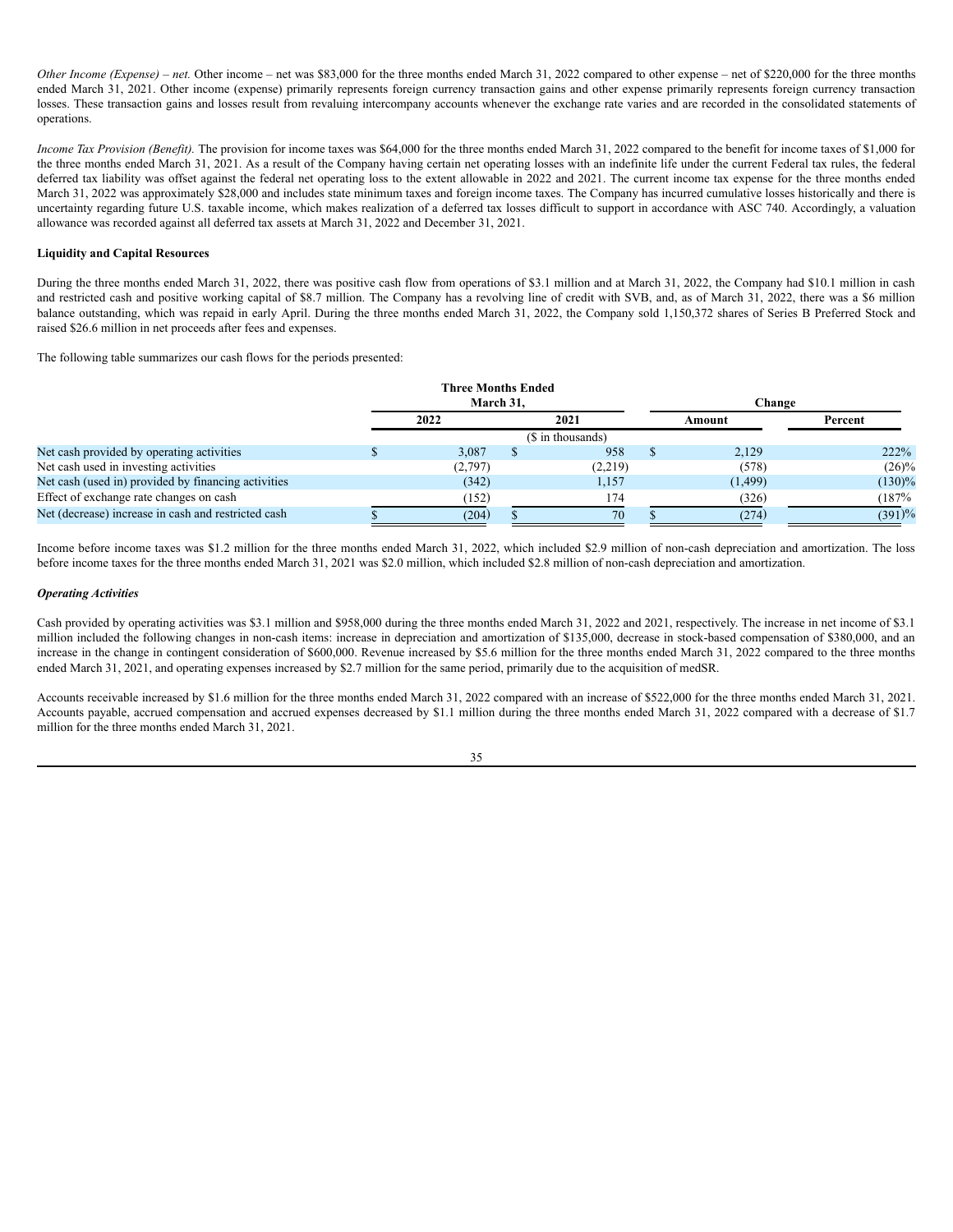#### *Investing Activities*

Net cash used in investing activities was \$2.8 million and \$2.2 million for the three months ended March 31, 2022 and 2021, respectively. Capital expenditures were \$544,000 and \$695,000 for the three months ended March 31, 2022 and 2021, respectively. The capital expenditures for the three months ended March 31, 2022 and 2021 primarily represented computer equipment purchased and leasehold improvements for the Pakistan Offices. Software development costs of \$2.3 million and \$1.5 million for the three months ended March 31, 2022 and 2021, respectively, were capitalized in connection with the development of software for providing technology-enabled business solutions.

#### *Financing Activities*

Net cash used by financing activities was \$342,000 during the three months ended March 31, 2022 and cash provided by financing activities was \$1.2 million during the three months ended March 31, 2021. The Company received net proceeds from the sale of Series B Preferred Stock of \$26.6 million of which \$20.0 million was used to redeem 800,000 shares of Series A Preferred Stock. Net repayments on the credit line were \$2.0 million. Cash used in financing activities during the three months ended March 31, 2022 included \$3.9 million of preferred stock dividends, \$251,000 of repayments for debt obligations and \$775,000 of tax withholding obligations paid in connection with stock awards issued to employees. Cash used in financing activities for the three months ended March 31, 2021 included \$3.6 million of preferred stock dividends, \$241,000 of repayment for debt obligations and \$1.4 million of tax withholding obligations paid in connection with stock awards issued to employees.

### **Contractual Obligations and Commitments**

We have contractual obligations under our line of credit. We were in compliance with all SVB covenants as of March 31, 2022. We also maintain operating leases for property and certain office equipment. For additional information, see Contractual Obligations and Commitments under Item 7, "Management's Discussion and Analysis of Financial Condition and Results of Operations," in the Company's Annual Report on Form 10-K for the year ended December 31, 2021, filed with the SEC on March 14, 2022.

## **Off-Balance Sheet Arrangements**

As of March 31, 2022, and 2021, we did not have any relationships with unconsolidated entities or financial partnerships, such as entities often referred to as structured finance or special-purpose entities, which would have been established for the purpose of facilitating off-balance sheet arrangements or other contractually narrow or limited purposes. During the first quarter of 2020, a New Jersey corporation, talkMD Clinicians, PA ("talkMD"), was formed by the wife of the Executive Chairman, who is a licensed physician, to provide telehealth services. talkMD was determined to be a variable interest entity ("VIE") for financial reporting purposes because the entity will be controlled by the Company. As of March 31, 2022, talkMD had not yet commenced operations.

# <span id="page-36-0"></span>*Item 3. Quantitative and Qualitative Disclosures about Market Risk*

We are a smaller reporting company as defined by 17 C.F.R. 229.10(f)(1) and are not required to provide information under this item, pursuant to Item 305(e) of Regulation S-K.

#### <span id="page-36-1"></span>*Item 4. Controls and Procedures*

#### *Evaluation of Disclosure Controls and Procedures*

Our management, with the participation of our Chief Executive Officer and Chief Financial Officer, based on the 2013 framework and criteria established by the Committee of Sponsoring Organizations of the Treadway Commission ("COSO"), evaluated the effectiveness of our disclosure controls and procedures as of March 31, 2022 as required by Rules 13a-15(b) and 15d-15(b) of the Exchange Act. The term "disclosure controls and procedures," as defined in Rules 13a-15(e) and 15d-15(e) under the Exchange Act, means controls and other procedures of a company that are designed to ensure that information required to be disclosed by a company in the reports that it files or submits under the Exchange Act is recorded, processed, summarized and reported, within the time periods specified in the SEC's rules and forms.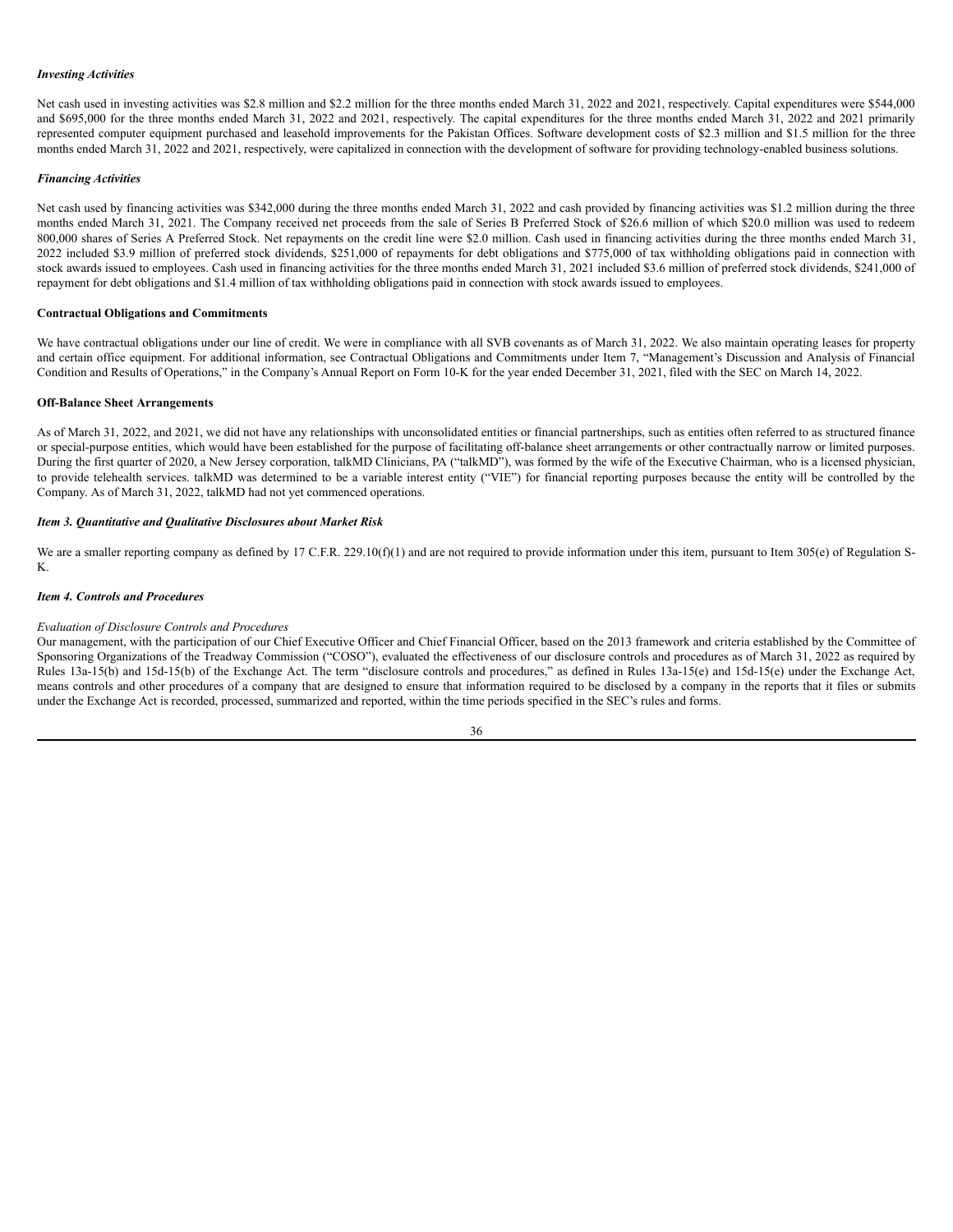Disclosure controls and procedures include, without limitation, controls and procedures designed to ensure that information required to be disclosed by a company in the reports that it files or submits under the Exchange Act is accumulated and communicated to the company's management, including its principal executive and principal financial officer, to allow timely decisions regarding required disclosure. Management recognizes that any controls and procedures, no matter how well designed and operated, can provide only reasonable assurance of achieving their objectives and management necessarily applies its judgment in evaluating the cost-benefit relationship of possible controls and procedures.

Based on the evaluation of our disclosure controls and procedures, as of March 31, 2022, our Chief Executive Officer and Chief Financial Officer concluded that, as of such date, our disclosure controls and procedures were not effective because of the material weakness in our internal control over financial reporting as disclosed in our Annual Report on Form 10-K for the fiscal year ended December 31, 2021. The material weakness was due to a lack of controls over the completeness and accuracy of key inputs related to the measurement of a non-routine transaction.

### *Changes in Internal Control Over Financial Reporting*

There were no changes in our internal control over financial reporting (as defined in Rules 13a-15(f) and l5d-15(f) of the Exchange Act) that occurred during our most recent fiscal quarter that have materially affected, or are reasonably likely to materially affect, our internal control over financial reporting.

# *Remediation of a Material Weakness in Internal Control over Financial Reporting*

We recognize the importance of the control environment as it sets the overall tone for the Company and is the foundation for all other components of internal control. Consequently, we designed and implemented remediation measures to address the material weakness previously identified and enhanced our internal control over financial reporting. In light of the material weakness, we enhanced our processes and controls to verify the completeness and accuracy of key inputs related to non-routine transactions by requiring more detailed reviews by experienced staff and increased communication among our personnel and third party professionals with whom we consult regarding such transactions. The foregoing actions, which we believe remediated the material weakness in internal control over financial reporting, were completed as of March 31, 2022.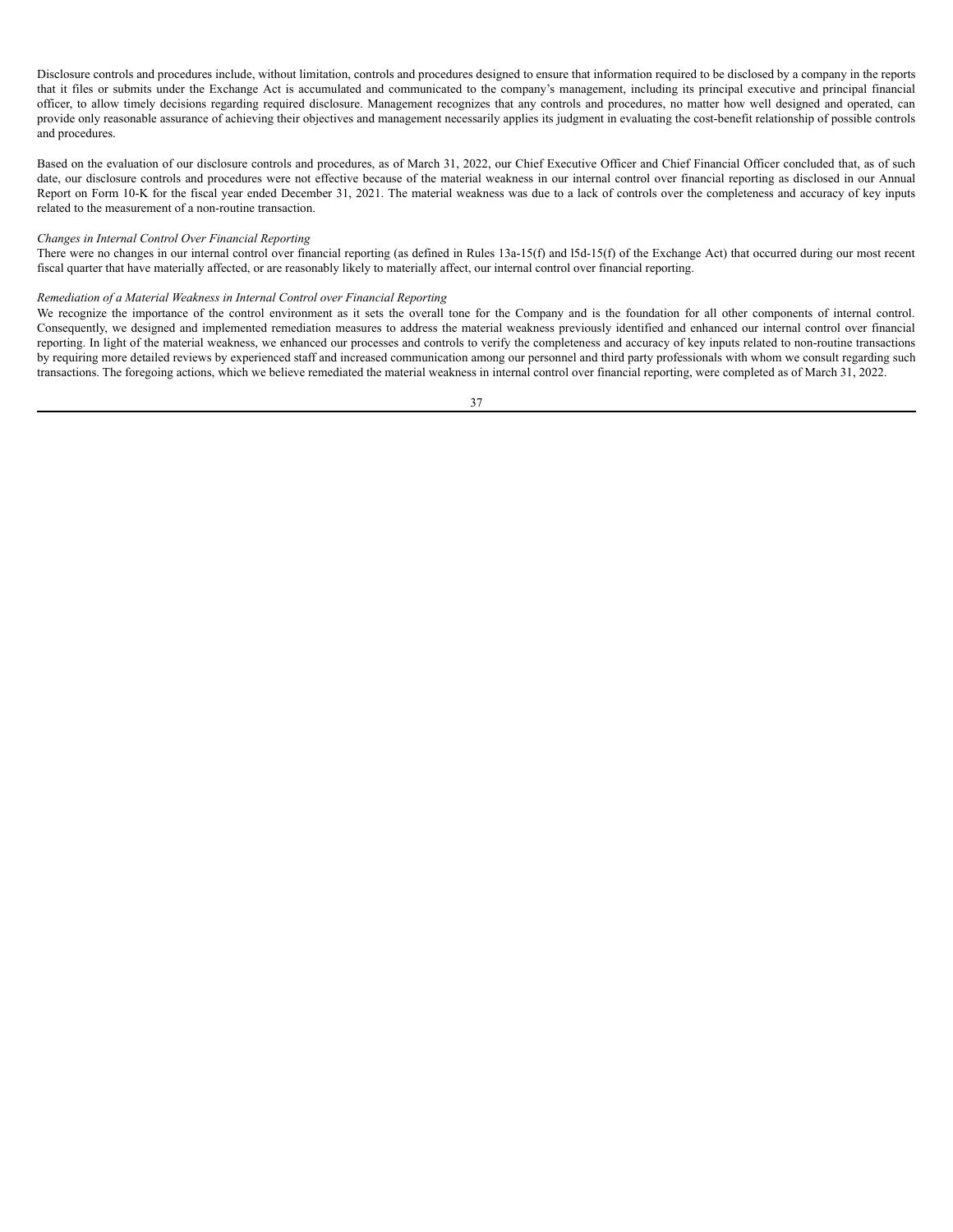# <span id="page-38-1"></span><span id="page-38-0"></span>*Item 1. Legal Proceedings*

See discussion of legal proceedings in "Note 8, Commitments And Contingencies" of the Notes to Consolidated Financial Statements in this Quarterly Report, which is incorporated by reference herein.

#### <span id="page-38-2"></span>*Item 1A. Risk Factors*

In addition to the other information set forth in this Quarterly Report on Form 10-Q, you should carefully consider the factors discussed in Part I—Item 1A. "Risk Factors" in our Annual Report on Form 10-K, filed with the SEC on March 14, 2022, which could materially affect our business, financial condition and/or future results and may be further impacted by the coronavirus pandemic. The risks described in our Annual Report on Form 10-K are not the only risks facing us. Additional risks and uncertainties not currently known to us or that we currently deem to be immaterial may also materially adversely affect our business, financial condition, cash flows and/or future results.

#### <span id="page-38-3"></span>*Item 2. Unregistered Sales of Equity Securities and Use of Proceeds*

#### *Issuer Redemption of Equity Securities*

| Period              | <b>Total number of shares</b><br>of Series A Preferred<br><b>Stock redeemed</b> | Average price paid per<br>share of Series A<br><b>Preferred Stock</b> | <b>Total number of shares</b><br>redeemed as part of<br>publicly announced<br>plans or programs |
|---------------------|---------------------------------------------------------------------------------|-----------------------------------------------------------------------|-------------------------------------------------------------------------------------------------|
| January 1-31, 2022  |                                                                                 |                                                                       |                                                                                                 |
| February 1-28, 2022 |                                                                                 |                                                                       |                                                                                                 |
| March 1-31, 2022    | 800,000(1)                                                                      | \$25.1375(1)                                                          | 800,000(1)                                                                                      |
| Total               | 800,000                                                                         | \$25.1375                                                             | 800,000                                                                                         |

(1) On February 15, 2022, we announced that we would redeem 800,000 shares of our Series A Preferred Stock. On March 18, 2022, we redeemed 800,000 shares of our Series A Preferred Stock for a cash redemption price of \$25.00 per share, plus all accrued and unpaid dividends to, but not including, the redemption date of March 18, 2022 in an amount equal to \$.1375 per share, for a total payment of \$25.1375 per share.

# <span id="page-38-4"></span>*Item 3. Defaults upon Senior Securities*

Not applicable.

#### <span id="page-38-5"></span>*Item 4. Mine Safety Disclosures*

Not applicable.

# <span id="page-38-6"></span>*Item 5. Other Information*

Not applicable.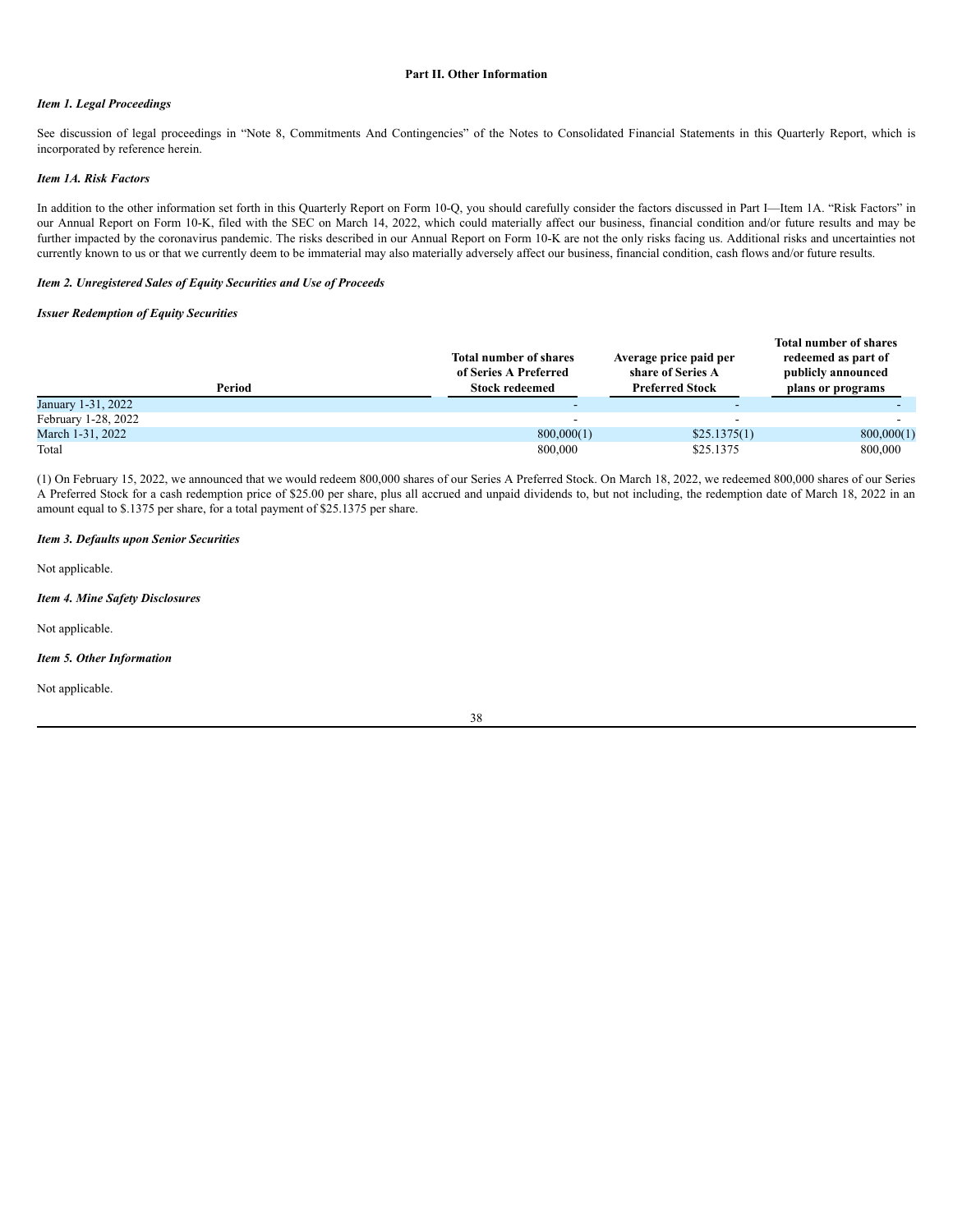# <span id="page-39-0"></span>*Item 6. Exhibits*

| <b>Exhibit Number</b> | <b>Exhibit Description</b>                                                                                                                              |
|-----------------------|---------------------------------------------------------------------------------------------------------------------------------------------------------|
|                       |                                                                                                                                                         |
| 10.19                 | Sixth Loan Modification Agreement dated January 27, 2022, by and between the Company and SVB.                                                           |
| 31.1                  | Certification of the Company's Principal Executive Officer pursuant to Rules 13a-14(a)/15d-14(a), of the Securities Exchange Act of 1934, as amended.   |
| 31.2                  | Certification of the Company's Principal Financial Officer pursuant to Rules 13a-14(a)/15d-14(a), of the Securities Exchange Act of 1934, as amended.   |
| $32.1*$               | Certification of the Company's Chief Executive Officer pursuant to 18 U.S.C. Section 1350, as adopted pursuant to Section 906 of the Sarbanes-Oxley Act |
|                       | of $2002$ .                                                                                                                                             |
| $32.2*$               | Certification of the Company's Chief Financial Officer pursuant to 18 U.S.C. Section 1350, as adopted pursuant to Section 906 of the Sarbanes-Oxley Act |
|                       | of $2002$ .                                                                                                                                             |
| 101.INS               | <b>XBRL</b> Instance                                                                                                                                    |
| 101.SCH               | <b>XBRL Taxonomy Extension Schema</b>                                                                                                                   |
| 101.CAL               | XBRL Taxonomy Extension Calculation Linkbase                                                                                                            |
| 101.LAB               | XBRL Taxonomy Extension Label Linkbase                                                                                                                  |
| 101.PRE               | XBRL Taxonomy Extension Presentation Linkbase                                                                                                           |
| 101.DEF               | XBRL Taxonomy Extension Definition Linkbase                                                                                                             |
| 104                   | Cover Page Interactive Data File (embedded within the Inline XBRL document)                                                                             |

\*The certifications on Exhibit 32 hereto are not deemed "filed" for purposes of Section 18 of the Securities and Exchange Act of 1934, as amended, or otherwise subject to the liability of that Section. Such certifications will not be deemed incorporated by reference into any filing under the Securities Act or the Exchange Act.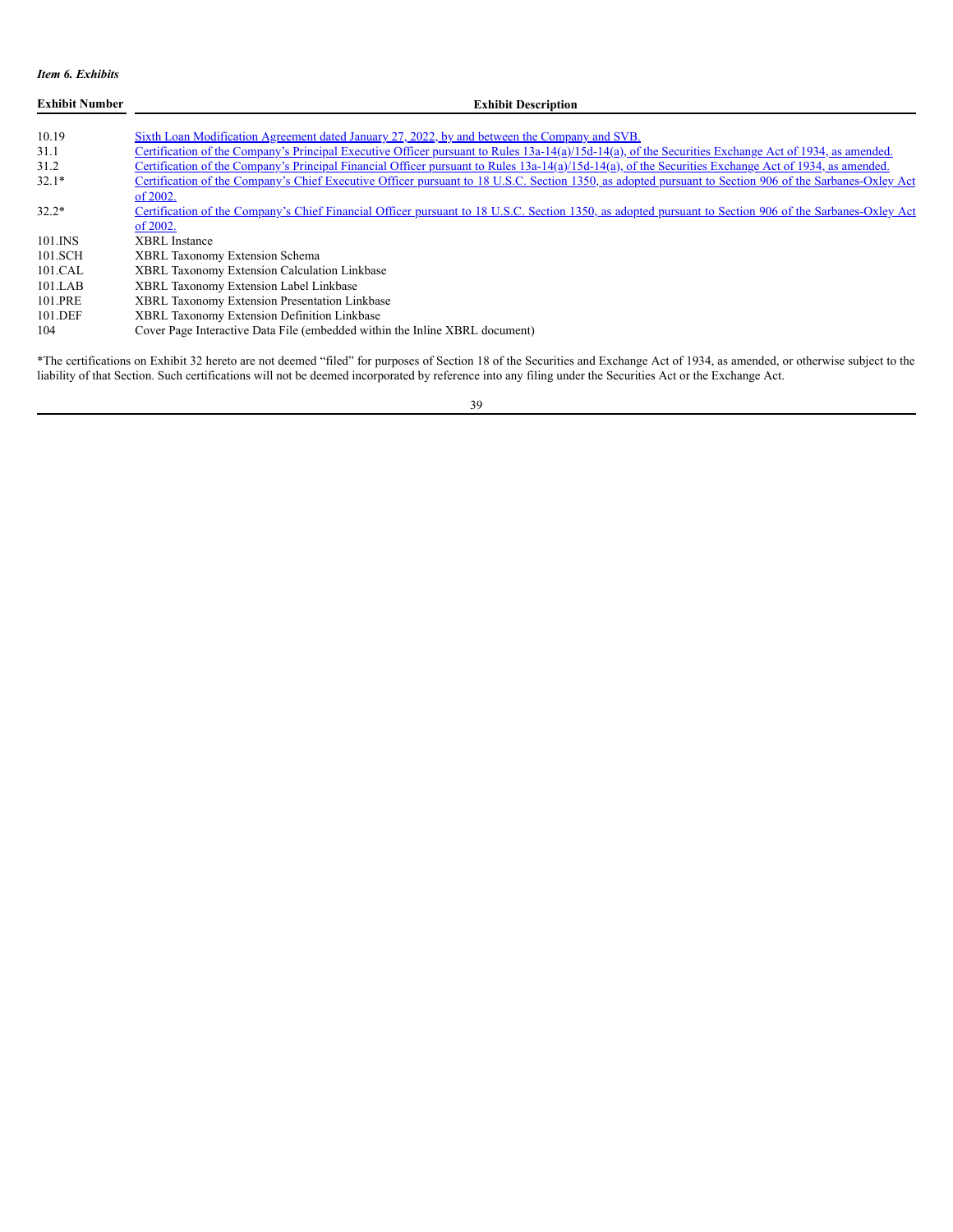#### **Signatures**

<span id="page-40-0"></span>Pursuant to the requirements of the Securities Exchange Act of 1934, the Registrant has duly caused this report to be signed on its behalf by the undersigned thereunto duly authorized.

# **CareCloud, Inc.**

# By: */s/ A. Hadi Chaudhry* A. Hadi Chaudhry Chief Executive Officer

Date: May 9, 2022

By: */s/ Bill Korn*

Bill Korn Chief Financial Officer Date: May 9, 2022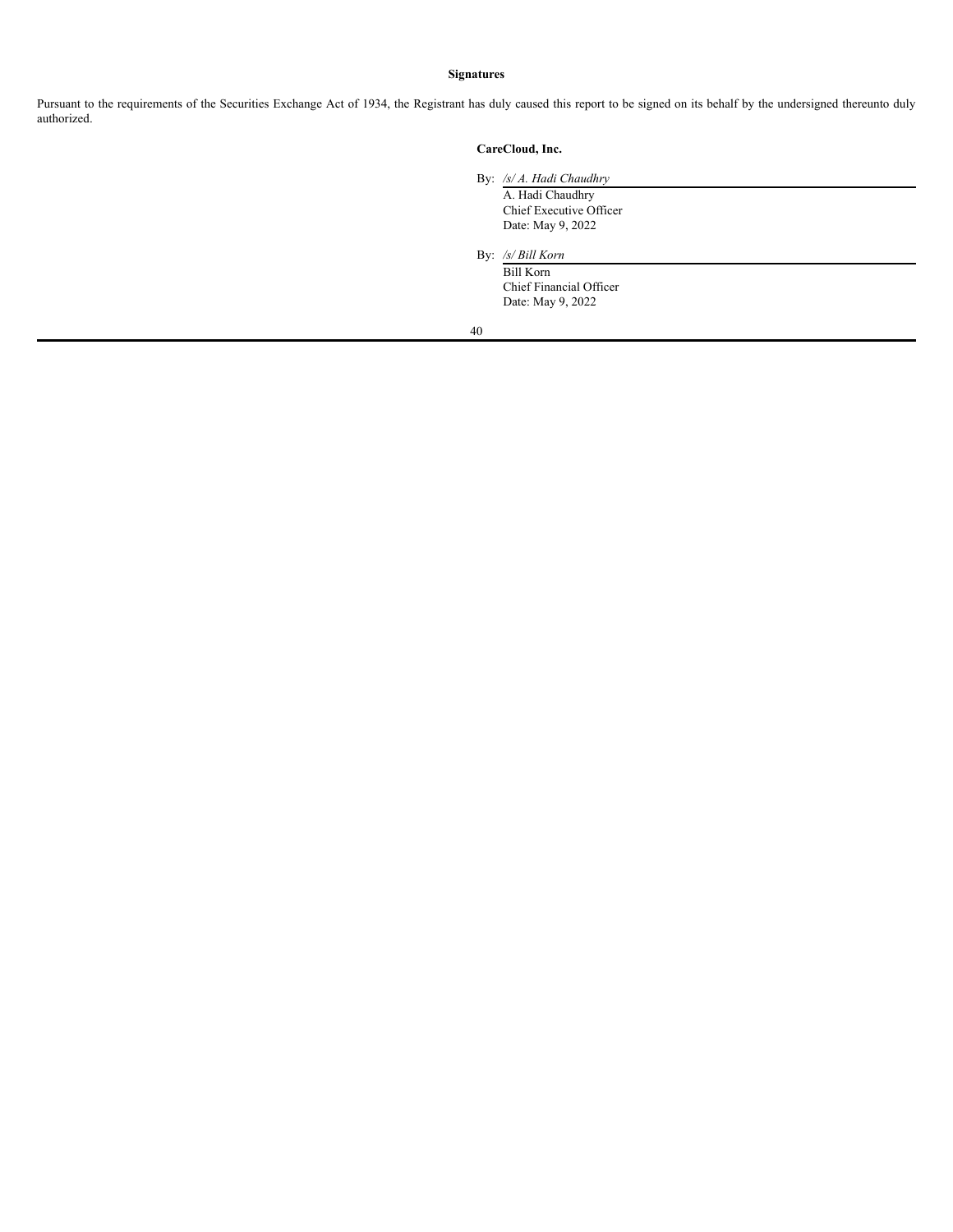#### **SIXTH LOAN MODIFICATION AGREEMENT**

This Sixth Loan Modification Agreement (this "Loan Modification Agreement") is entered into as of January 27, 2022, by and among (a) **SILICON VALLEY BANK**, a California corporation, with its principal place of business at 3003 Tasman Drive, Santa Clara, California 95054 and with a loan production office located at 275 Grove Street, Suite 2-200, Newton, Massachusetts 02466 ("Bank") and (b) (i) **CARECLOUD, INC.** (formerly known as **MTBC, INC.**), a Delaware corporation with its principal place of business at 7 Clyde Road, Somerset, New Jersey 08873 ("**Parent**"), (ii) **MTBC ACQUISITION, CORP.**, a Delaware corporation with its principal place of business at 7 Clyde Road, Somerset, New Jersey 08873 ("**MTBC Acquisition**"), (iii) **CARECLOUD PRACTICE MANAGEMENT, CORP.** (formerly known as **MTBC PRACTICE MANAGEMENT, CORP.**), a Delaware corporation with its principal place of business at 7 Clyde Road, Somerset, New Jersey 08873 ("**Management**"), (iv) **CARECLOUD HEALTH, INC.** (formerly known as **CARECLOUD CORPORATION**), a Delaware corporation with its principal place of business at 7 Clyde Road, Somerset, New Jersey 08873 ("**CareCloud Health**"), (v) **MERIDIAN MEDICAL MANAGEMENT, INC.** (formerly known as **ORIGIN HOLDINGS INC.**), a Delaware corporation with its principal place of business at 7 Clyde Road, Somerset, New Jersey 08873 ("**Meridian Medical**"), (vi) **MEDSR, INC.**, a Delaware corporation ("**medSR**") and (vii) **CARECLOUD ACQUISITION, CORP.**, a Delaware corporation ("**CareCloud Acquisition**", and together with Parent, MTBC Acquisition, Management, CareCloud Health, Meridian Medical, and medSR, jointly, severally, individually and collectively, "**Borrower**").

1. DESCRIPTION OF EXISTING INDEBTEDNESS AND OBLIGATIONS. Among other indebtedness and obligations which may be owing by Borrower to Bank, Borrower is indebted to Bank pursuant to a loan arrangement dated as of October 13, 2017, evidenced by, among other documents, a certain Loan and Security Agreement dated as of October 13, 2017, between Borrower and Bank, as amended and affected by a certain Joinder and First Loan Modification Agreement dated as of September 20, 2018, as further amended by a certain Second Loan Modification Agreement dated as of November 15, 2019, as further amended and affected by a certain Joinder and Third Loan Modification Agreement dated as of February 28, 2020, as further amended and affected by a certain Joinder and Fourth Loan Modification Agreement dated as of September 21, 2020, and as further amended and affected by a certain Joinder and Fifth Loan Modification Agreement dated as of September 21, 2021 (as has been and as may be further amended, modified, restated, replaced or supplemented from time to time, the "Loan Agreement"). Capitalized terms used but not otherwise defined herein shall have the same meaning as in the Loan Agreement.

2. DESCRIPTION OF COLLATERAL. Repayment of the Obligations is secured by, among other property, the Collateral as defined in the Loan Agreement (together with any other collateral security granted to Bank, as amended the "Security Documents"). Hereinafter, the Security Documents, together with all other documents evidencing or securing the Obligations shall be referred to as the "Existing Loan Documents".

# 3. DESCRIPTION OF CHANGE IN TERMS.

- A. Modifications to Loan Agreement.
	- 1 The Loan Agreement shall be amended by deleting the following text, appearing in Section 7.7 thereof:

"(i) pay normal monthly dividends in cash to the holders of Parent Borrower's Series A Preferred Stock as required by Section 4 of Borrower's Amended and Restated Certificate of Designations, Preferences and Rights of 11% Series A Cumulative Redeemable Perpetual Preferred Stock dated as of July 6, 2016 so long as an Event of Default does not exist at the time of any such dividend and would not exist after giving effect to any such dividend;"

and inserting in lieu thereof the following: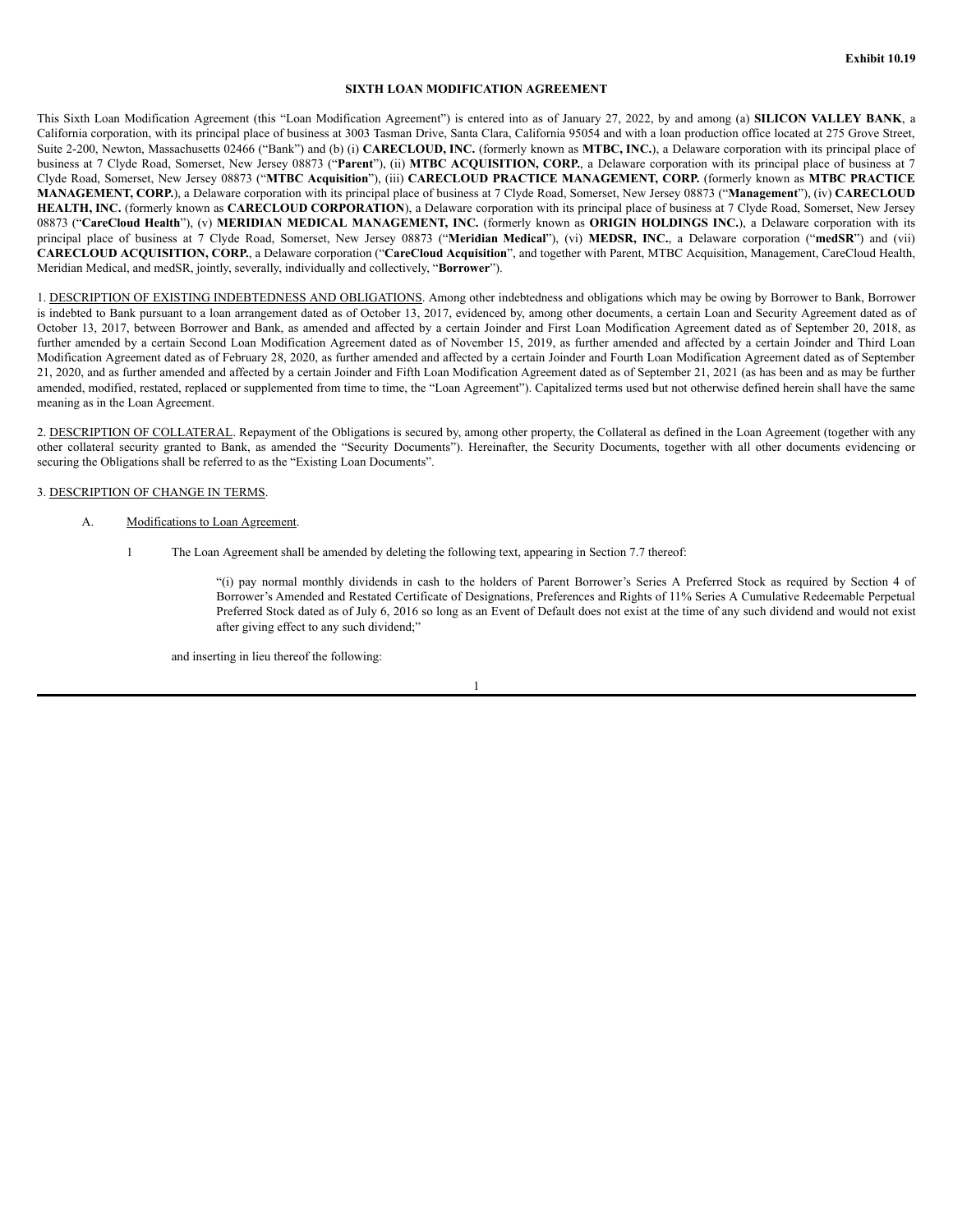"(i) pay normal monthly dividends in cash to the holders of (A) Parent Borrower's Series A Preferred Stock as required by Section 4 of Borrower's Amended and Restated Certificate of Designations, Preferences and Rights of 11% Series A Cumulative Redeemable Perpetual Preferred Stock dated as of July 6, 2016 and (B) Parent Borrower's Series B Preferred Stock as required by Section 4 of Borrower's Certificate of Designations, Preferences and Rights of its Series B Cumulative Redeemable Perpetual Preferred Stock to be filed no later than February 20, 2022 (with a copy of the filed version provided to Bank promptly thereafter), in the case of both (A) and (B), so long as an Event of Default does not exist at the time of any such dividend and would not exist after giving effect to any such dividend;"

- B. Consent.
	- 1 Borrower has notified Bank that it intends on redeeming certain shares of its Series A Preferred Stock at Twenty-Five Dollars (\$25.00) per share (collectively, the "Shares"), currently held by certain investors of Parent Borrower in exchange for cash (each, a "Redemption" and, collectively, the "Redemptions"). Bank hereby consents to the Redemptions, so long as (a) Borrower does not assume or incur any Indebtedness or Liens in connection with the Redemptions, (b) Borrower does not use or transfer any of its cash or other property in connection with any Redemption, other than cash proceeds from the sale of Parent Borrower's Series B Preferred Stock and/or Common Stock (without duplication of Section 7.7(a)(iii) of the Loan Agreement) received within the ninety (90) day period ending on the date of such Redemption, (c) the Redemptions do not result in a Change in Control, (d) no Event of Default exists at the time of any Redemption and the Redemptions do not result in an Event of Default, and (e) the Redemptions occur on or prior to December 31, 2023.
	- 2 In addition, Borrower has notified Bank that after shares of Parent Borrower's Series B Preferred Stock are publicly trading and the initial Redemption has occurred, when the relative prices of Parent Borrower's Series A Preferred Stock and Series B Preferred Stock are appropriate, it intends to offer to holders of Parent Borrower's Series A Preferred Stock the right to exchange such shares for shares of Parent Borrower's Series B Preferred Stock (collectively, the "Exchange"). Bank hereby consents to the Exchange, so long as (a) Borrower does not assume or incur any Indebtedness or Liens in connection with the Exchange, (b) Borrower does not transfer any of its cash or other property in connection with the Exchange other than shares of Parent Borrower's Series B Preferred Stock, (c) the Exchange does not result in a Change in Control, and (d) no Event of Default exists at the time of the Exchange and the Exchange does not result in an Event of Default.

4. FEES AND EXPENSES. Borrower shall reimburse Bank for all legal fees and expenses incurred in connection with this amendment to the Existing Loan Documents.

# 5. RATIFICATION OF PERFECTION CERTIFICATES.

(a) Parent hereby ratifies, confirms and reaffirms, all and singular, the terms and disclosures contained in a certain Perfection Certificate dated as of September 21, 2021 (the "**Parent Perfection Certificate**") delivered by Parent to Bank, and acknowledges, confirms and agrees that the disclosures and information Parent provided to Bank in the Parent Perfection Certificate have not changed, as of the date hereof.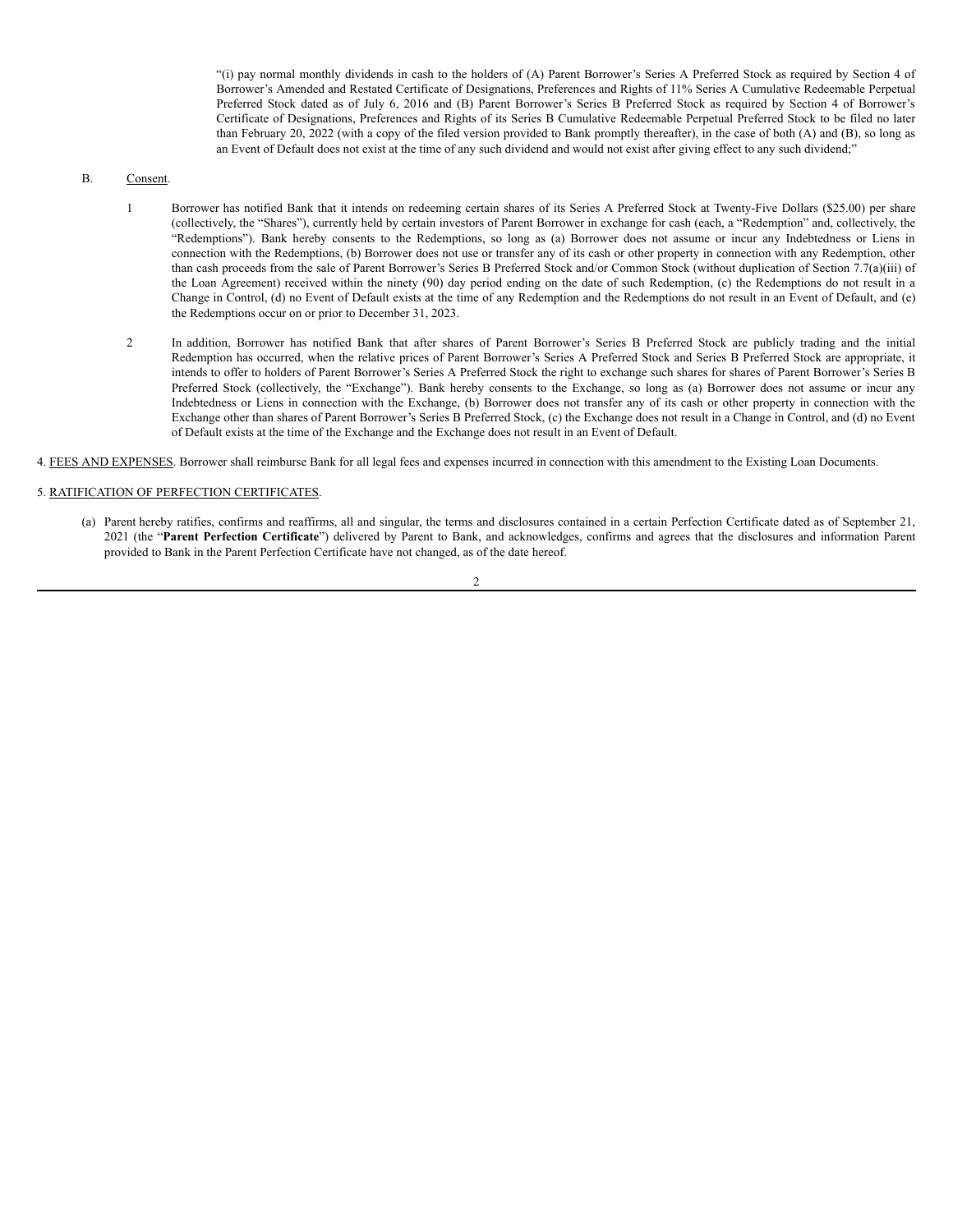- (b) MTBC Acquisition hereby ratifies, confirms and reaffirms, all and singular, the terms and disclosures contained in a certain Perfection Certificate dated as of September 21, 2021 (the "**MTBC Acquisition Perfection Certificate**") delivered by MTBC Acquisition to Bank, and acknowledges, confirms and agrees that the disclosures and information MTBC Acquisition provided to Bank in the MTBC Acquisition Perfection Certificate have not changed, as of the date hereof.
- (c) Management hereby ratifies, confirms and reaffirms, all and singular, the terms and disclosures contained in a certain Perfection Certificate dated as of September 21, 2021 (the "**Management Perfection Certificate**") delivered by Management to Bank, and acknowledges, confirms and agrees that the disclosures and information Management provided to Bank in the Management Perfection Certificate have not changed, as of the date hereof.
- (d) CareCloud Health hereby ratifies, confirms and reaffirms, all and singular, the terms and disclosures contained in a certain Perfection Certificate dated as of September 21, 2021 (the "**CareCloud Health Perfection Certificate**") delivered by CareCloud Health to Bank, and acknowledges, confirms and agrees that the disclosures and information CareCloud Health provided to Bank in the CareCloud Health Perfection Certificate have not changed, as of the date hereof.
- (e) Meridian Medical hereby ratifies, confirms and reaffirms, all and singular, the terms and disclosures contained in a certain Perfection Certificate dated as of September 21, 2021 (the "**Meridian Medical Perfection Certificate**") delivered by Meridian Medical to Bank, and acknowledges, confirms and agrees that the disclosures and information Meridian Medical provided to Bank in the Meridian Medical Perfection Certificate have not changed, as of the date hereof.
- (f) medSR hereby ratifies, confirms and reaffirms, all and singular, the terms and disclosures contained in a certain Perfection Certificate dated as of September 21, 2021 (the "**medSR Perfection Certificate**") delivered by medSR to Bank, and acknowledges, confirms and agrees that the disclosures and information medSR provided to Bank in the medSR Perfection Certificate have not changed, as of the date hereof.
- (g) CareCloud Acquisition hereby ratifies, confirms and reaffirms, all and singular, the terms and disclosures contained in a certain Perfection Certificate dated as of September 21, 2021 (the "**CareCloud Acquisition Perfection Certificate**") delivered by CareCloud Acquisition to Bank, and acknowledges, confirms and agrees that the disclosures and information CareCloud Acquisition provided to Bank in the CareCloud Acquisition Perfection Certificate have not changed, as of the date hereof.

6. CONSISTENT CHANGES. The Existing Loan Documents are hereby amended wherever necessary to reflect the changes described above.

7. RATIFICATION OF LOAN DOCUMENTS. Borrower hereby ratifies, confirms, and reaffirms all terms and conditions of all security or other collateral granted to Bank, and confirms that the indebtedness secured thereby includes, without limitation, the Obligations.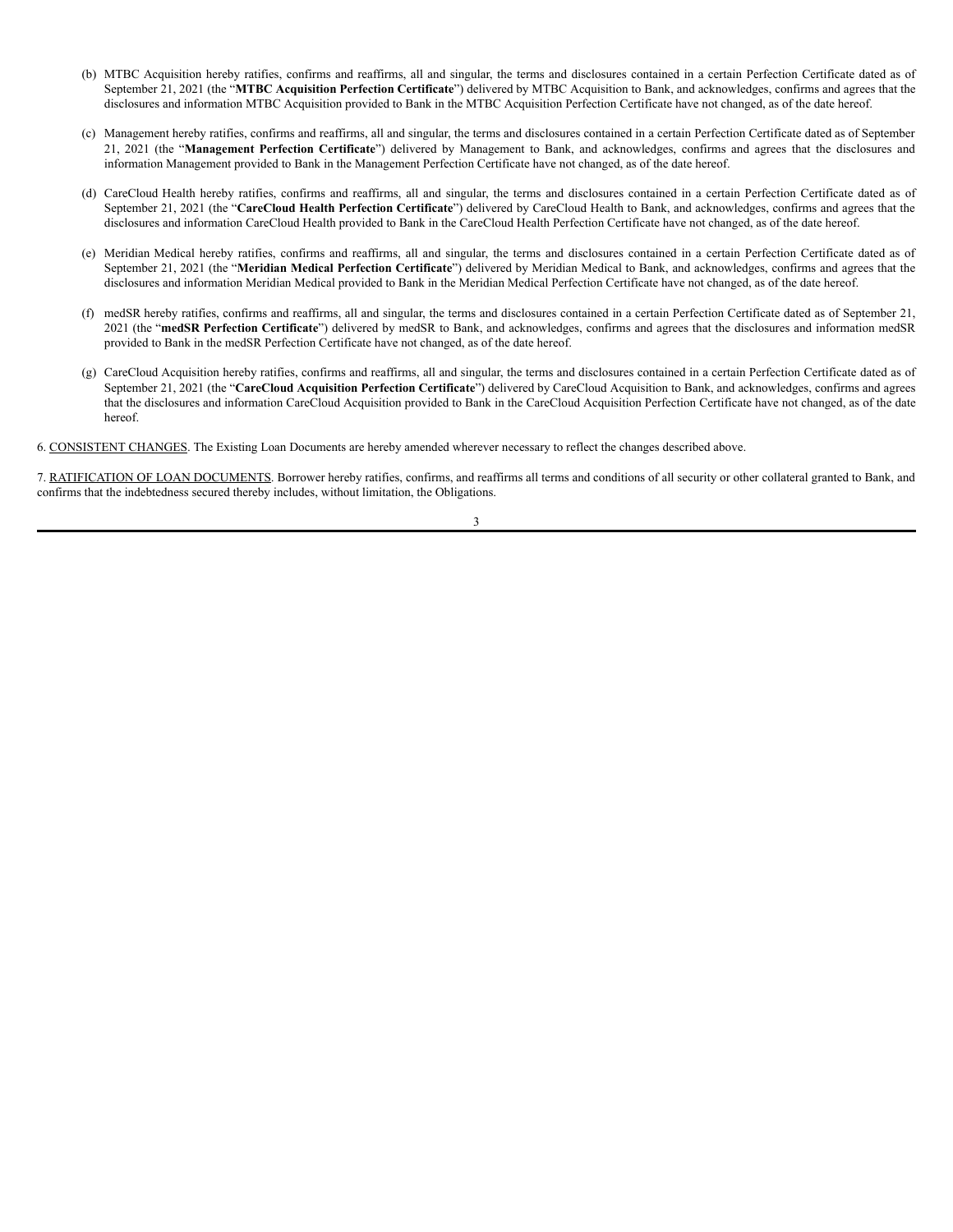#### 8. RELEASE BY BORROWER.

- A. FOR GOOD AND VALUABLE CONSIDERATION, Borrower hereby forever relieves, releases, and discharges Bank and its present or former employees, officers, directors, agents, representatives, attorneys, and each of them, from any and all claims, debts, liabilities, demands, obligations, promises, acts, agreements, costs and expenses, actions and causes of action, of every type, kind, nature, description or character whatsoever, whether known or unknown, suspected or unsuspected, absolute or contingent, arising out of or in any manner whatsoever connected with or related to facts, circumstances, issues, controversies or claims existing or arising from the beginning of time through and including the date of execution of this Loan Modification Agreement (collectively "Released Claims"). Without limiting the foregoing, the Released Claims shall include any and all liabilities or claims arising out of or in any manner whatsoever connected with or related to the Loan Documents, the Recitals hereto, any instruments, agreements or documents executed in connection with any of the foregoing or the origination, negotiation, administration, servicing and/or enforcement of any of the foregoing.
- B. In furtherance of this release, Borrower expressly acknowledges and waives any and all rights under Section 1542 of the California Civil Code, which provides as follows:

"**A general release** does not extend to claims that the creditor or releasing party does not know or suspect to exist in his or her favor at the time of executing the release and that, if known by him or her, would have materially affected his or her settlement with the debtor or released party." (Emphasis added.)

- C. By entering into this release, Borrower recognizes that no facts or representations are ever absolutely certain and it may hereafter discover facts in addition to or different from those which it presently knows or believes to be true, but that it is the intention of Borrower hereby to fully, finally and forever settle and release all matters, disputes and differences, known or unknown, suspected or unsuspected; accordingly, if Borrower should subsequently discover that any fact that it relied upon in entering into this release was untrue, or that any understanding of the facts was incorrect, Borrower shall not be entitled to set aside this release by reason thereof, regardless of any claim of mistake of fact or law or any other circumstances whatsoever. Borrower acknowledges that it is not relying upon and has not relied upon any representation or statement made by Bank with respect to the facts underlying this release or with regard to any of such party's rights or asserted rights.
- D. This release may be pleaded as a full and complete defense and/or as a cross-complaint or counterclaim against any action, suit, or other proceeding that may be instituted, prosecuted or attempted in breach of this release. Borrower acknowledges that the release contained herein constitutes a material inducement to Bank to enter into this Loan Modification Agreement, and that Bank would not have done so but for Bank's expectation that such release is valid and enforceable in all events.
- E. Borrower hereby represents and warrants to Bank, and Bank is relying thereon, as follows:
	- 1 Except as expressly stated in this Loan Modification Agreement, neither Bank nor any agent, employee or representative of Bank has made any statement or representation to Borrower regarding any fact relied upon by Borrower in entering into this Loan Modification Agreement.
	- 2 Borrower has made such investigation of the facts pertaining to this Loan Modification Agreement and all of the matters appertaining thereto, as it deems necessary.
	- 3 The terms of this Loan Modification Agreement are contractual and not a mere recital.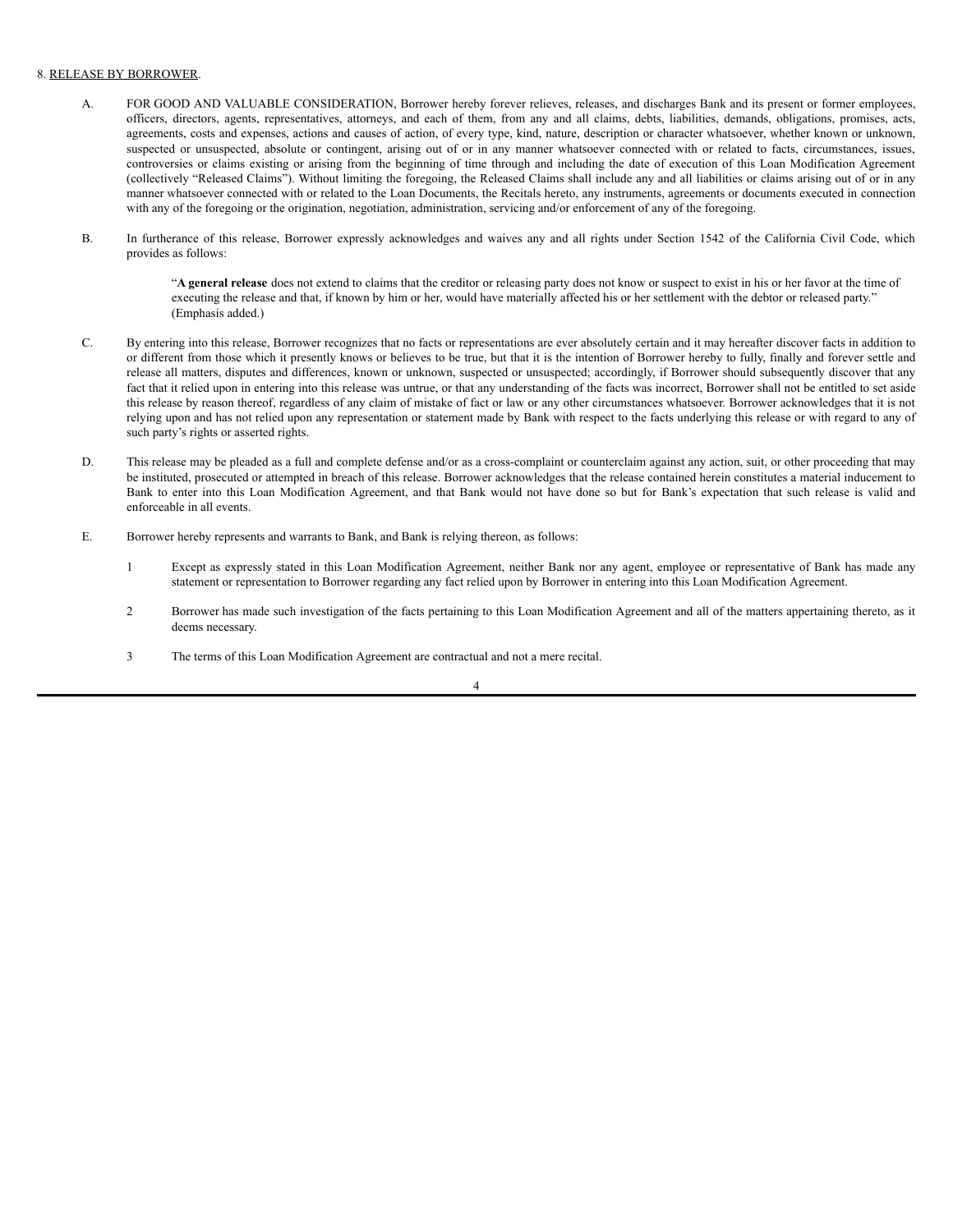- 4 This Loan Modification Agreement has been carefully read by Borrower, the contents hereof are known and understood by Borrower, and this Loan Modification Agreement is signed freely, and without duress, by Borrower.
- 5 Borrower represents and warrants that it is the sole and lawful owner of all right, title and interest in and to every claim and every other matter which it releases herein, and that it has not heretofore assigned or transferred, or purported to assign or transfer, to any person, firm or entity any claims or other matters herein released. Borrower shall indemnify Bank, defend and hold it harmless from and against all claims based upon or arising in connection with prior assignments or purported assignments or transfers of any claims or matters released herein.

9. CONTINUING VALIDITY. Borrower understands and agrees that in modifying the existing Obligations, Bank is relying upon Borrower's representations, warranties, and agreements, as set forth in the Existing Loan Documents. Except as expressly modified pursuant to this Loan Modification Agreement, the terms of the Existing Loan Documents remain unchanged and in full force and effect. Bank's agreement to modifications to the existing Obligations pursuant to this Loan Modification Agreement in no way shall obligate Bank to make any future modifications to the Obligations. Nothing in this Loan Modification Agreement shall constitute a satisfaction of the Obligations. It is the intention of Bank and Borrower to retain as liable parties all makers of Existing Loan Documents, unless the party is expressly released by Bank in writing. No maker will be released by virtue of this Loan Modification Agreement.

10. COUNTERSIGNATURE. This Loan Modification Agreement shall become effective only when it shall have been executed by Borrower and Bank.

*[The remainder of this page is intentionally left blank]*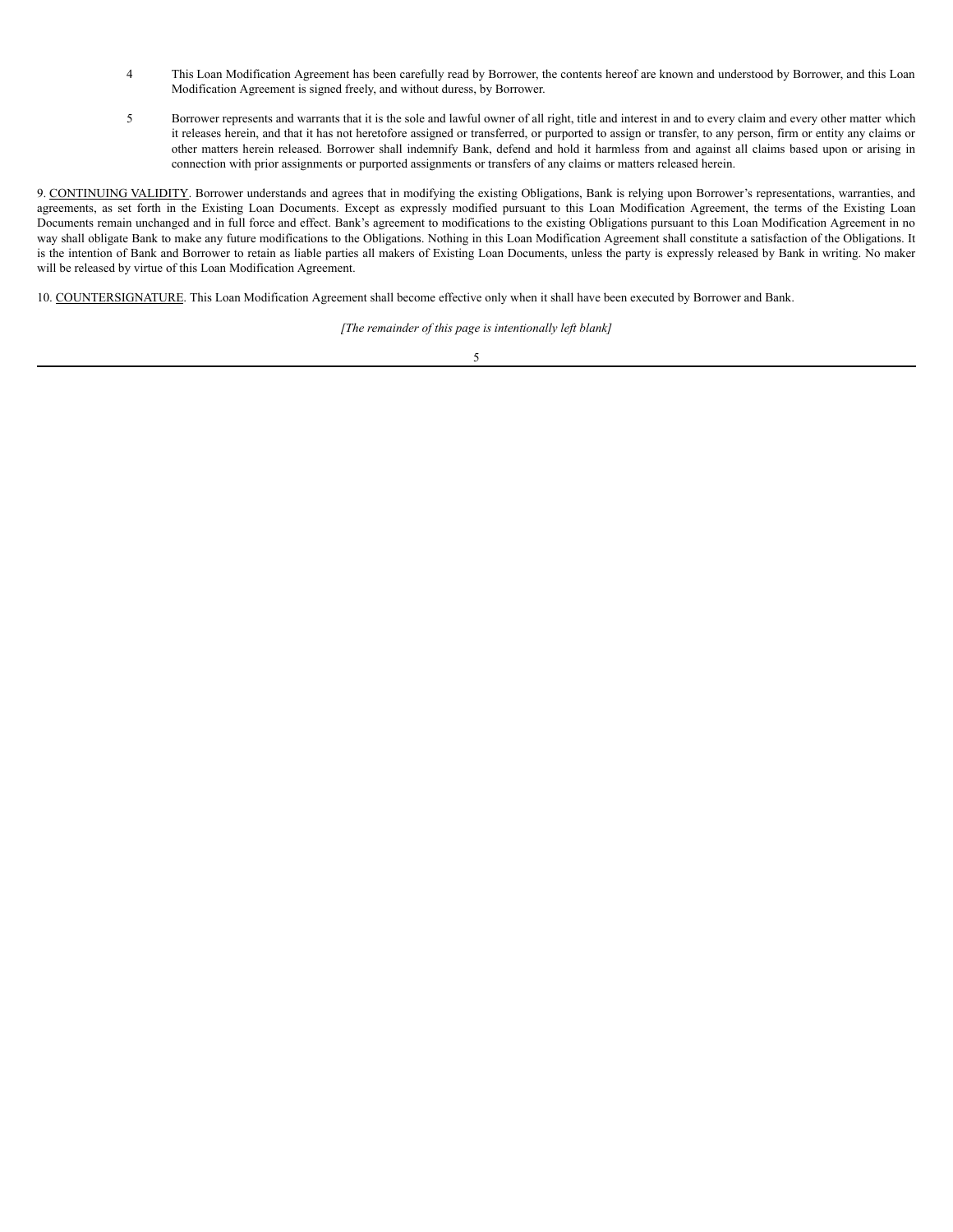IN WITNESS WHEREOF, the parties hereto have caused this Loan Modification Agreement to be executed as a sealed instrument under the laws of the Commonwealth of Massachusetts as of the date first written above.

| Bv     | /s/ Bill Korn           | B۱     | /s/ Bill Korn           |
|--------|-------------------------|--------|-------------------------|
| Name:  | Bill Korn               |        | Name: Bill Korn         |
| Title: | Chief Financial Officer | Title: | Chief Financial Officer |

# **MTBC ACQUISITION, CORP. CARECLOUD HEALTH, INC.**

By */s/ Bill Korn* By */s/ Bill Korn* Name: Bill Korn Name: Bill Korn Name: Bill Korn Name: Bill Korn Name: Bill Korn Title: Chief Financial Officer

# **MERIDIAN MEDICAL MANAGEMENT, INC. CARECLOUD ACQUISITION, CORP.**

| By     | /s/ Bill Korn           | Bv | /s/ Bill Korn       |
|--------|-------------------------|----|---------------------|
|        | Name: Bill Korn         |    | Name: Bill Korn     |
| Title: | Chief Financial Officer |    | Title: Chief Financ |

# **MEDSR, INC.**

| By           | /s/ Bill Korn                  |  |
|--------------|--------------------------------|--|
|              | Name: Bill Korn                |  |
|              | Title: Chief Financial Officer |  |
| <b>BANK:</b> |                                |  |

# **SILICON VALLEY BANK**

| By    | /s/ Tom Gordon |
|-------|----------------|
| Name: | Tom Gordon     |

Title: Managing Director

# **CARECLOUD, INC. CARECLOUD PRACTICE MANAGEMENT, INC.**

Title: Chief Financial Officer

Title: Chief Financial Officer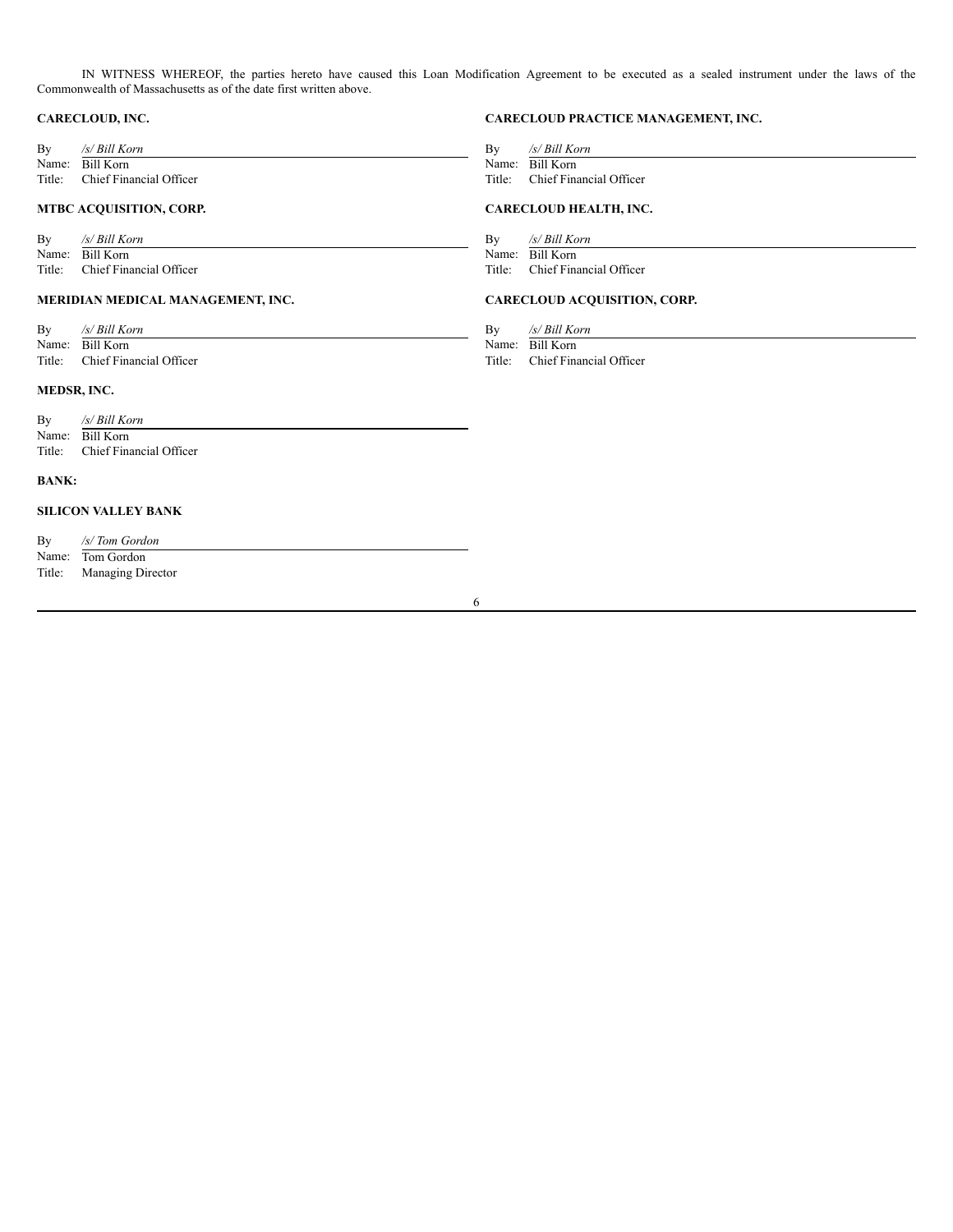# **CERTIFICATION OF PRINCIPAL EXECUTIVE OFFICER PURSUANT TO SECTION 302 OF THE SARBANES-OXLEY ACT OF 2002**

I, A. Hadi Chaudhry, certify that:

- 1. I have reviewed this Quarterly Report on Form 10-Q of CareCloud, Inc.;
- 2. Based on my knowledge, this report does not contain any untrue statement of a material fact or omit to state a material fact necessary to make the statements made, in light of the circumstances under which such statements were made, not misleading with respect to the period covered by this report;
- 3. Based on my knowledge, the financial statements, and other financial information included in this report, fairly present in all material respects the financial condition, results of operations and cash flows of the registrant as of, and for, the periods presented in this report;
- 4. The registrant's other certifying officer(s) and I are responsible for establishing and maintaining disclosure controls and procedures (as defined in Exchange Act Rules  $13a-15(e)$  and  $15d-15(e)$ ) and internal control over financial reporting (as defined in Exchange Act Rules  $13a-15(f)$  and  $15d-15(f)$ ) for the registrant and have:
	- a. Designed such disclosure controls and procedures, or caused such disclosure controls and procedures to be designed under our supervision, to ensure that material information relating to the registrant, including its consolidated subsidiaries, is made known to us by others within those entities, particularly during the period in which this report is being prepared;
	- b. Designed such internal control over financial reporting, or caused such internal control over financial reporting to be designed under our supervision, to provide reasonable assurance regarding the reliability of financial reporting and the preparation of financial statements for external purposes in accordance with generally accepted accounting principles;
	- c. Evaluated the effectiveness of the registrant's disclosures controls and procedures and presented in this report our conclusions about the effectiveness of the disclosure controls and procedures, as of the end of the period covered by this report based on such evaluation; and
	- d. Disclosed in this report any change in the registrant's internal control over financial reporting that occurred during the registrant's most recent fiscal quarter (the registrant's fourth fiscal quarter in the case of an annual report) that has materially affected, or is reasonably likely to materially affect, the registrant's internal control over financial reporting; and
- 5. The registrant's other certifying officer(s) and I have disclosed, based on our most recent evaluation of internal control over financial reporting, to the registrant's auditors and the audit committee of the registrant's board of directors (or persons performing the equivalent functions):
	- a. All significant deficiencies and material weaknesses in the design or operation of internal control over financial reporting which are reasonably likely to adversely affect the registrant's ability to record, process, summarize and report financial information; and
	- b. Any fraud, whether or not material, that involves management or other employees who have a significant role in the registrant's internal control over financial reporting.

# **CareCloud, Inc.**

By: */s/ A. Hadi Chaudhry*

A. Hadi Chaudhry Chief Executive Officer *(Principal Executive Of icer)*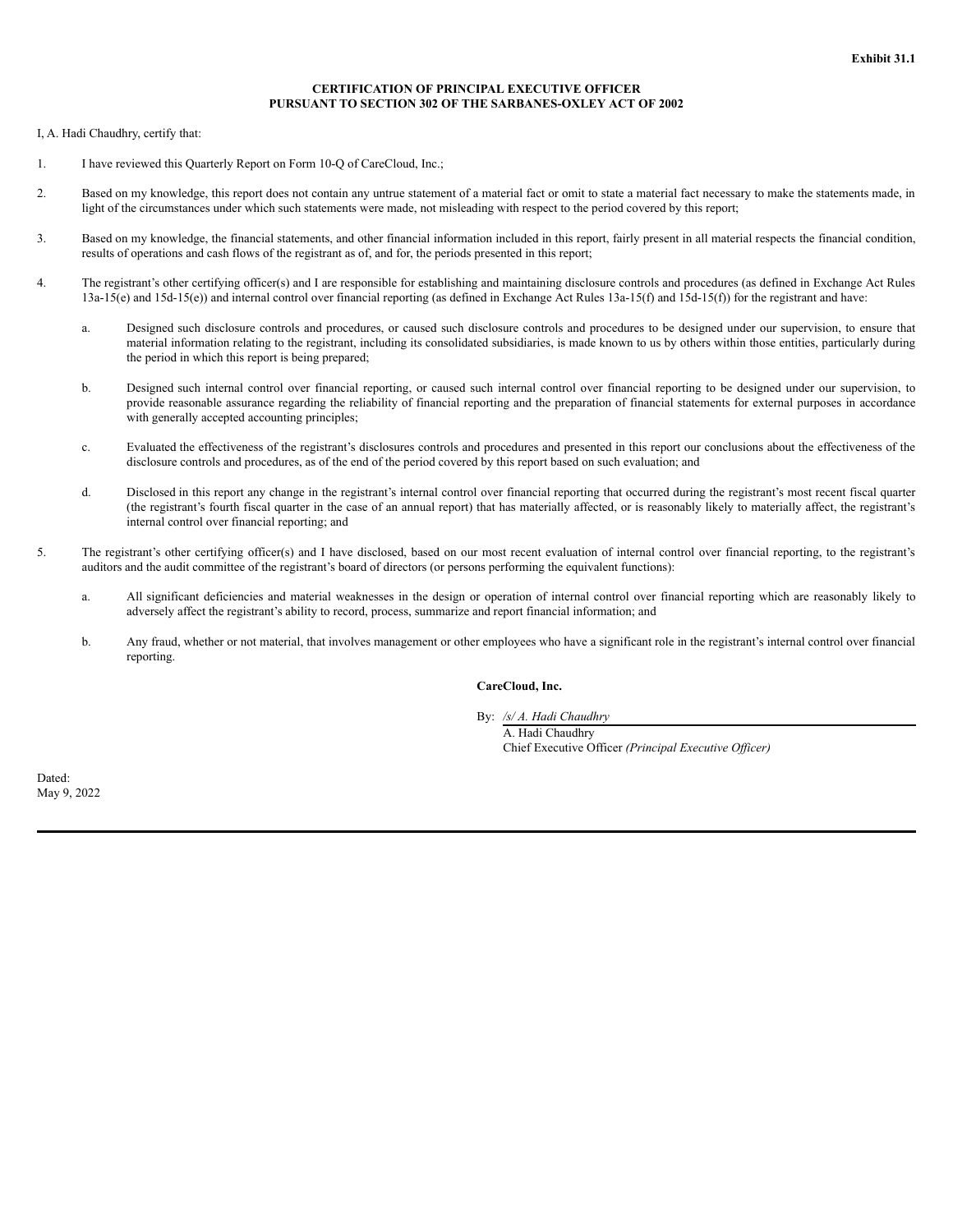# **CERTIFICATION OF PRINCIPAL FINANCIAL OFFICER PURSUANT TO SECTION 302 OF THE SARBANES-OXLEY ACT OF 2002**

I, Bill Korn, certify that:

- 1. I have reviewed this Quarterly Report on Form 10-Q of CareCloud, Inc.;
- 2. Based on my knowledge, this report does not contain any untrue statement of a material fact or omit to state a material fact necessary to make the statements made, in light of the circumstances under which such statements were made, not misleading with respect to the period covered by this report;
- 3. Based on my knowledge, the financial statements, and other financial information included in this report, fairly present in all material respects the financial condition, results of operations and cash flows of the registrant as of, and for, the periods presented in this report;
- 4. The registrant's other certifying officer(s) and I are responsible for establishing and maintaining disclosure controls and procedures (as defined in Exchange Act Rules  $13a-15(e)$  and  $15d-15(e)$ ) and internal control over financial reporting (as defined in Exchange Act Rules  $13a-15(f)$  and  $15d-15(f)$ ) for the registrant and have:
	- a. Designed such disclosure controls and procedures, or caused such disclosure controls and procedures to be designed under our supervision, to ensure that material information relating to the registrant, including its consolidated subsidiaries, is made known to us by others within those entities, particularly during the period in which this report is being prepared;
	- b. Designed such internal control over financial reporting, or caused such internal control over financial reporting to be designed under our supervision, to provide reasonable assurance regarding the reliability of financial reporting and the preparation of financial statements for external purposes in accordance with generally accepted accounting principles;
	- c. Evaluated the effectiveness of the registrant's disclosures controls and procedures and presented in this report our conclusions about the effectiveness of the disclosure controls and procedures, as of the end of the period covered by this report based on such evaluation; and
	- d. Disclosed in this report any change in the registrant's internal control over financial reporting that occurred during the registrant's most recent fiscal quarter (the registrant's fourth fiscal quarter in the case of an annual report) that has materially affected, or is reasonably likely to materially affect, the registrant's internal control over financial reporting; and
- 5. The registrant's other certifying officer(s) and I have disclosed, based on our most recent evaluation of internal control over financial reporting, to the registrant's auditors and the audit committee of the registrant's board of directors (or persons performing the equivalent functions):
	- a. All significant deficiencies and material weaknesses in the design or operation of internal control over financial reporting which are reasonably likely to adversely affect the registrant's ability to record, process, summarize and report financial information; and
	- b. Any fraud, whether or not material, that involves management or other employees who have a significant role in the registrant's internal control over financial reporting.

#### **CareCloud, Inc.**

By: */s/ Bill Korn*

Bill Korn Chief Financial Officer (Principal Financial Officer)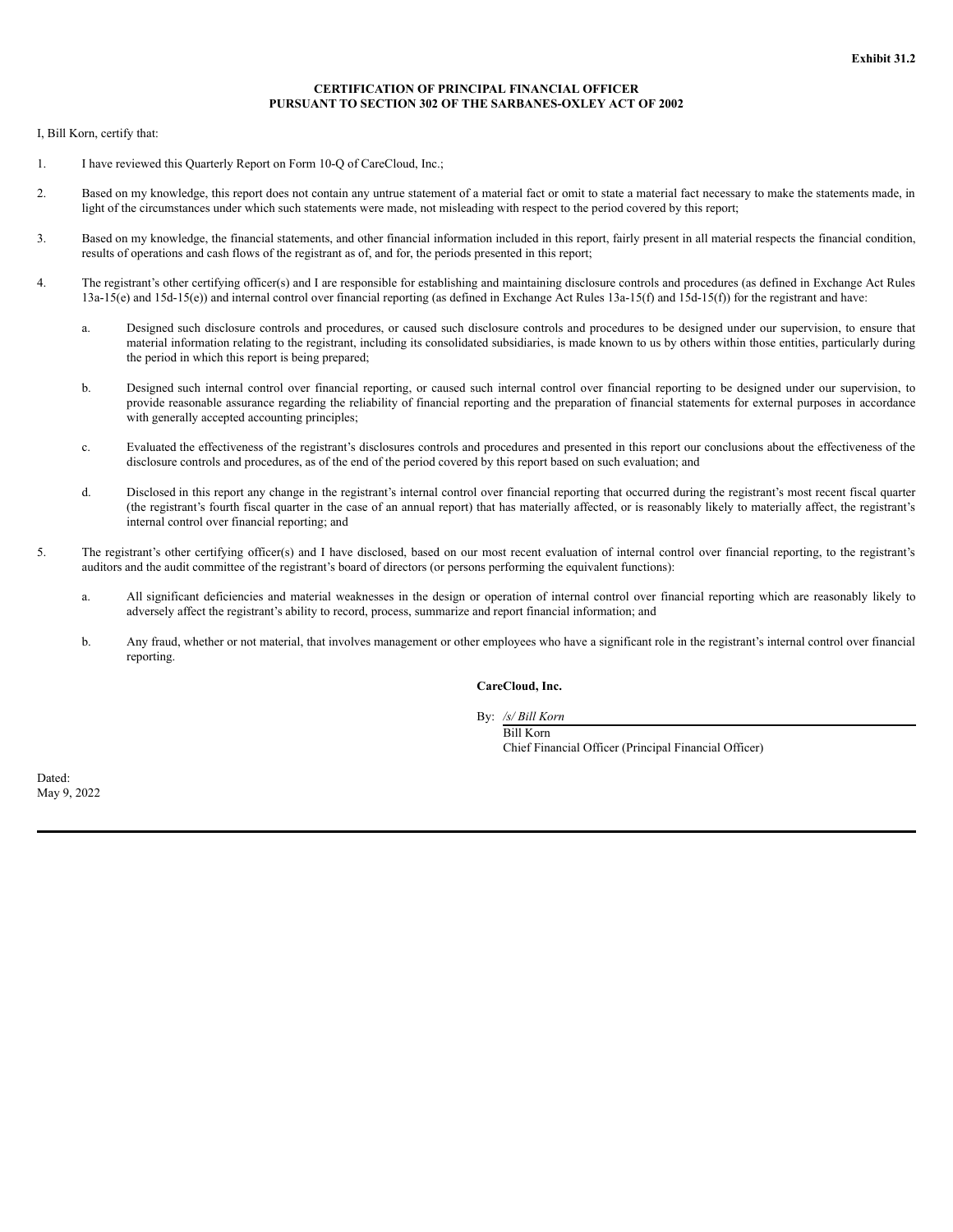### **CERTIFICATION OF CHIEF EXECUTIVE OFFICER PURSUANT TO 18 U.S.C. SECTION 1350, AS ADOPTED PURSUANT TO SECTION 906 OF THE SARBANES-OXLEY ACT OF 2002**

Based on my knowledge, I, A. Hadi Chaudhry, certify, pursuant to 18 U.S.C. Section 1350, as adopted pursuant to Section 906 of the Sarbanes-Oxley Act of 2002, that the Quarterly Report of CareCloud, Inc. on Form 10-Q for the quarter ended March 31, 2022 fully complies with the requirements of Section 13(a) or 15(d) of the Securities Exchange Act of 1934 and that information contained in such Form 10-Q fairly presents in all material respects the financial condition and results of operations of CareCloud, Inc.

# **CareCloud, Inc.**

By: */s/ A. Hadi Chaudhry*

A. Hadi Chaudhry Chief Executive Officer *(Principal Executive Of icer)*